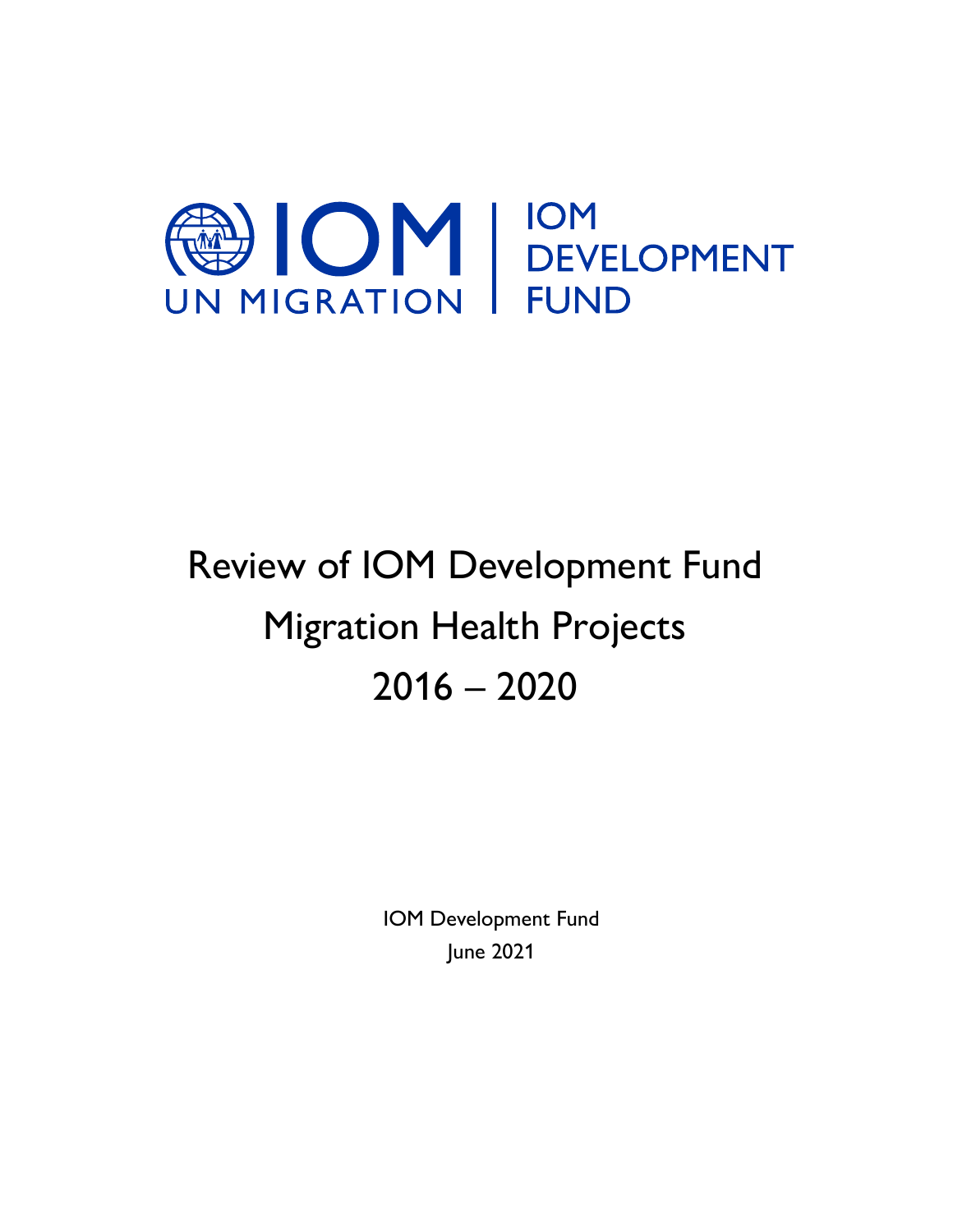# **CONTENTS**

| 1.1                                                                |  |
|--------------------------------------------------------------------|--|
| 1.2                                                                |  |
| 1.3                                                                |  |
|                                                                    |  |
|                                                                    |  |
|                                                                    |  |
|                                                                    |  |
|                                                                    |  |
| 4. CONTRIBUTION TO INSTITUTIONAL FRAMEWORKS & DEVELOPMENT GOALS 12 |  |
|                                                                    |  |
|                                                                    |  |
|                                                                    |  |
|                                                                    |  |
|                                                                    |  |
|                                                                    |  |
|                                                                    |  |
|                                                                    |  |
|                                                                    |  |
|                                                                    |  |
|                                                                    |  |
|                                                                    |  |
|                                                                    |  |
|                                                                    |  |
|                                                                    |  |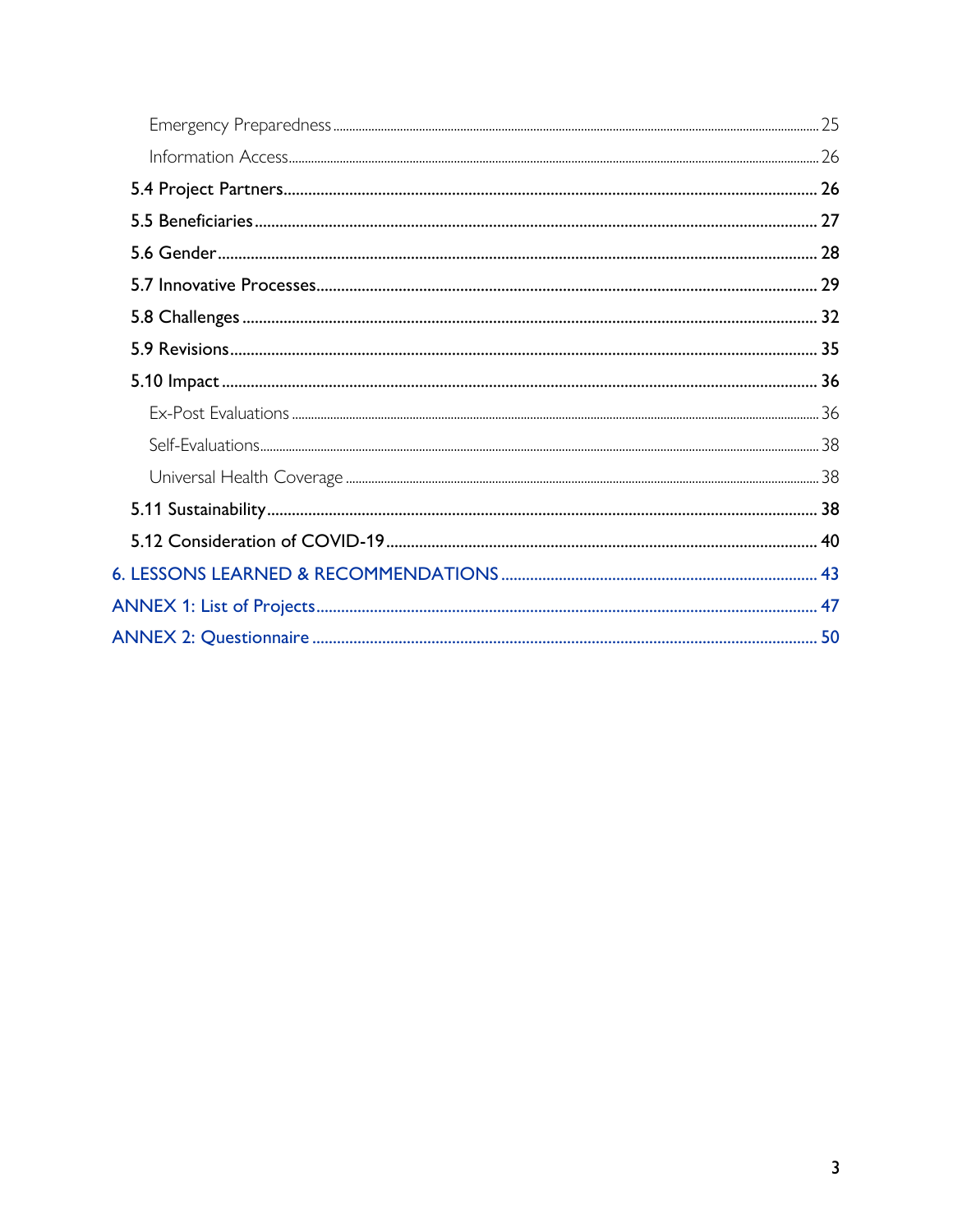# <span id="page-3-0"></span>EXECUTIVE SUMMARY

# <span id="page-3-1"></span>Key Findings

#### Project Information

- Between 2016 and 2020, 21 MA projects and two MP projects were funded out of a total of 309 IOM Development Fund projects (7.4 per cent).
- Out of 23 migration health projects, 10 projects (43.5 per cent) have been completed, while 13 projects (56.5 per cent) are still active and ongoing.
- During the period from 2016 to 2020, a total of USD 4,960,000 was allocated towards migration health projects.
- The regional distribution of migration health projects in this review were relatively more prevalent in Asia and Oceania, with about 56.5 per cent of projects being implemented in this region.

# Outcomes and Output

• Six out of the 10 completed migration health projects examined in this review (60 per cent) fully achieved planned outcomes and delivered expected outputs.

# Project Categories

• The migration health projects examined in this review can be divided in the following categories: (1) Psychosocial Services; (2) Migration Health Policy; (3) Infectious Diseases Control and Care; (4) Global Migration Health Agenda; (5) Regional Coordination; (6) Emergency Preparedness; and (7) Information Access.

#### Project Partners

- For all 23 migration health projects the IOM Missions engaged with national government counterparts in the respective ministries of health as the primary project partner(s).
- Government buy-in and involvement throughout all project stages was found to be crucial for successful project implementation and sustainability.

#### Beneficiaries

- All 23 migration health projects examined in this review (100 per cent) directly targeted non-migrant beneficiaries.
	- o The most commonly identified type of direct or indirect non-migrant beneficiary was national government institutions, which were targeted by all projects, followed by academia or research institutes, non-governmental organizations (NGOs), international and international and regional institutions, host communities, health services and civil society organizations (CSOs).
- 10 projects examined in this review (43.5 per cent) directly targeted migrant beneficiaries.
	- o The most commonly identified type of direct or indirect migrant beneficiary was labour migrants, followed by internal migrants and returnees.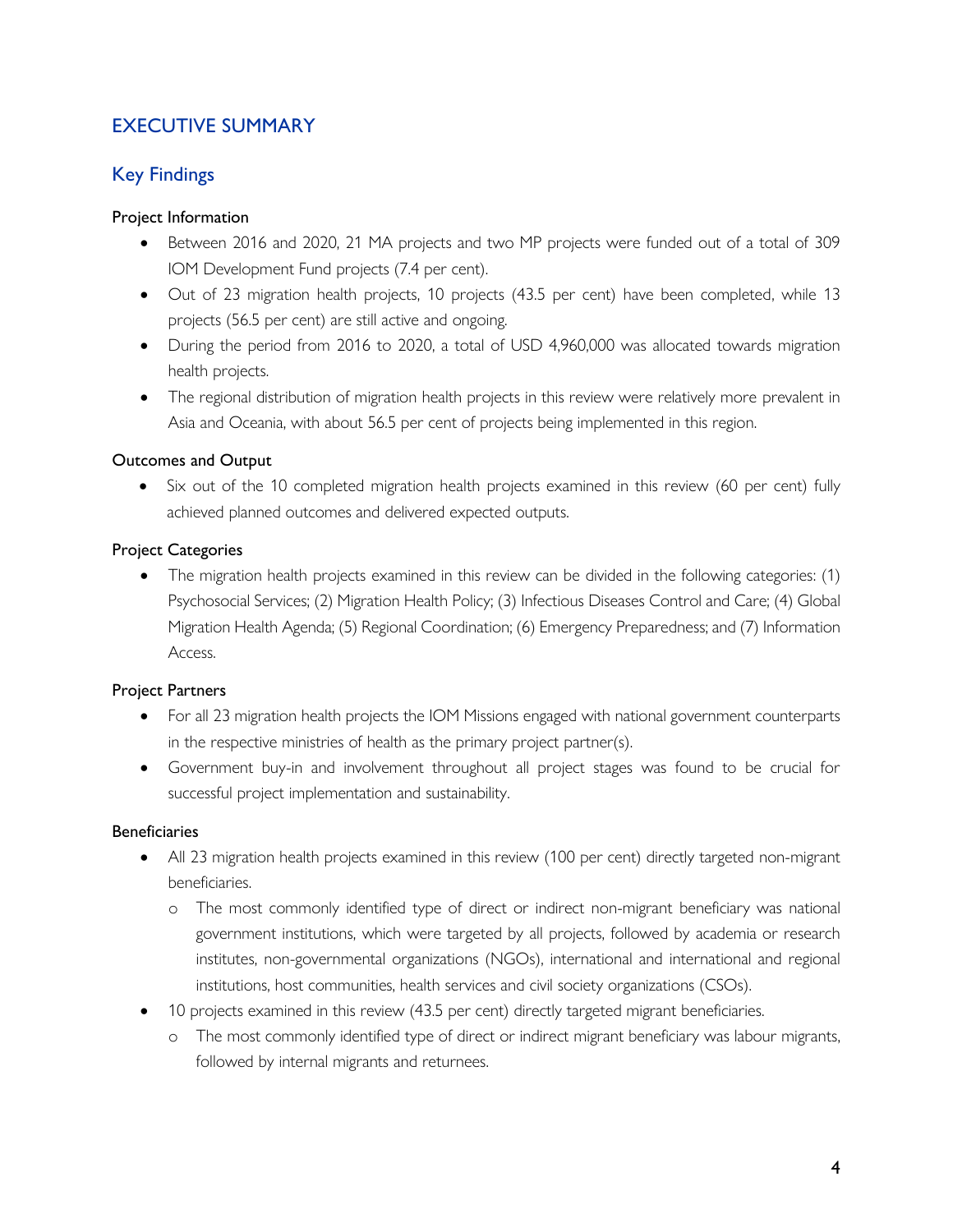- Six out of 10 completed migration health projects examined in this review (60 per cent) reached all target project beneficiaries, three of which exceeded targets considerably.
- Four out of 10 completed migration health projects examined in this review (40 per cent) were unable to reach all target beneficiaries.

# **Gender**

• 15 migration health projects examined in this review (65.2 per cent) were marked by the Gender Marker code 2a; seven projects (30.4 per cent) were marked code 1; one project (4.4 per cent) was marked 0; no projects examined (0 per cent) were marked N/A or 2b.

# Innovative Processes

- 16 projects (69.6 per cent) indicated having produced or involved innovative processes and/or outputs.
- Four projects (17.4 per cent) were featured in the IOM Development Fund Handbook on Innovative Initiatives.
- Various innovations involved contributions to foundational features of effective health care access and services for migrants including migrant health-related data, legislative frameworks, national plans, and stakeholder engagement.

# **Challenges**

- All 23 projects (100 per cent) encountered challenges during project implementation.
- The most common challenges include changing governmental priorities; difficulty accessing existing data; political instability; and changing government counterparts, with six projects (26.1 per cent) impacted by each challenge.
- 16 projects (69.6 per cent) indicated "Other" challenges, nine (39.1 per cent) of which included COVID-19 and/or other disease outbreaks.
- 15 projects (65.2 per cent) indicated that one or more activities and outputs were negatively impacted as a result of the challenges encountered during project implementation.

# Revision

- 20 projects (87 per cent) required a revision.
- Budget revisions were the most common type of revision (seven projects, 30.4 per cent), followed by Duration revision (four projects, 17.4 per cent), Results Matrix revision (three projects, 13 per cent), then Beneficiary revision (one project, 4.4 per cent).

#### Impact

- Four out of the five formally evaluated projects reported having positive impacts. The evaluation of one project noted that it was too premature for changes in health, psychological and economic conditions of migrants to be observed and thus decided to exclude impact as an evaluation criterion.
- No evaluated project reported having any unintended negative effects.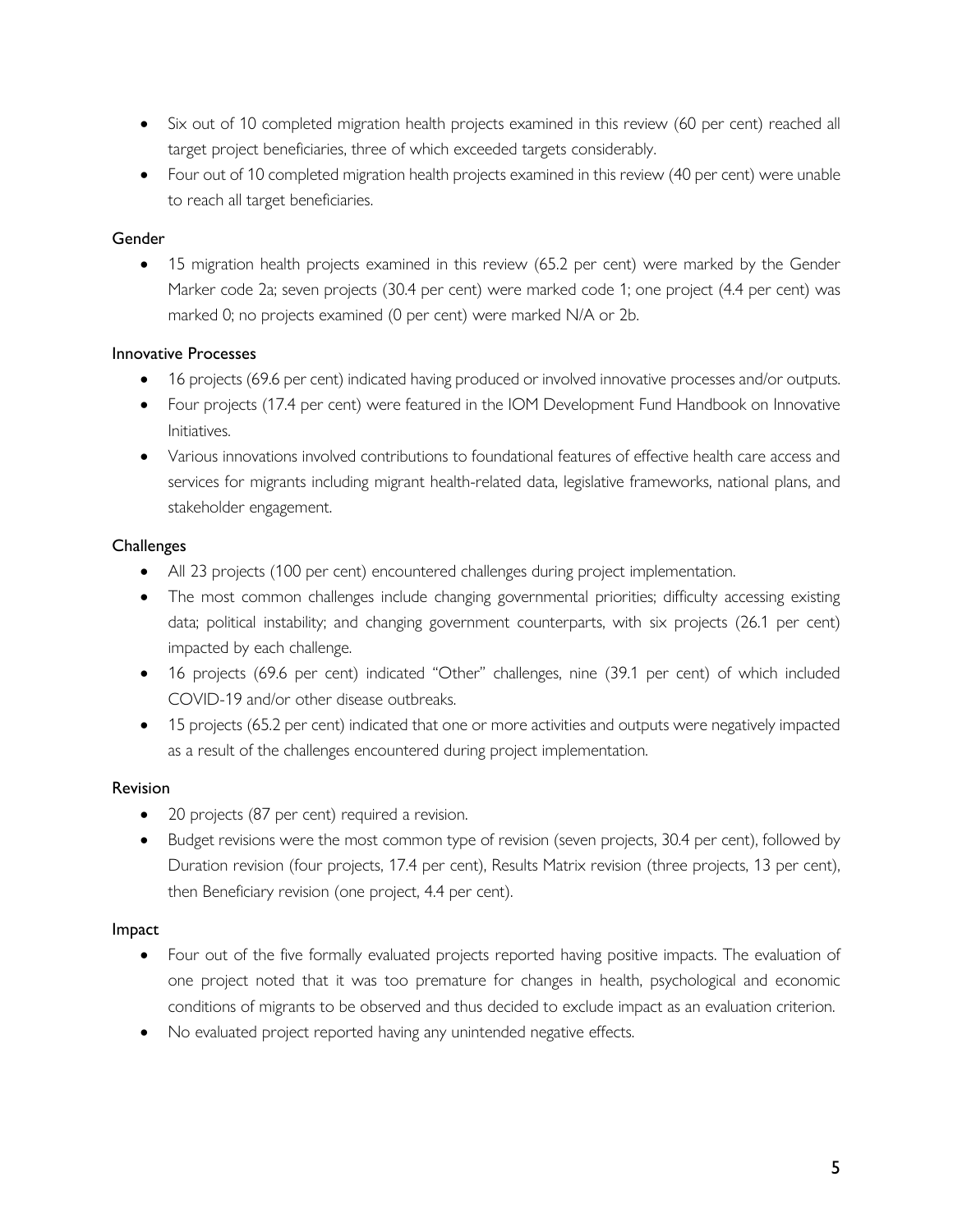# **Sustainability**

- Out of 10 completed migration health projects, eight projects (80 per cent) have sustained project outcomes after project closure.
- Two projects (8.7 per cent) indicated both outcomes that were sustained and outcomes that were not sustained.
- Two projects (8.7 per cent) indicated that no outcomes were sustained after project completion.

#### Consideration of COVID-19

- 12 out of 13 active migration health projects examined in this review (92.3 per cent) have been affected by COVID-19 and experienced a negative impact on project implementation due to the pandemic.
- The challenges experienced by these projects include changes in governments' and partners' priorities towards their national COVID-19 response and away from project implementation; changes in health experts' focus towards COVID-19; various physical distancing measures leading to restrictions on inperson events; travel restrictions; and nationwide lockdowns.
- In response to these challenges, five out of 13 active migration health projects (38.5 per cent) underwent a project revision.
- Some projects noted that their government counterparts began showing an even greater interest in the projects, as the pandemic had shed light on migration health challenges.
- Three out of 13 active projects (23.1 per cent) were created partly as a response to the COVID-19 pandemic.

# <span id="page-5-0"></span>Contribution to Institutional Frameworks and Development Goals

#### Migration Governance Framework (MiGOF)

- 16 out of the 23 migration health projects examined in this review (69.6 per cent) contributed to Principle 1; 13 projects (56.5 per cent) contributed to Principle 2; 11 projects (47.8 per cent) contributed to Principle 3.
- 15 out of the 23 migration health projects examined in this review (65.2 per cent) contributed to Objective 1; three projects (13 per cent) contributed to Objective 2; eight projects (34.8 per cent) contributed to Objective 3.

#### Sustainable Development Goals (SDGs)

• Four out of the 23 migration health projects examined in this review (17.4 per cent) contributed to SDG 1; one project (4.4 per cent) contributed to SDG 2; 22 projects (95.7 per cent) contributed to SDG 3; one project contributed to SDG 4; five projects (21.7 per cent) contributed to SDG 5; three projects (13 per cent) contributed to SDG 8; 14 projects (60.9 per cent) contributed to SDG 10; five projects (21.7 per cent) contributed to SDG 16; 11 projects (47.8 per cent) contributed to SDG 17.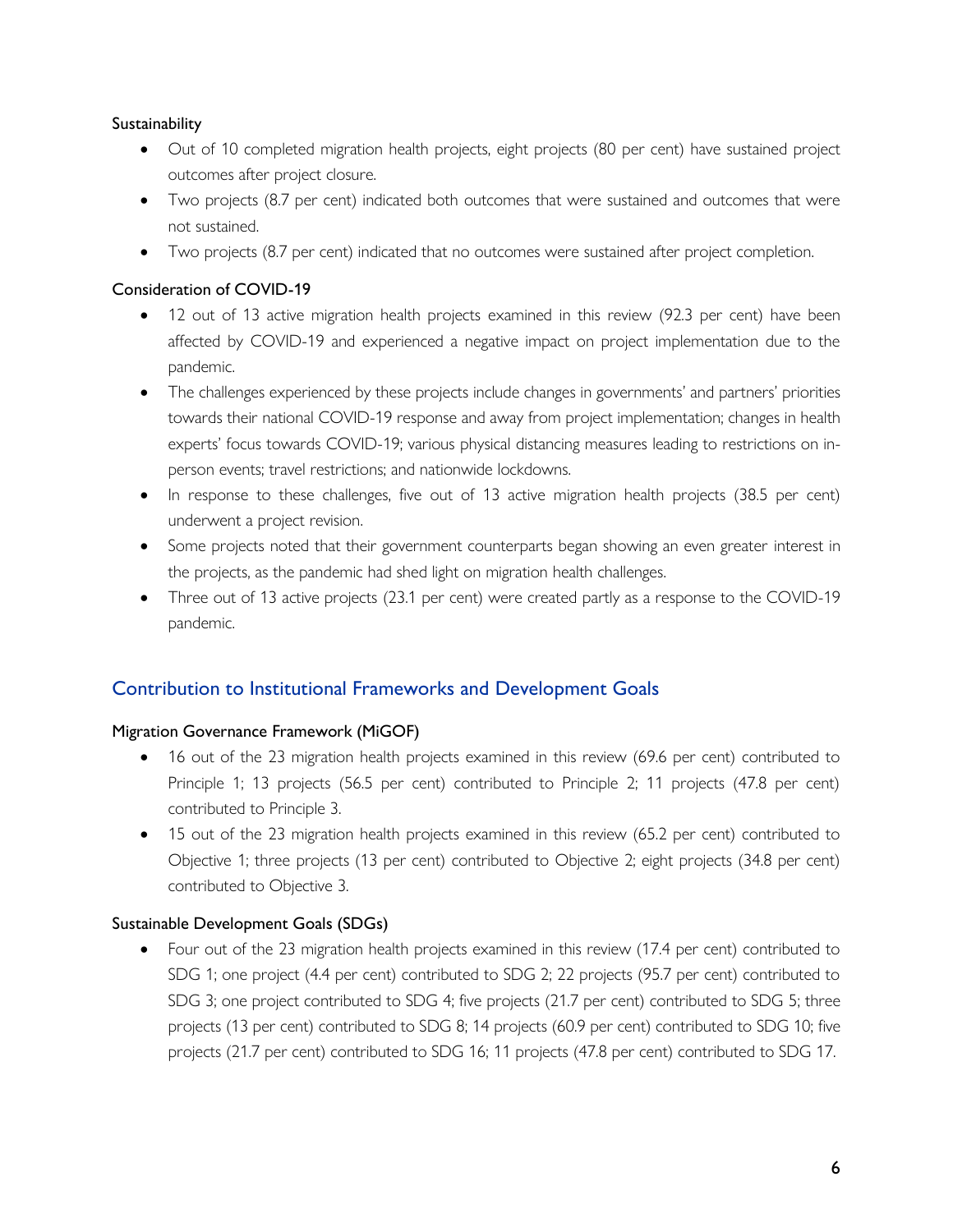# <span id="page-6-0"></span>Key Recommendations

The following recommendations aim to provide guidance to IOM Missions working with governments to design and implement migration health projects.

# • Project Development:

- o Develop a stakeholder's engagement plan to effectively build and sustain partnerships with key government counterparts.
- o Formulate a clear and well-articulated theory of change, which identifies desired changes, maps a chain of results and accounts for potential risks.
- o Formulate innovative contingency/adaptation strategies to prepare for potential roadblocks arising from unforeseen challenges and crises, such as political instability and COVID-19.
- o Conduct a participatory needs assessment to identify health-related needs of vulnerable migrant groups and reach a wider scope of migrant beneficiaries.

#### • Project Implementation:

- o Promote regional efforts to encourage knowledge-sharing and coordination mechanisms in response to cross-border migration health issues.
- Post-Project Closure:
	- o Develop a project sustainability plan outlining financial and organizational strategies to sustain project outcomes in the long-term.
	- o Develop an evidence-based framework to measure long-term project impacts.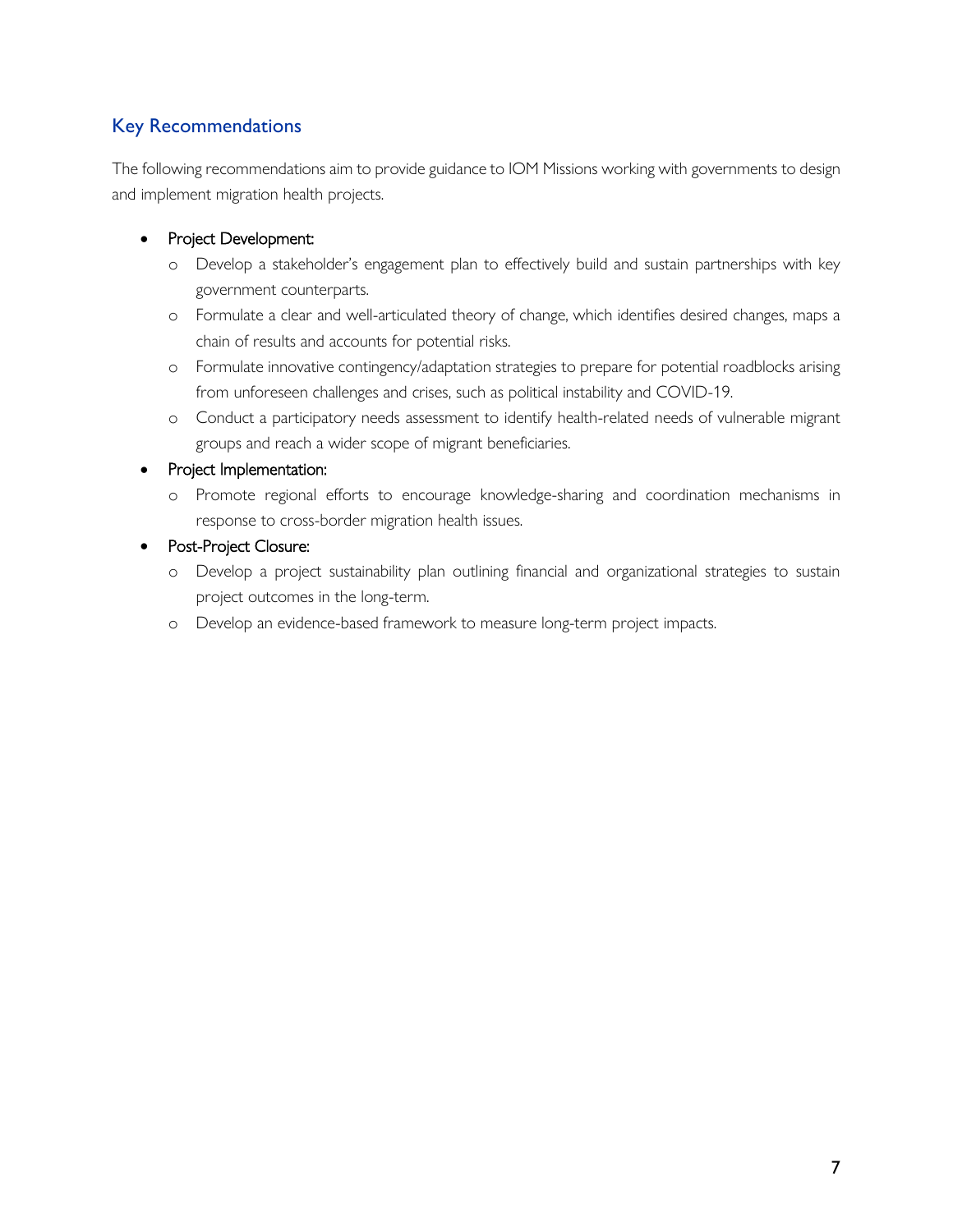# <span id="page-7-0"></span>1. INTRODUCTION

# <span id="page-7-1"></span>1.1 Migration and Health

As per the IOM glossary, migration health is "a public health topic which refers to the theory and practice of assessing and addressing migration associated factors that can potentially affect the physical, social and mental well-being of migrants and the public health of host communities".<sup>1</sup> This definition adopts a holistic understanding of health by considering physical, mental, as well as social health. Health is accepted as a fundamental human right under Article 12(1) of the International Covenant on Economic, Social and Cultural Rights which recognizes "the right of everyone to the enjoyment of the highest attainable standard of physical and mental health".<sup>2</sup> By extension, the right to health implies the right to health-related services, claims and freedom on a non-discriminatory basis.<sup>3</sup>

Migrants are among some of the most disadvantaged and marginalized groups in the world, making them especially vulnerable to systemic challenges to their health.<sup>4</sup> While migration itself is not necessarily a risk factor for health, the conditions migrants are exposed to in the process of migration can result in vulnerabilities to physical and mental health problems.<sup>5</sup> Moreover, migrants – especially on irregular migration paths – have more difficulty accessing health care.<sup>6</sup> For this reason, "the right to health should be fulfilled at each stage of the migration process: from the decision to move, to the journey itself, to reception in the new community and any eventual return".<sup>7</sup> Addressing migration health is thus necessary to fully realize the benefits of "migration for all".<sup>8</sup>

The ongoing COVID-19 pandemic has revealed the critical implications of cross-border movements on health and has further stressed the importance of migration health.<sup>9</sup> Migrants are particularly vulnerable to the direct and indirect impacts of COVID-19.<sup>10</sup> In addition to exacerbating migrants' existing vulnerabilities, the pandemic has also generated new ones.<sup>11</sup> Crisis response measures cannot effectively include migrants without addressing the underlying conditions of vulnerability associated with migration.<sup>12</sup> Inclusive approaches to protecting and promoting the rights and health of all are needed for communities to effectively respond to the ongoing crisis

6 IOM, *World Migration Report 2020* (Geneva, 2019). Available at [https://publications.iom.int/system/files/pdf/wmr\\_2020.pdf?fbclid=IwAR27MOUJlNBl8hmAsbQVmQX1xAxPOUnh0Gq9O6o2dNJO1Rjxn61DXOdo1L](https://publications.iom.int/system/files/pdf/wmr_2020.pdf?fbclid=IwAR27MOUJlNBl8hmAsbQVmQX1xAxPOUnh0Gq9O6o2dNJO1Rjxn61DXOdo1Lo) [o](https://publications.iom.int/system/files/pdf/wmr_2020.pdf?fbclid=IwAR27MOUJlNBl8hmAsbQVmQX1xAxPOUnh0Gq9O6o2dNJO1Rjxn61DXOdo1Lo)

<sup>1</sup> IOM, *Glossary on Migration* (Geneva, 2019). Available a[t https://publications.iom.int/system/files/pdf/iml\\_34\\_glossary.pdf](https://publications.iom.int/system/files/pdf/iml_34_glossary.pdf)

<sup>&</sup>lt;sup>2</sup> UN General Assembly, International Covenant on Economic, Social and Cultural Rights, 16 December 1966.

<sup>&</sup>lt;sup>3</sup> Toebes, B., The Right to Health as a Human Right in International Law, Antwerp: Interstentia/Hart, 1999, p. 19.

<sup>4</sup> IOM, *Migration and the Right to Health: A Review of International Law* (Geneva, 2009). Available a[t https://publications.iom.int/system/files/pdf/iml\\_19.pdf](https://publications.iom.int/system/files/pdf/iml_19.pdf) <sup>5</sup> Ibid.

<sup>7</sup> IOM, *Migration and the Right to Health: A Review of International Law* (Geneva, 2009). Available a[t https://publications.iom.int/system/files/pdf/iml\\_19.pdf](https://publications.iom.int/system/files/pdf/iml_19.pdf) <sup>8</sup> Ibid.

<sup>9</sup> Guadagno, L., 2020. *Migrants and the COVID-19 pandemic: An initial analysis*. Migration Research Series N° 60. International Organization for Migration (IOM). Geneva.

 $10$  Ibid.

<sup>&</sup>lt;sup>11</sup> Chetail, V., 2020. *COVID-19 and human rights of migrants: More protection for the benefit of all*. International Organization for Migration (IOM). Geneva.

<sup>12</sup> Guadagno, L., 2020. *Migrants and the COVID-19 pandemic: An initial analysis*. Migration Research Series N° 60. International Organization for Migration (IOM). Geneva.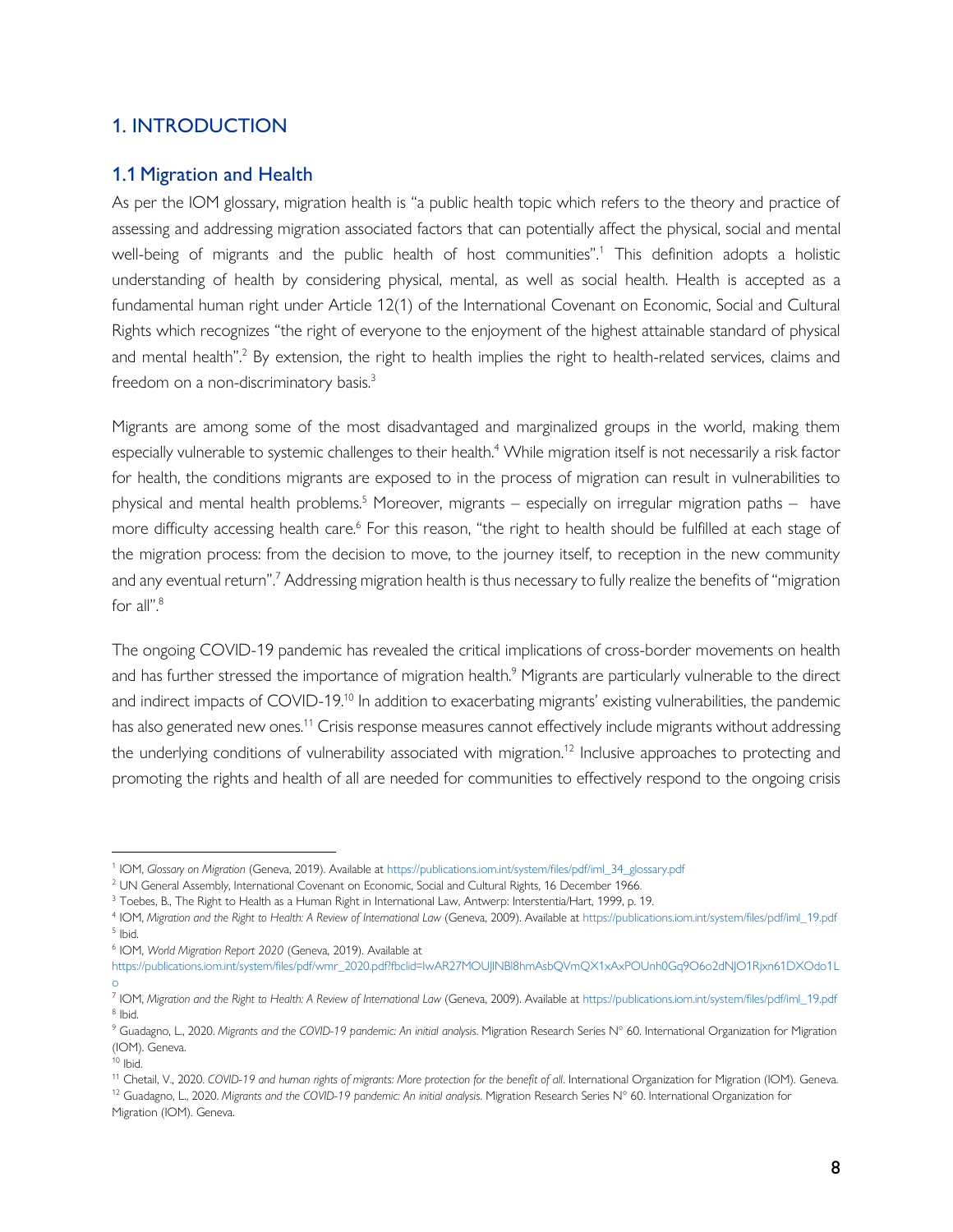and reduce the risk of future health crises.<sup>13</sup> Adequate and effective migration health policy is now more important than ever.

# <span id="page-8-0"></span>1.2 Migration Health and IOM

Within the International Organization for Migration (IOM), the Migration Health Division (MHD) is responsible for the delivery and promotion of "comprehensive, preventive and curative health programmes which are beneficial, accessible, and equitable for migrants and mobile populations".<sup>14</sup> In collaboration with partners, MHD contributes to the physical, mental and social well-being of migrants with the aim of supporting migrants and host communities to achieve social and economic development.

As part of its work to advance migration in global health discussions, IOM and the World Health Organization (WHO) have closely collaborated for a number of decades. In February 2017, the Government of Sri Lanka, in partnership with IOM and WHO, hosted the Second [Global Consultation on Migrant Health,](https://www.iom.int/migration-health/second-global-consultation) in which governments and non-governmental actors identified priority areas and key policy strategies to reach a unified agenda on the health of migrants, thereby facilitating engagement among multi-sectoral partners at the policy level. Then, in May 2017, IOM contributed to th[e Seventieth World Health Assembly Resolution on Promoting](https://www.iom.int/sites/default/files/our_work/DMM/Migration-Health/WHA_RES_70.15-Promoting-the-health-of-refugees-and-migrants.pdf)  [the health of migrants and refugees,](https://www.iom.int/sites/default/files/our_work/DMM/Migration-Health/WHA_RES_70.15-Promoting-the-health-of-refugees-and-migrants.pdf) which called on the development of a global action plan on the health of refugees and migrants. IOM has remained engaged with WHO in the development of the [Global Action Plan](https://apps.who.int/gb/ebwha/pdf_files/WHA72/A72_25Rev1-en.pdf) and will continue its collaboration throughout its implementation. As a whole, IOM and its partners strive to create and advise governments on policies that link the global health, migration and development agendas in order to foster solutions to pressing migration health issues.

# <span id="page-8-1"></span>1.3 Migration Health and the IOM Development Fund

Established in 2001, the IOM Development Fund has provided a unique global resource aimed at supporting developing Member States in their efforts to strengthen their migration management capacity. Since the Fund's creation, it has supported the implementation of over 800 capacity development projects across 122 countries worldwide by addressing the capacity-development needs of eligible Member States through essential "seed funding" for innovative projects.

The IOM Development Fund plays an important role in assisting governments seeking to strengthen their capacities to address and manage migration issues related to migration health. Projects related to migration health are categorized by three project types: Migration Health Assessment and Travel Health Assistance (MH), Health Promotion and Assistance to Migrants (MA), and Migration Health Assistance for Crisis-Affected Populations (MP). Each project code corresponds to different MHD programme areas. MH projects focus on the provision of physical and mental health evaluations of migrants to "ensure that the migration process does

 $13$  Ibid.

<sup>14</sup> IOM, Migration Health. 2021. Available a[t https://www.iom.int/migration-health](https://www.iom.int/migration-health)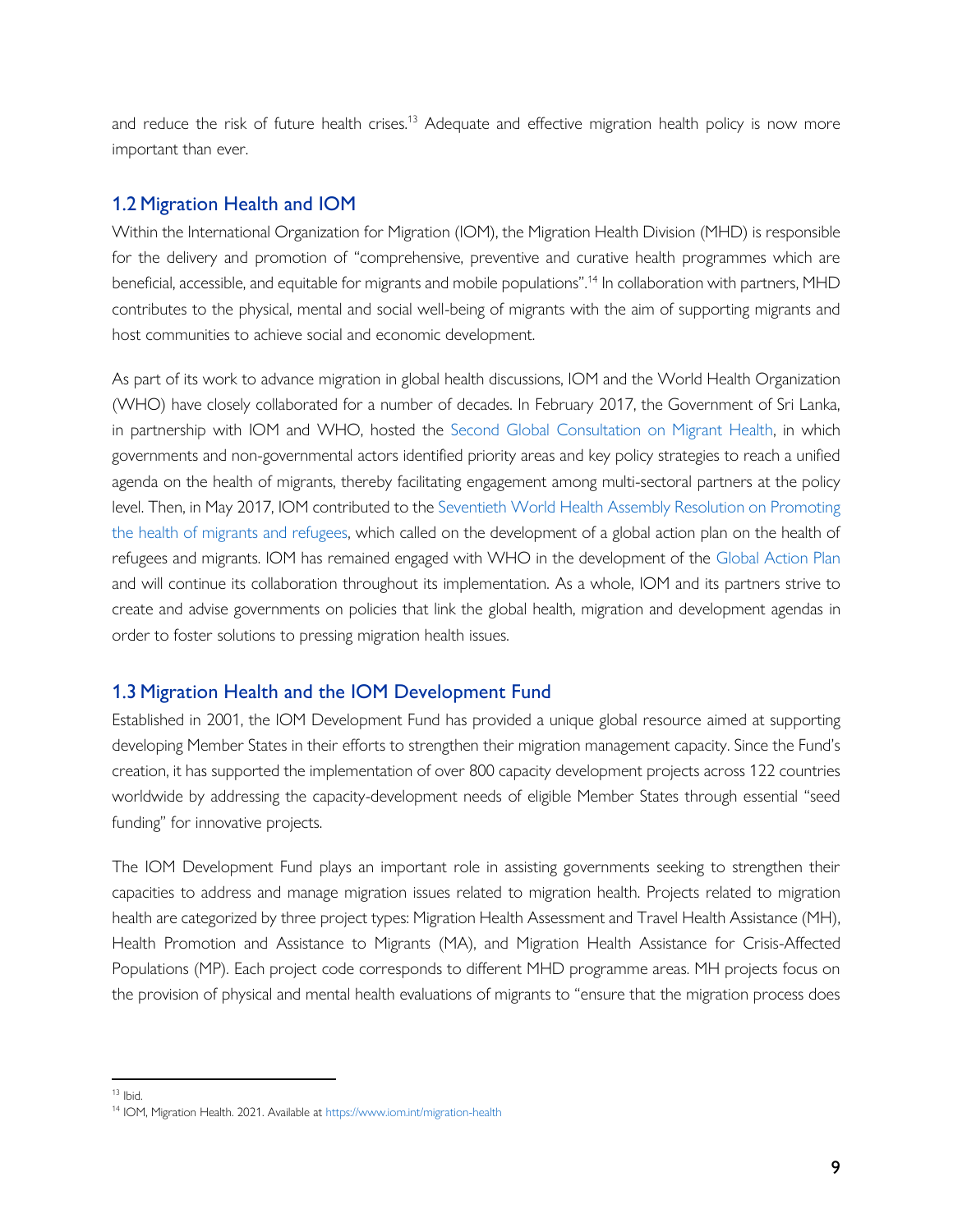not endanger the health of either the migrant or host communities."<sup>15</sup> MA projects focus on national-capacity development to enhance Member States' national health systems and improve access to health services for migrants. Meanwhile, MP projects focus on delivering response to humanitarian crises and public health emergencies. Because the latter two project codes are more aligned with the IOM Development Fund's mandate to support capacity development needs, these project types are more commonly funded by the Fund relative to MH projects.

In 2016, the IOM Development Fund conducted a review on migration health-related projects funded by the IOM Development Fund between 2005 and 2015. The purpose of the review was to provide an overview of the funding provided to migration-health projects. In 2021, this review was conducted to provide an updated assessment of migration health-related projects funded by the IOM Development Fund between 2016 and 2020. The purpose of this review was to identify best practices and challenges, in order to provide recommendations for future migration health projects.

# <span id="page-9-0"></span>2. OBJECTIVES

The objective of this review was to assess 10 completed and 13 active migration health projects falling under the MP and MA project types that have been funded by the IOM Development Fund between 2016 and 2020. It aimed to analyze the target projects' findings and results, in order to provide recommendations for future migration health projects. It examined core project aspects, such as rationales for interventions, outcomes and outputs' achievements, partners and beneficiaries, gender considerations, innovative initiatives, challenges, impacts and sustainability. By highlighting positive and negative lessons learned by these projects, this review sought to formulate recommendations to better inform future migration health projects or other similar projects.

Furthermore, this review explored the relationship between migration health and [IOM's Strategic Vision](https://publications.iom.int/system/files/pdf/iom-strategic-vision.pdf),<sup>16</sup> the [IOM Institutional Strategy on Migration and Sustainable Development](https://publications.iom.int/system/files/pdf/iom-institutional-strategy.pdf)<sup>17</sup> and IOM's Migration Governance [Framework \(MiGOF\).](https://www.iom.int/sites/default/files/about-iom/migof_brochure_a4_en.pdf)<sup>18</sup> Particularly, it assessed the different ways the projects in this review have integrated these institutional goals and frameworks.

Finally, this review also assessed the impact of the COVID-19 pandemic on active projects and their subsequent adaptation strategies. In doing so, it discerned any potential links between the rise of the ongoing pandemic and the prevalence of a particular migration health project type (i.e., MP projects on Migration Health Assistance for Crisis-Affected Populations).

<sup>15</sup> IOM, Migration Health Assessments & Travel Health Assistance. 2021. Available a[t https://www.iom.int/migration-health-assessments-travel-health](https://www.iom.int/migration-health-assessments-travel-health-assistance)[assistance](https://www.iom.int/migration-health-assessments-travel-health-assistance)

<sup>16</sup> IOM, *Strategic Vision: Setting a Course for IOM* (Geneva, 2020). Available at<https://publications.iom.int/system/files/pdf/iom-strategic-vision.pdf>

<sup>17</sup> IOM, *IOM Institutional Strategy on Migration and Sustainable Development* (Geneva, 2020). Available at [https://publications.iom.int/system/files/pdf/iom](https://publications.iom.int/system/files/pdf/iom-institutional-strategy.pdf)[institutional-strategy.pdf](https://publications.iom.int/system/files/pdf/iom-institutional-strategy.pdf)

<sup>18</sup> IOM, *Migration Governance Framework* (Geneva, 2016). Available a[t https://publications.iom.int/system/files/migof\\_brochure\\_en.pdf](https://publications.iom.int/system/files/migof_brochure_en.pdf)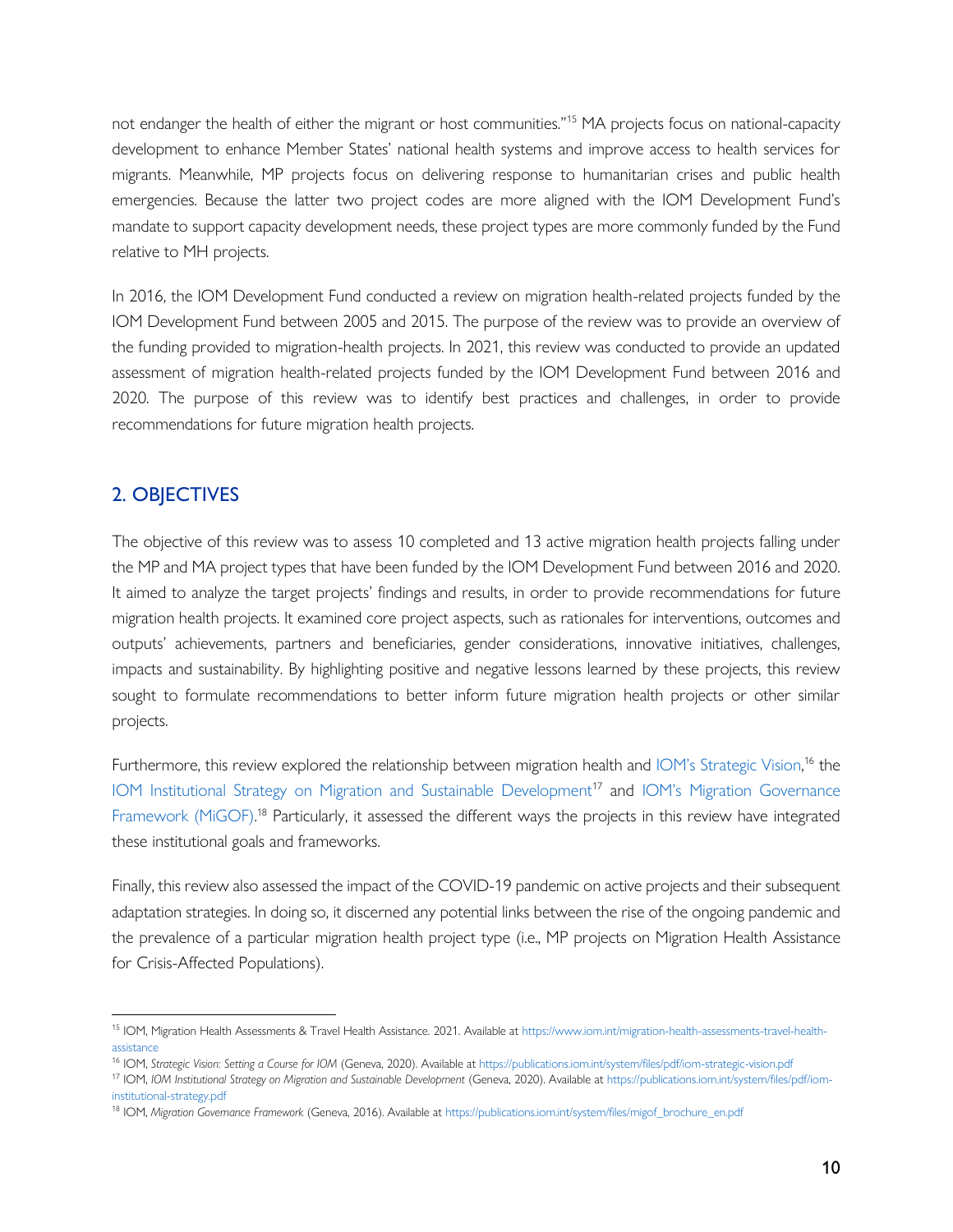It should be noted that this review did not involve or replace a formal ex-post evaluation for the projects. While some projects did include findings from ex-post evaluations, namely in the 'Impact' and 'Sustainability' sections, the findings in this report are largely based on subjective assessments by IOM personnel involved in project implementation.

# <span id="page-10-0"></span>3. METHODOLOGY

# <span id="page-10-1"></span>3.1 Project and Parameters

This review provides an assessment of all migration health-related projects funded by the IOM Development Fund from 2016 to 2020. The review provides an overview of 23 total projects comprised of 10 completed projects and 13 active projects (see Annex 1: List of Projects).

Sub-section 5.12 of this review on COVID-19 is applicable only for projects that were active from the beginning of the pandemic in March 2020 and onwards.

# <span id="page-10-2"></span>3.2 Data Collection and Analysis

The information in this review was gathered primarily through questionnaires and interviews. First, a questionnaire was developed and distributed in February 2021 to the IOM Missions overseeing the 23 projects identified for this review (see Annex 2: Questionnaire). 22 out of 23 questionnaires (95.7 per cent) were completed and returned. One questionnaire, for project MA.0497, was not completed because the IOM Mission indicated the project was too early in its implementation stage to complete the questionnaire. The questionnaires were completed by relevant IOM personnel, such as Project Managers or Chiefs of Missions, who were either involved in project implementation or have replaced involved personnel due to staff turnovers. The questions were framed within the context of both active and completed projects. It included questions on project partners, project outcome and outputs, beneficiaries, implementation challenges, COVID-19, revisions, project sustainability and evaluations.

The questionnaires were followed by an interview conducted over Microsoft Teams with all IOM Missions (100 per cent) overseeing the 23 projects. The interviews were conducted from the beginning of February 2021 to early March 2021 with relevant IOM personnel, including Project Managers and Chiefs of Missions. In cases where staff involved in the project implementation were unavailable or no longer with the IOM Mission, replacement staff were interviewed. The purpose of the interviews was to gain a better understanding of the course of project implementation for each project and to follow up on any information gaps from the questionnaires.

In addition, final/interim reports and ex-post evaluation reports were reviewed, when necessary, to supplement findings from the questionnaires and interviews. Other project information was gathered through the Project Information and Management Application (PRIMA), IOM websites, IOM reports and documents, and other UN websites and reports.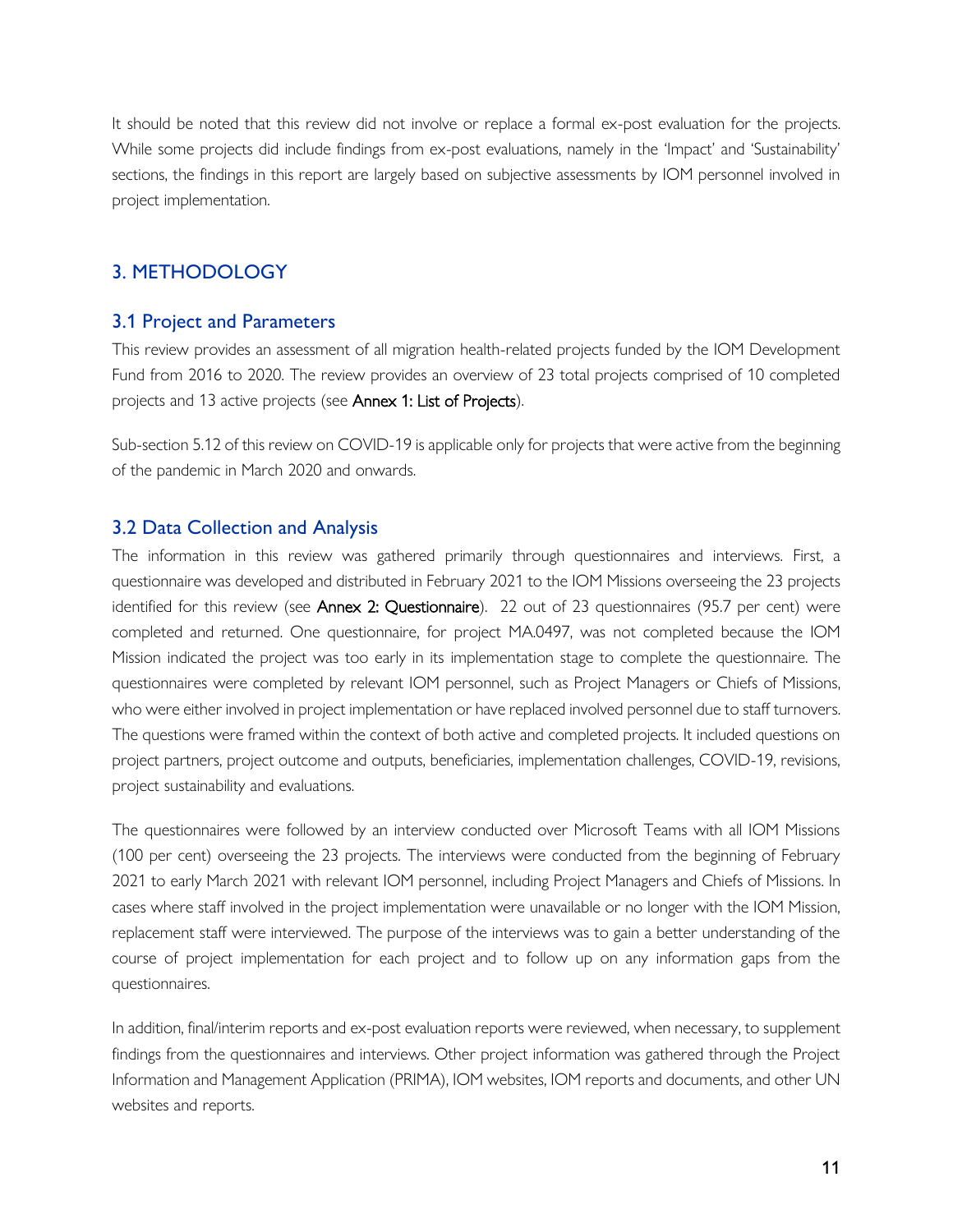Based on the analysis of the collected data from the questionnaires, interviews, final/interim reports, evaluations, and other sources the relevant information was aggregated and assessed on a quantitative and qualitative basis. The collected data was categorized and evaluated in order to carry out statistical analysis and generate visualizations of the results. Recommendations were drawn from the observations made in this report.

# <span id="page-11-0"></span>3.3 Limitations

This report is the product of an internal review conducted over a two-month period by the IOM Development Fund. As such, it provides an informal, rapid assessment of the relevant projects. Due to time limitations, the review does not provide an in-depth analysis of each project involved and potential confounding variables. In particular, because this review includes 13 active projects, including some that are still in the early stages of project implementation, a full and thorough assessment of these projects cannot be provided. Additionally, some information acquired from the questionnaires may be based on subjective assessments, particularly for projects without formal ex-post evaluations. As mentioned previously, it should be noted that this review does not constitute a formal ex-post evaluation for the projects. While some projects did include findings from expost evaluations, namely for the impact and sustainability sections, the findings in this report are largely based on subjective assessments by IOM personnel involved in the project implementation. Since ex-post evaluations were only undertaken for six out of the 10 completed projects, a complete assessment of the impacts and sustainability of all projects cannot be provided in this review.

Furthermore, due to IOM staff turnover, Project Managers and relevant IOM personnel who were directly involved in the implementation of some projects were unavailable. As a result, the depth of the assessments and information provided in some questionnaires may be limited or incomplete. Similarly, because the COVID-19 pandemic was still ongoing at the time that this review was conducted, the findings related to COVID-19 are limited, providing only a broad overview of the challenges faced by respective projects and the adaptive strategies implemented in response. Finally, out of a total of 309 IOM Development Fund projects between 2016 and 2020, 23 (7.4 per cent) were migration health related. Because the sample size is relatively small, the validity of the findings and trends in this review cannot be fully assessed.

# <span id="page-11-1"></span>4. CONTRIBUTION TO INSTITUTIONAL FRAMEWORKS AND DEVELOPMENT GOALS

# <span id="page-11-2"></span>4.1 IOM Strategic Vision

In 2019, IOM released its [Strategic Vision](https://publications.iom.int/system/files/pdf/iom-strategic-vision.pdf) 2019-2023,<sup>19</sup> which represents the organization's reflection of its needs and priorities, based on a landscape assessment of what the decade will bring. By 2023, IOM seeks to be a driving force in the global conversation on migration, capable of supporting migrants at all stages of the mobility continuum and linking the migration agenda to other relevant areas of work, including health and the

<sup>19</sup> IOM, *Strategic Vision: Setting a Course for IOM* (Geneva, 2020). Available at<https://publications.iom.int/system/files/pdf/iom-strategic-vision.pdf>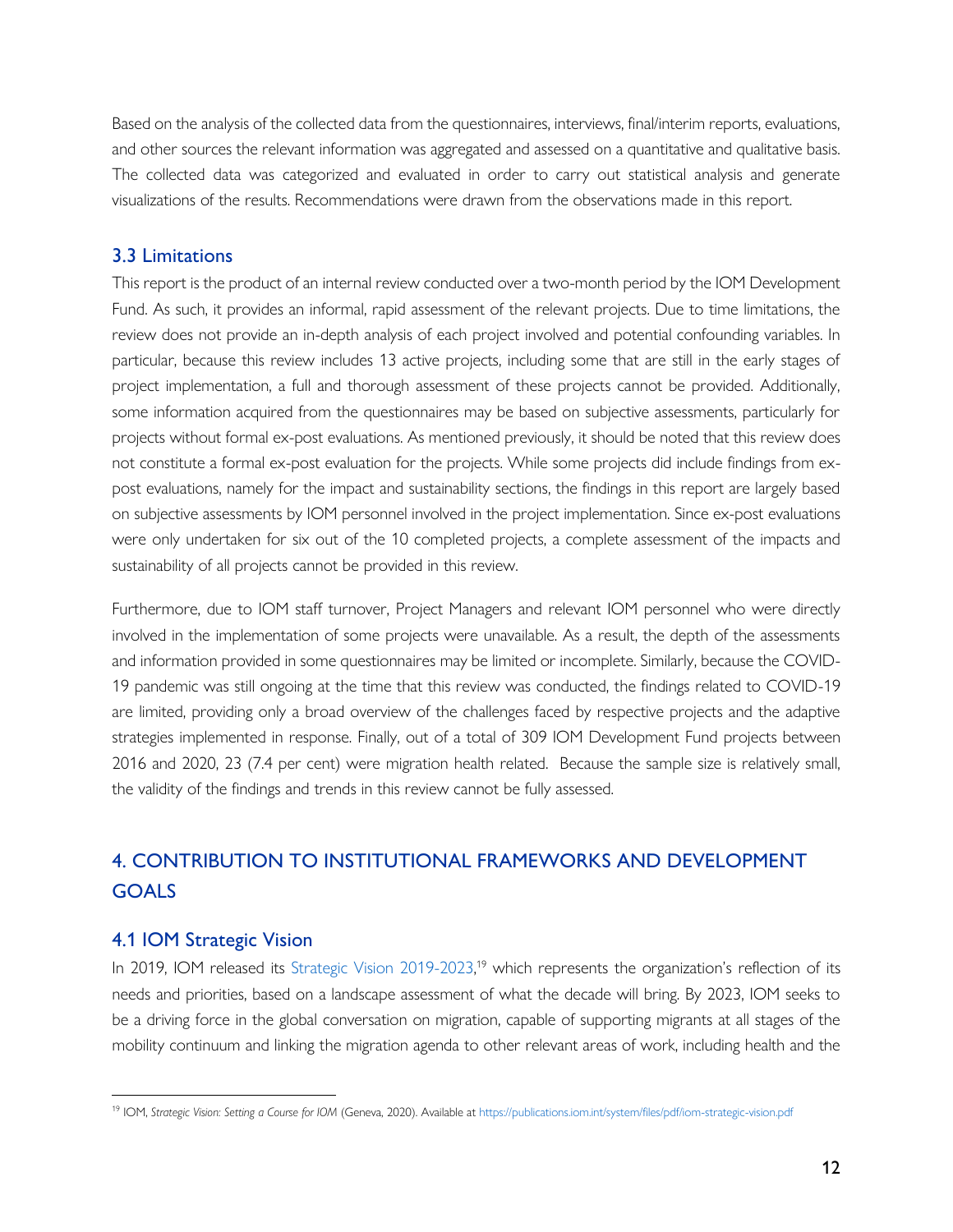broader 2030 Agenda for Sustainable Development. The three main pillars of the Strategic Vision are (1) Resilience, (2) Mobility and (3) Governance.

# <span id="page-12-0"></span>4.2 Migration Governance Framework (MiGOF)

[IOM's Migration Governance Framework \(MiGOF\)](https://publications.iom.int/system/files/migof_brochure_en.pdf) presents, in a consolidated, coherent and comprehensive way, a set of three Principles and three Objectives which, if respected and fulfilled, would ensure that migration is humane, orderly, and benefits migrants and society.<sup>20</sup> It is the first internationally agreed document outlining the governance of migration through planned and well-managed policies. The three Principles highlight the necessary conditions for well-managed migration through an environment conducive to maximizing results for migration to the benefit of all. They represent the means through which states can ensure the establishment of systemic requirements for good migration governance. The MiGOF Principles are as follows:

- 1. Adherence to international standards and the fulfilment of migrants' rights.
- 2. Migration and related policies are best formulated using evidence and whole-of-government approaches.
- 3. Good migration governance relies on strong partnerships.

*Figure 1: MiGOF Principles Targeted by Migration Health Projects*



Figure 1 provides an illustration of the number of migration health projects targeting each MiGOF Principle. The projects contributed most commonly to Principle 1 (16 projects, 69.6 per cent); followed by Principle 2 (13 projects, 56.5 per cent); and lastly, Principle 3 (11 projects, 47.8 per cent). Table 1 outlines the project codes contributing to each Principle. Projects MA.0372, MA.0373, MA.0379, MA.0377, MA.0382, and MA.0498 are linked to all three Principles.

#### *Table 1: MiGOF Principles and Projects*

| Principle 1 | MA.0374, MA.0372, MA.0375, MA.0373, MA.0379, MA.0377, MA.1147, MA.0382, |
|-------------|-------------------------------------------------------------------------|
|             | MA.0400, MA.0406, MP.0346, MA.0499, MA.0494, MA.0497, MA.0498, MA.0484  |
| Principle 2 | MA.0372, MA.0373, MA.0379, MA.0377, MA.1147, MA.0382, MA.0407, MA.0406, |
|             | MA.0460, MA.0459, MA.0464, MA.0499, MA.0498                             |
| Principle 3 | MA.0372, MA.0375, MA.0373, MA.0379, MA.0377, MA.0382, MA.0407, MA.0460, |
|             | MA.0457, MA.0497, MA.0498                                               |

<sup>20</sup> IOM, *Migration Governance Framework* (Geneva, 2016). Available a[t https://publications.iom.int/system/files/migof\\_brochure\\_en.pdf](https://publications.iom.int/system/files/migof_brochure_en.pdf)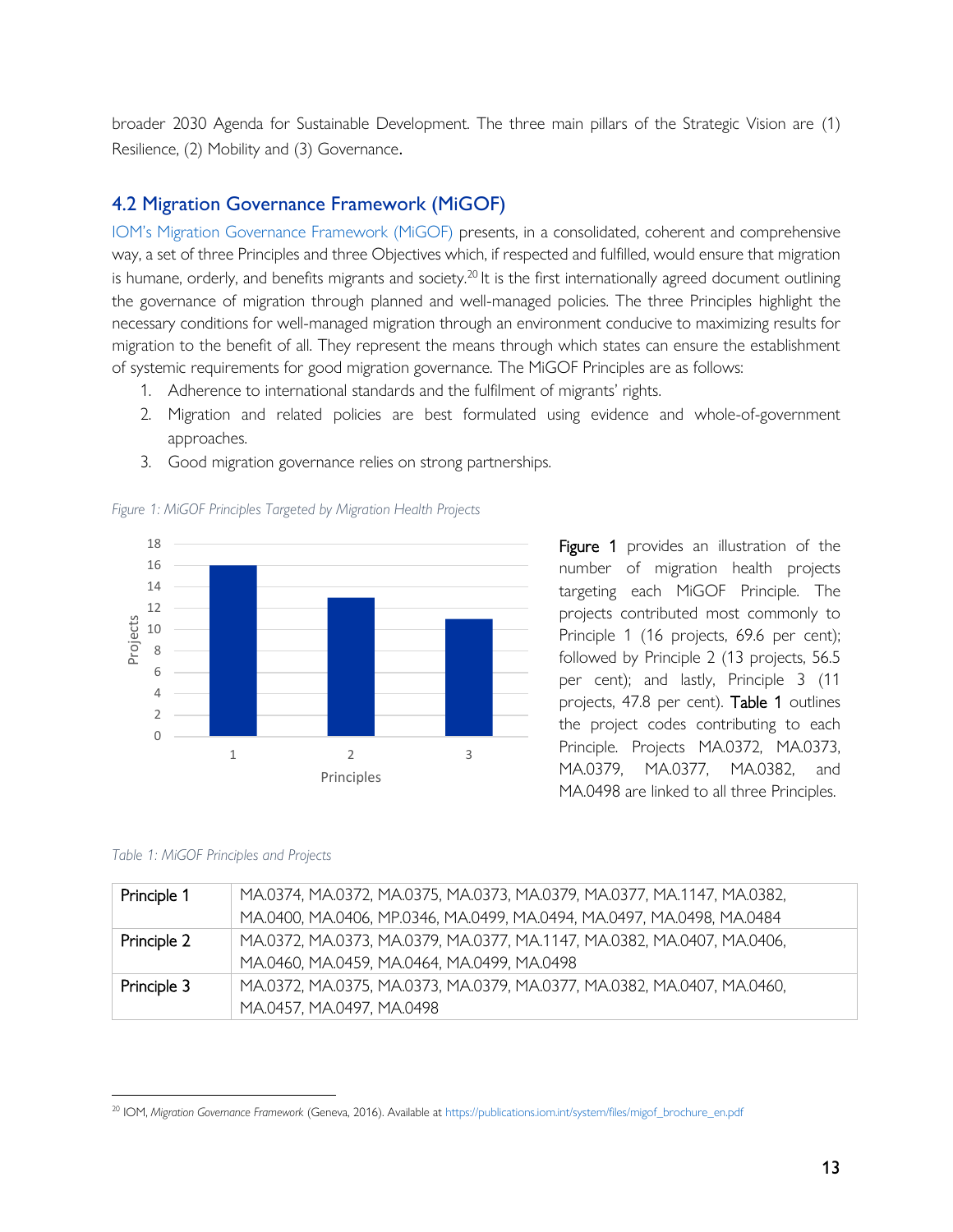The three MiGOF Objectives ensure that migration is governed in an integrated and holistic way by considering mobile categories of people and addressing their needs for assistance in emergency situations, building the resilience of individuals and communities, as well as securing opportunities for the socioeconomic health of states. The MiGOF Objectives are as follows:

- 1. Good migration governance and related policy should seek to advance the socioeconomic well-being of migrants and society.
- 2. Good migration governance is based on effective responses to the mobility dimensions of crises.
- 3. Migration should take place in a safe, orderly and dignified manner.



*Figure 2: MiGOF Objectives Targeted by Migration Health Projects* 

**Figure 2** provides an illustration of the number of migration health projects targeting each Objective. The most common Objective among the projects is Objective 1 (15 projects, 65.2 per cent); followed by Objective 3 (8 projects, 34.8 per cent); and lastly, Objective 2 (3 projects, 13 per cent). No single project has been linked to all three objectives. Table 2 outlines the project codes contributing to each Objective.

#### *Table 2: MiGOF Objectives and Projects*

| Objective 1 | MA.0374, MA.0372, MA.0375, MA.0373, MA.0379, MA.0377, MA.1147, MA.0382, MA.0406,<br>MP.0346, MA.0457, MA.0464, MA.0499, MA.0494, MA.0498 |
|-------------|------------------------------------------------------------------------------------------------------------------------------------------|
| Objective 2 | MA.0407, MP.0512, MA.0499                                                                                                                |
| Objective 3 | MA.0374, MA.0375, MA.0373, MA.0379, MA.0400, MA.0407, MA.0415, MA.0484                                                                   |

# <span id="page-13-0"></span>4.3 IOM Strategy on Migration and Sustainable Development

Migration can be a driver for sustainable development, yet it can also be affected by development. IOM recognizes migration as "both a development strategy and a development outcome" when it is well-managed.<sup>21</sup> The organization's approach is "to maximize the potential of migration to achieve sustainable development outcomes" for migrants as well as their communities in respective countries of origin, transit, and destination.<sup>22</sup> To this end, IOM has adopted an [Institutional Strategy on Migration and Sustainable Development](https://publications.iom.int/system/files/pdf/iom-institutional-strategy.pdf) which aims to comprehensively integrate migration and development into policymaking and programming within the

<sup>21</sup> IOM, Migration and Sustainable Development. 2021. Available at <https://www.iom.int/migration-and-development>

<sup>22</sup> IOM, *IOM Institutional Strategy on Migration and Sustainable Development* (Geneva, 2020). Available at [https://publications.iom.int/system/files/pdf/iom](https://publications.iom.int/system/files/pdf/iom-institutional-strategy.pdf)[institutional-strategy.pdf](https://publications.iom.int/system/files/pdf/iom-institutional-strategy.pdf)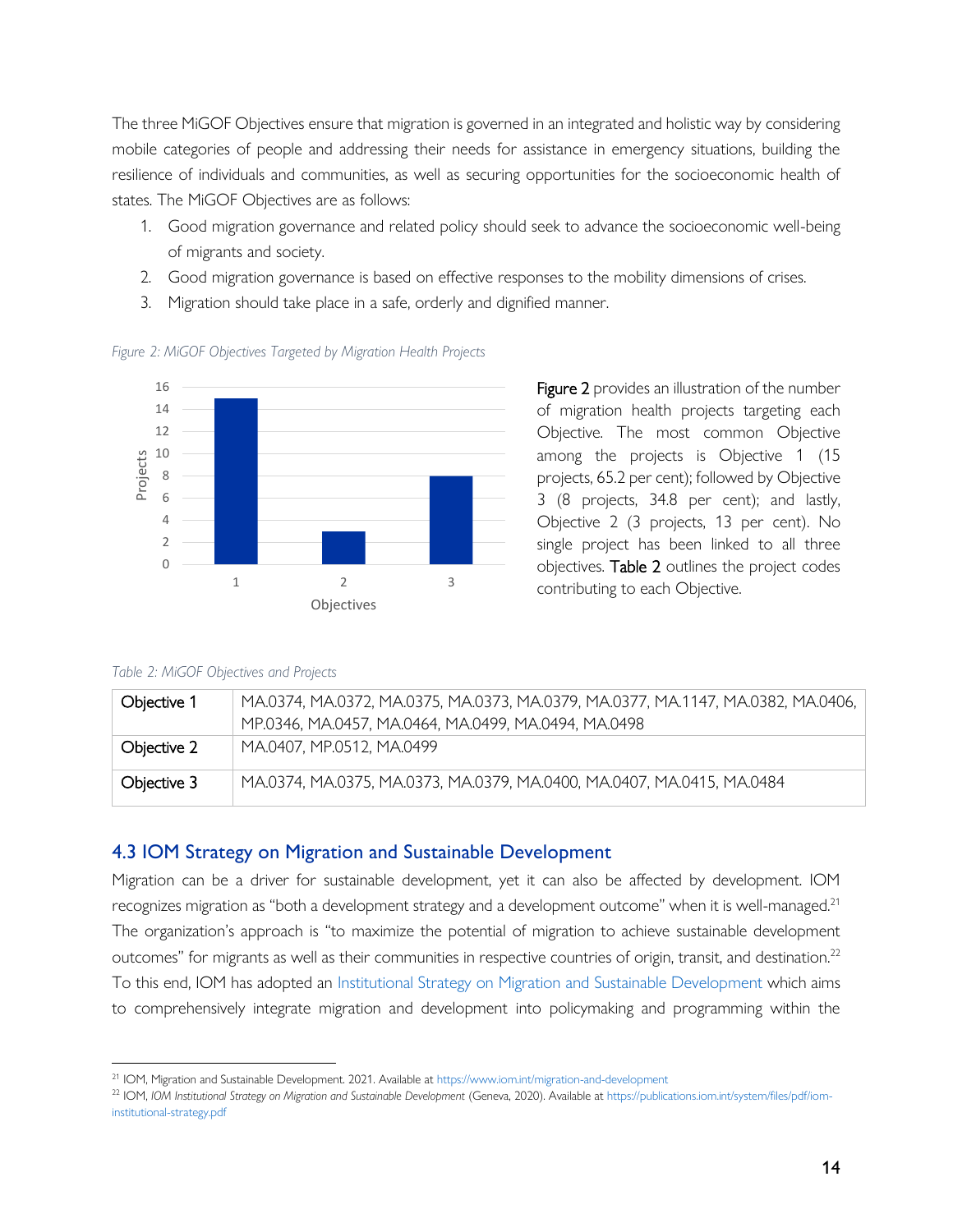organization.<sup>23</sup> Through this Strategy, IOM aims to directly contribute to the Decade of Action to fast-track progress for reaching the Sustainable Development Goals (SDGs) set in the [2030 Agenda for Sustainable](https://www.un.org/ga/search/view_doc.asp?symbol=A/RES/70/1&Lang=E)  [Development.](https://www.un.org/ga/search/view_doc.asp?symbol=A/RES/70/1&Lang=E) 24

Within the context of the 2030 Agenda, governments are urged to incorporate migrant-sensitive health services and inclusive, targeted activities into national plans, policies and strategies. In addition to representing an essential human right, access to health-related services is a necessary precondition for migrants to engage in work and other productive activities that contribute to social and economic development. For this reason, it is crucial to strengthen local and national health systems to effectively respond to migrant-sensitive health needs throughout the migration cycle. Migrant health initiatives can contribute to the SDGs, including the following:

- SDG 1 No Poverty
- SDG 3 Good Health and Well-Being
- SDG 5 Gender Equality
- SDG 8 Decent Work and Economic Growth
- SDG 10 Reduced Inequalities
- SDG 11 Sustainable Cities and Communities
- SDG 16 Peace, Justice and Strong Institutions
- SDG 17 Partnerships for the Goals

The projects in this review contributed to SDGs 1, 2, 3, 4, 5, 8, 10, 16, and 17. The projects most commonly contribute(d) to SDG 3 (22 projects, 95.7 per cent); followed by SDG 10 (14 projects, 60.9 per cent); then SDG 17 (11 projects, 47.8 per cent). Table 3 lists the specific projects contributing to each applicable SDG.

| Table 3: SDGs and Migration Health Projects |  |
|---------------------------------------------|--|
|---------------------------------------------|--|

| <b>SDG</b>                             | Projects                                     |
|----------------------------------------|----------------------------------------------|
| 1 – No Poverty                         | MA.0400, MA.0407, MP.0346, MA.0498           |
| 2 – Zero Hunger                        | MA.0407                                      |
| 3 - Good Health and Well Being         | MA.0374, MA.0372, MA.0375, MA.0373, MA.0379, |
|                                        | MA.0377, MA.1147, MA.0382, MA.0407, MA.0406, |
|                                        | MA.0415, MP.0346, MA.0460, MA.0457, MA.0459, |
|                                        | MA.0464, MP.0512, MA.0499, MA.0494, MA.0497, |
|                                        | MA.0498, MA.0484                             |
| $4 -$ Quality Education                | MA.0407                                      |
| 5 - Gender Equality                    | MA.0400, MA.0407, MA.0406, MA.0499, MA.0494  |
| 8 – Decent Work and Economic<br>Growth | MA.0457, MA.0377, MA.1147                    |

 $23$  Ibid.

<sup>&</sup>lt;sup>24</sup> UN General Assembly, *Transforming our world: the 2030 Agenda for Sustainable Development*, 21 October 2015.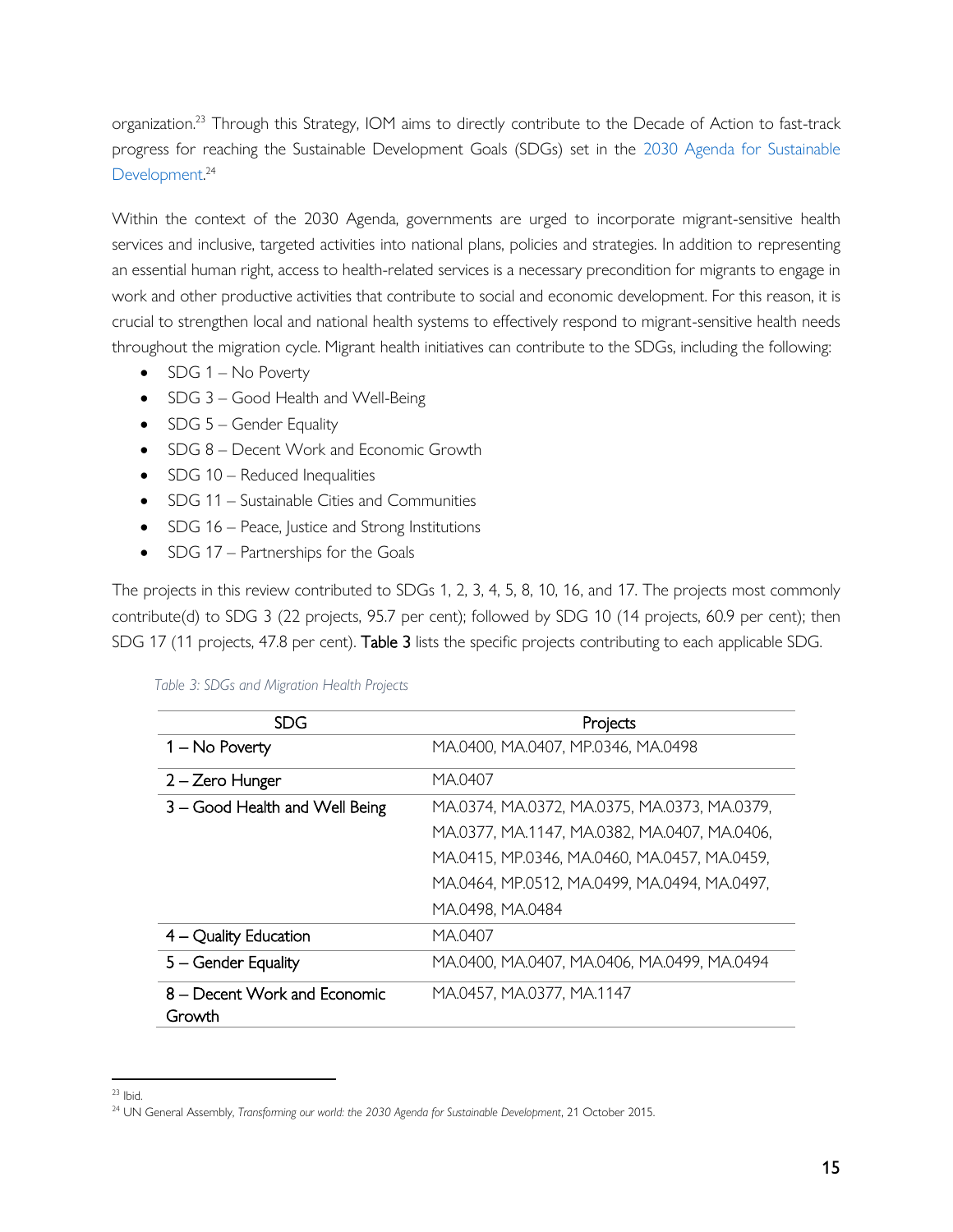| 10 - Reduced Inequalities       | MA.0374, MA.0375, MA.0379, MA.0377, MA.1147, |
|---------------------------------|----------------------------------------------|
|                                 | MA.0382, MA.0400, MA.0407, MP.0346, MA.0460, |
|                                 | MA.0457, MA.0499, MA.0494, MA.0497           |
| 16 – Peace, Justice and Strong  | MA.0372, MA.1147, MA.0382, MA.0400, MA.0499  |
| <b>Institutions</b>             |                                              |
| 17 - Partnerships for the Goals | MA.0372, MA.0375, MA.0373, MA.0379, MA.0377, |
|                                 | MA.0382, MA.0407, MP.0346, MA.0460, MA.0459, |
|                                 | MA.0497                                      |

# <span id="page-15-0"></span>5. FINDINGS

#### <span id="page-15-1"></span>5.1 Project Information

#### <span id="page-15-2"></span>Project Types

*Figure 3: Number of Migration Health Projects, by Year*



Figure 3 shows the number of migration health projects funded each year from 2016 to 2020, in comparison to all IOM Development Fund projects. During this period, 21 MA projects and two MP projects were funded, out of a total of 309 projects. The IOM Development Fund review on migration health-related projects conducted in 2016 found that 31 migration health projects were funded between 2005 and 2015, out of a total of 463 projects. In both periods, migration health projects constituted approximately 7 per cent of total projects.

Figure 4 shows the proportion of these projects, as a percentage, relative to all projects per year. These figures show that the number of migration health projects have declined significantly from 2016 to 2018,

with no migration health projects funded in the latter year. However, since then, the number of migration projects funded have steadily increased, albeit at a lower share of total projects relative to the base year in this review.

Figure 5 provides an overview of the project status of all migration health projects between 2016 and 2020. Out of 23 migration health projects, 10 projects (43.5 per cent) have been completed while 13 projects (56.5 per cent) are still active and ongoing.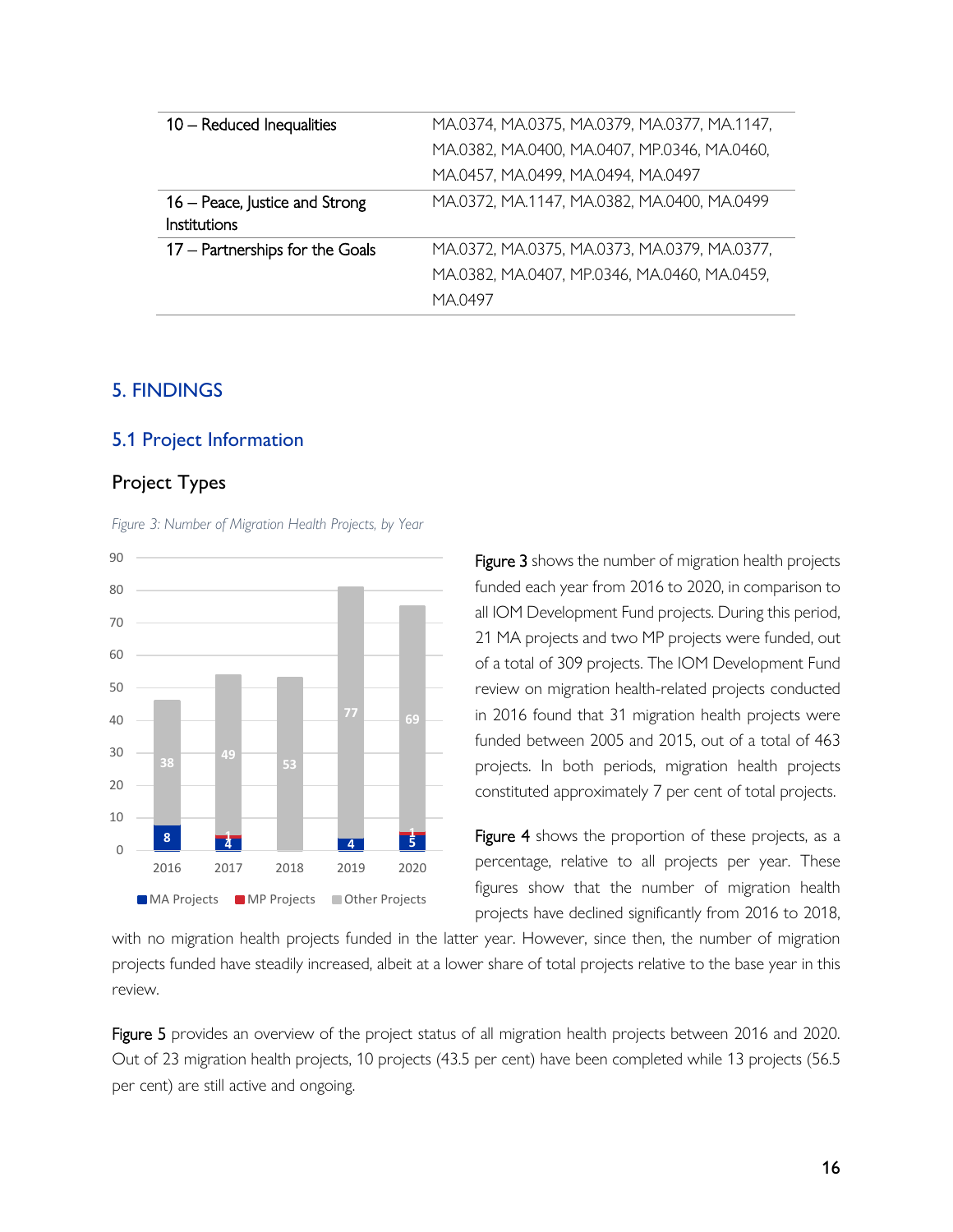

#### Figure 4: Percentage of Migration Health Projects Relative Figure 5: Project Status of Migration Health Projects *to Total Projects*

# <span id="page-16-0"></span>Budget

Figure 6 compares the IOM Development Fund's total budget per year for all project types with the total funding granted per year for migration health projects. This comparison takes into account all active and completed projects between 2016 and 2020. This figure also illustrates the proportion of IOM Development Fund's total budget allocated each year towards migration health projects during this period. The trends show that funding for migration health-related projects has decreased significantly between 2016 and 2018, with no funding allocated towards migration health projects in 2018. While the IOM Development Fund's budget has steadily increased over the time period, particularly in 2019, there has been a relatively small increase in funding towards migration health-related projects. Nonetheless, funding for migration health projects has been on an upward trajectory since 2018. With the onset of the COVID-19 pandemic in March 2020, health-related vulnerabilities and risks among migrants have been exacerbated in all regions. Accordingly, it could be expected that the share of the total budget allocated towards migration health projects may increase in the upcoming years.

The review on migration health-related projects funded by the IOM Development Fund between 2005 and 2015 found that a total of USD 4,679,434 was allocated towards migration health projects. In the period from 2016 to 2020, a total of USD 4,960,000 was allocated towards migration health projects. Therefore, in the latter period, there was an increase of USD 280,566 in the amount allocated towards migration health projects, which corresponds with the overall budget increase of the IOM Development Fund during this period.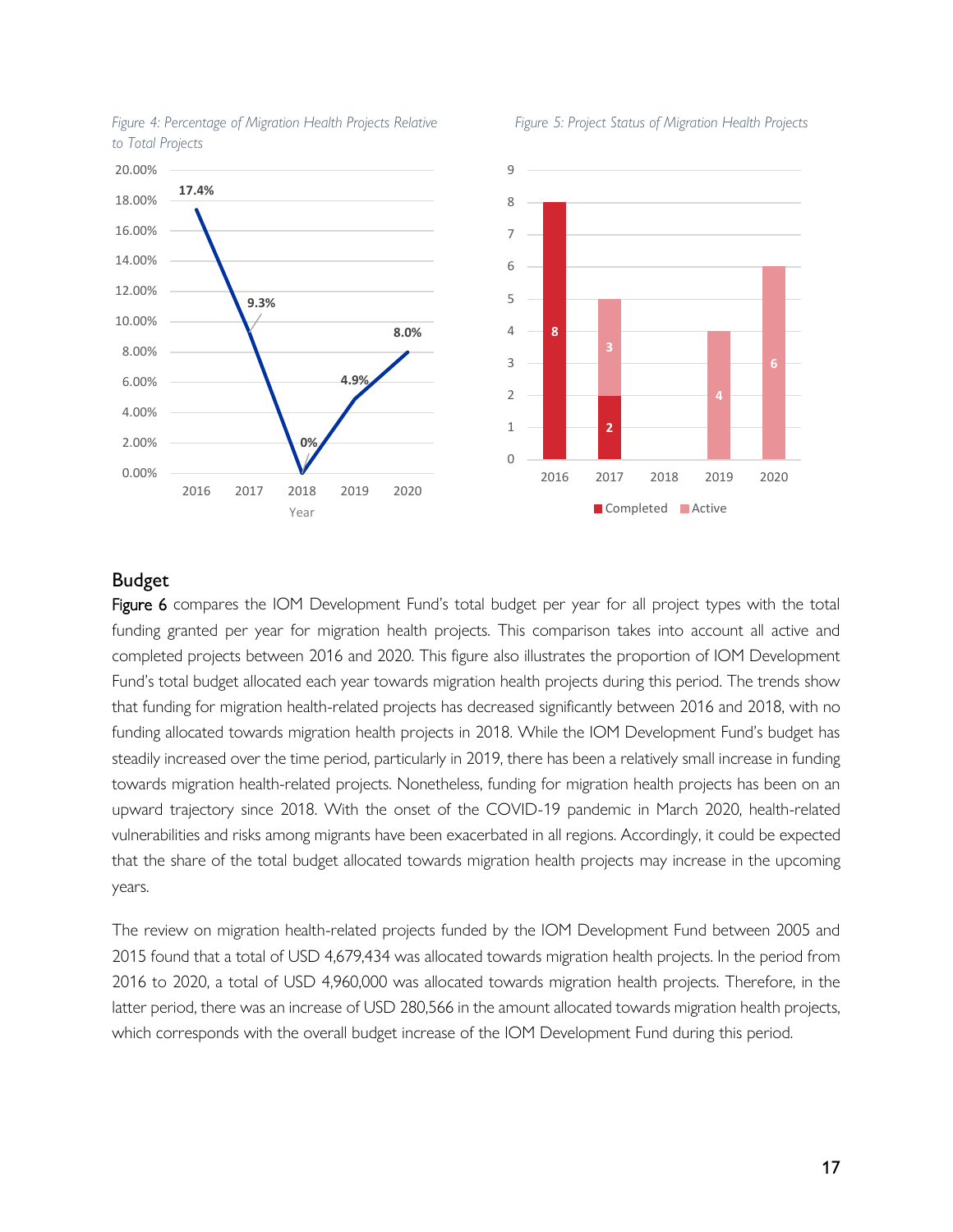

#### *Figure 6: IOM Development Fund Budget, by Year*

To qualify for IOM Development Fund funding, countries must be designated by the World Bank as low- to upper middle-income economies. There are two lines of IOM Development Fund funding:

- 1. Line 1: USD 100,000 for national and regional projects (with exceptional increases at the regional project level up to USD 200,000); and
- 2. Line 2: USD 300,000 for national projects and USD 400,000 for regional projects.

Line 2 increased from USD 200,000 in January 2020, after accounting for a recommendation from the 3rd Evaluation of the Fund, which led to a revision to the Standing Committee on Programmes and Finance (SCPF) Resolution No. 18. As shown in Figure 7, the majority of migration health projects between 2016 and 2020 acquired Line 2 funding. Out of 23 projects, 21 MA and MP projects (91.3 per cent) received Line 2 funding, whereas only two projects (8.7 per cent) received Line 1 funding.



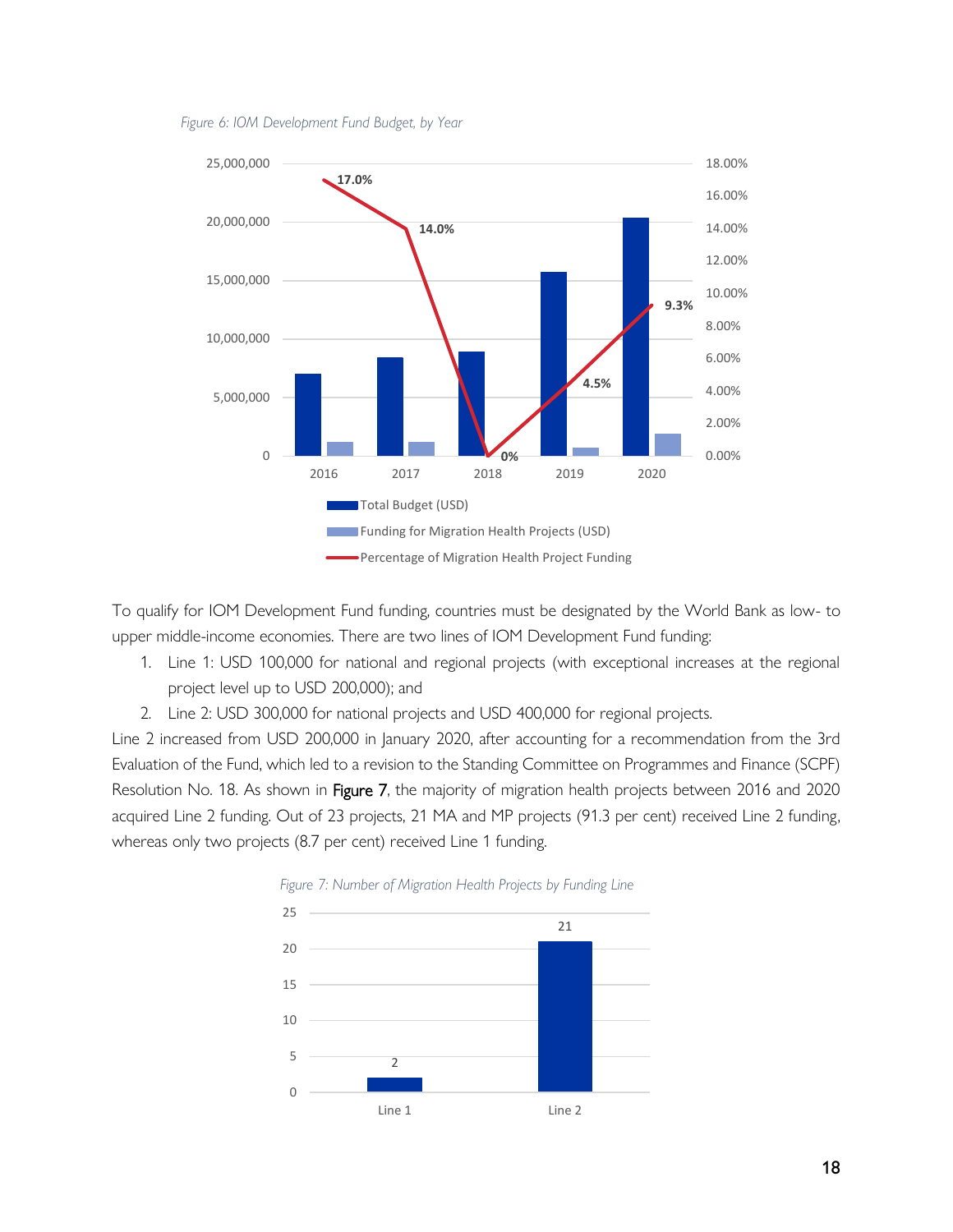# <span id="page-18-0"></span>Region

IOM Development Fund projects are categorized by six regions: (1) Africa; (2) Latin America and the Caribbean; (3) Asia and Oceania; (4) Europe; (5) Middle East; and (6) Global or Inter-regional. Figure 8 shows the regional distribution of all 23 migration health-related projects funded between 2016 and 2020. The regional distribution of migration health projects is relatively more concentrated in Asia and Oceania with over half of all migration health projects (13 projects) being implemented in this region. In contrast, the review on migration healthrelated projects funded by the IOM Development Fund between 2005 and 2015 found that Africa and the Middle East regions had the highest number of migration health projects. Between Africa, Europe, and Latin America and the Caribbean, there was an even distribution of projects with three projects implemented in each region. Global projects were the least common among the projects that were funded, with just one being funded in 2020. In the period under review, there were no migration health-related projects undertaken in the Middle East region.



*Figure 8: Regional Distribution of Migration Health Projects, 2016-2020*

Latin America and the Caribbean  $\blacksquare$  Asia and Oceania  $\blacksquare$  Africa  $\blacksquare$  Europe  $\blacksquare$  Global

Figure 9 provides a visualization of the concentration of country-level and regional projects at a global scale. Country level projects are represented in blue while regional projects are represented in red, with some countries overlapping. The level of intensity of the colours corresponds to the number of projects, with less intensity (lighter blue or red) representing one project and more intensity (brighter blue or red) representing two projects.

The mapping visualization shows that projects were focused most prominently in the Central Asian, South East Asian, and Central American regions. Some were also undertaken in Central and Northeast Africa, Eastern Europe, and South Asia. Country-level and regional projects are relatively evenly distributed among these regions, with a slightly higher concentration of country-level projects across Asia and Eastern Europe, and a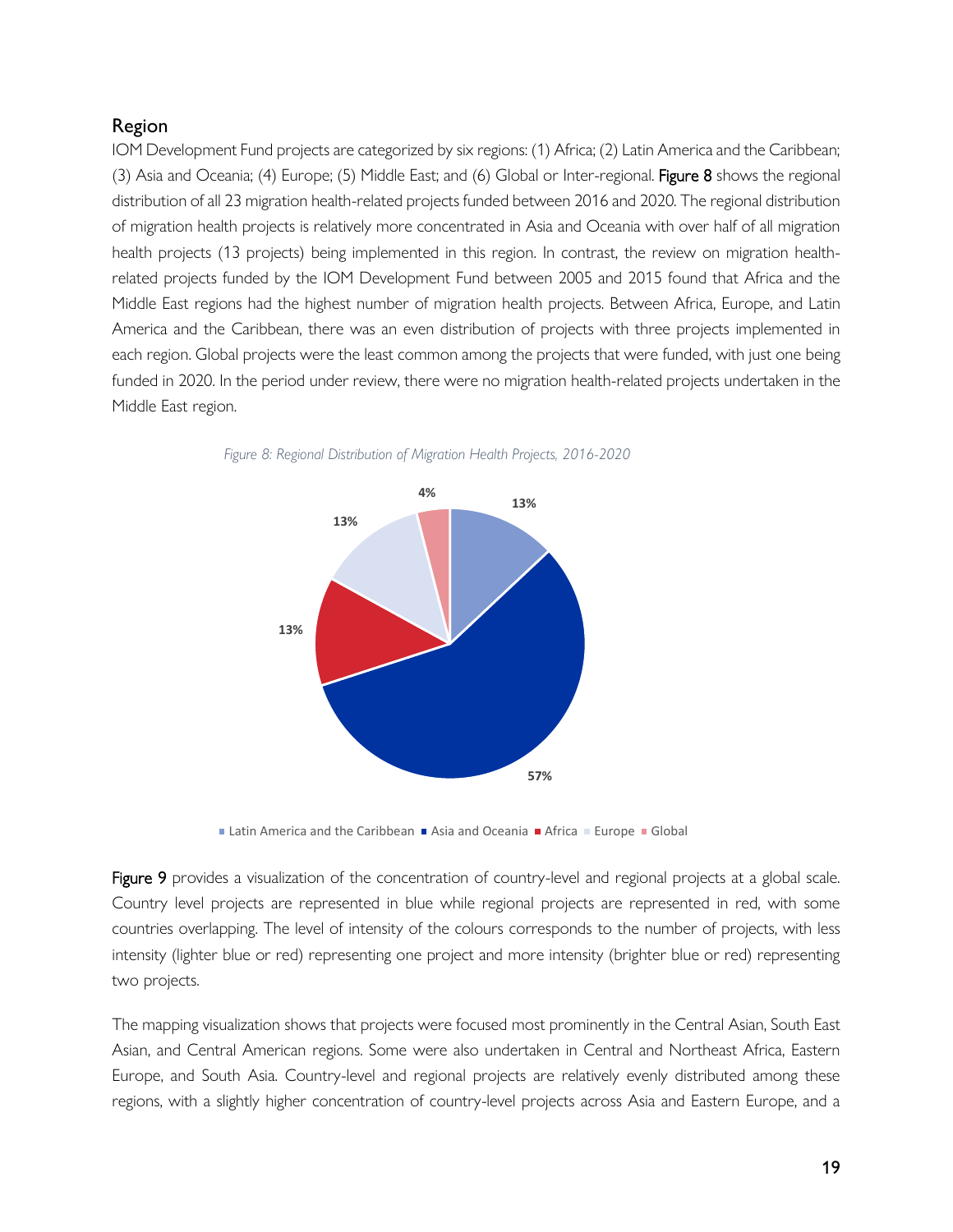higher concentration of regional projects in Central America. It should be noted that the global mapping does not present a visualization of the global project, MP.0512, in order to avoid misrepresentation of the reach of the IOM Development Fund projects in this review. MP.0512 is a global project which aims to benefit all eligible Member states, with activities being piloted in Burkina Faso, Mali, Guatemala and Mexico.



*Figure 9: Regional Distribution of Migration Health Projects, 2016-2020*

# <span id="page-19-0"></span>5.2 Outcomes and Outputs

This section will briefly assess completed projects' level of achievement of outcomes and delivery of outputs. As per the IOM Project Handbook, outcomes are the "intended changes in institutional performance, individual or group behavior, or the political, economic or social position of the beneficiaries" and outputs are the "intended changes in skills or abilities of the beneficiaries, or the availability of new products or services as a result of project activities".<sup>25</sup>

Out of the 10 completed migration health projects, six projects fully achieved planned outcomes and delivered expected outputs. More information on the outcomes and outputs can be found in section 5.3 on 'Project Categories'. Some projects did not fully achieve outcomes and/or deliver outputs. Project MA.0373 aimed to print and distribute 2,500 copies of the report summarizing the issues discussed at the 2nd GCMH and offering recommendations relating to the meeting's outcomes, to translate it to French and Spanish and to present the results at the 107th IOM Council. However, due to time and financial constraints, limited physical copies were distributed, the translations were not carried out and the report findings were presented at the International

<sup>&</sup>lt;sup>25</sup> IOM, IOM Project Handbook (Geneva, 2017).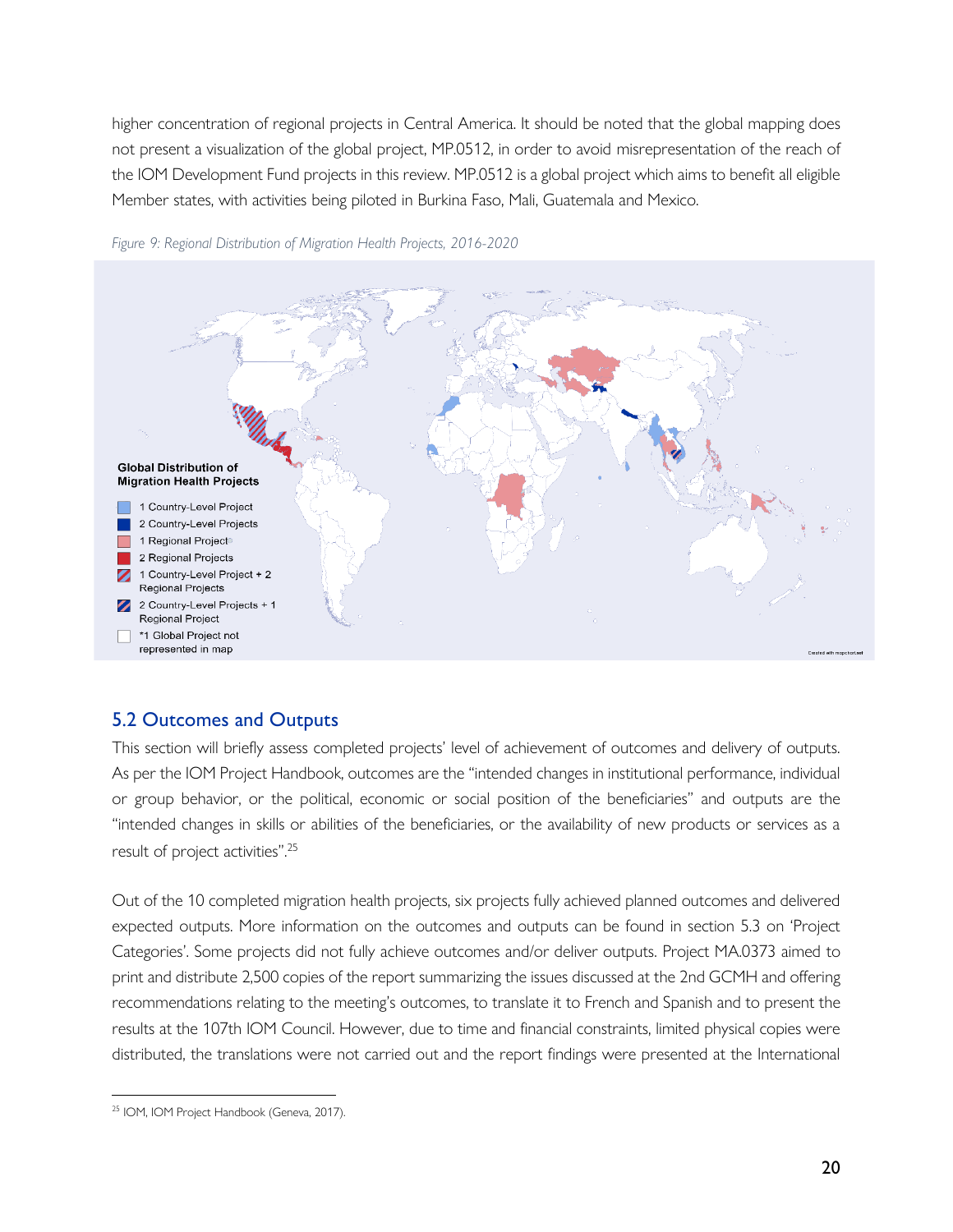Consultation on Pre-Departure Migrant Health Assessment in September 2017 instead. Project MA.0372 was unable to publish the produced Migrant Health Situation Analysis report before project closing and failed to develop a Migration Health Orientation Training Package Curriculum and carry out the related trainings for government staff, due to a lack of resources at the level of the national Ministry of Health and Sports. Project MA.0374 planned to carry out a study tour in a country where trafficking is a prevalent issue. However, due to the national context, the national Ministry of Interior was unavailable for the study tour and it was ultimately cancelled. Project MA.0375 planned to develop guidelines on migration health data exchange between Tajikistan and the Russian Federation. However, Russian counterparts were not ready to develop the guidelines due to confidentiality concerns. Additionally, the project sought to develop joint accreditation of the Tajik health facilities responsible for the pre-departure health assessment of migrants in Tajikistan. Despite several attempts to initiate negotiations, Russian health authorities failed to respond. Nevertheless, all of the aforementioned projects succeeded in delivering most of their expected project outcomes.

# <span id="page-20-0"></span>5.3 Project Categories

Based on the main project goals and results, the 23 migration health projects in this review were classified by seven different project categories: (1) Psychosocial Services, (2) Migration Health Policy, (3) Infectious Diseases Control and Care, (4) Global Migration Health Agenda, (5) Regional Coordination, (6) Emergency Preparedness and (7) Information Access. Figure 10 provides a visual representation of the distribution of projects per category and Table 4 provides a more detailed breakdown of this categorization. It should be noted that these categories were formulated with the purpose of simplifying analysis for this review; they are not formal categories under the IOM Development Fund or MHD. Additionally, the underlying purpose of some projects may cut across multiple categories. This section will assess the projects under each identified category. For each category, it will outline the underlying rationale for IOM's engagement and a summary of the project's outcomes and outputs.



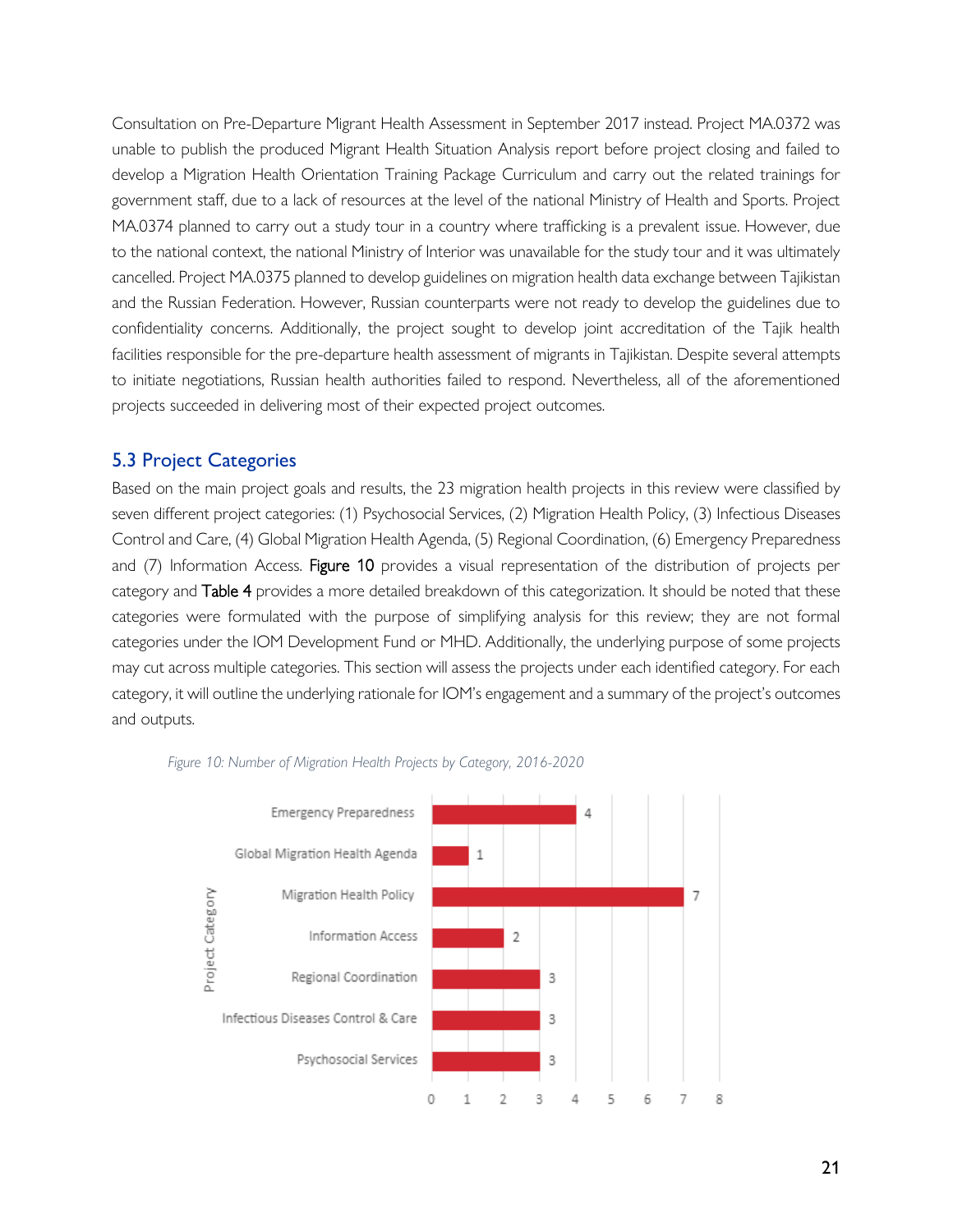# *Table 4: Migration health projects by category, 2016-2020*

| Project Category                         | Projects | Benefitting Countries and Region                        |
|------------------------------------------|----------|---------------------------------------------------------|
| Psychosocial Services                    | MA.0374  | Morocco (Africa)                                        |
|                                          | MA.0498  | Tajikistan (Asia)                                       |
|                                          | MA.0400  | Republic of Moldova (Europe)                            |
| Migration Health Policy                  | MA.0372  | Myanmar (Asia)                                          |
|                                          | MA.0377  | Kyrgyzstan, Kazakhstan, Turkmenistan (Asia)             |
|                                          | MA.1147  | Nepal (Asia)                                            |
|                                          | MA.0407  | Cambodia (Asia)                                         |
|                                          | MA.0406  | Solomon Islands, Fiji, Vanuatu, Papua New Guinea (Asia) |
|                                          | MA.0457  | Maldives (Asia)                                         |
|                                          | MA.0499  | Cambodia (Asia)                                         |
| Infectious Diseases Control              | MA.0375  | Tajikistan (Asia)                                       |
| and Care                                 | MA.0379  | Armenia, Azerbaijan, Georgia                            |
|                                          | MA.0494  | Republic of Moldova (Europe)                            |
| <b>Global Migration Health</b><br>Agenda | MA.0373  | Sri Lanka (Asia)                                        |
| Regional Coordination                    | MA.0382  | Costa Rica, El Salvador, Honduras, Mexico, Nicaragua,   |
|                                          |          | Panama, Guatemala (Latin America and the Caribbean)     |
|                                          | MA.0415  | Cambodia, Thailand, Philippines (Asia)                  |
|                                          | MA.0497  | Mexico (Latin America and the Caribbean)                |
| <b>Emergency Preparedness</b>            | MP.0346  | Burundi, Democratic Republic of the Congo (Africa)      |
|                                          | MP.0512  | Global <sup>26</sup>                                    |
|                                          | MA.0484  | Viet Nam (Asia)                                         |
|                                          | MA.0464  | Senegal (Africa)                                        |
| <b>Information Access</b>                | MA.0459  | Nepal (Asia)                                            |
|                                          | MA.0460  | Costa Rica, Dominican Republic, El Salvador, Guatemala, |
|                                          |          | Honduras, Mexico, Nicaragua (Latin America and the      |
|                                          |          | Caribbean)                                              |

<sup>&</sup>lt;sup>26</sup> While this project has global coverage, it is being piloted in Burkina Faso, Mali, Guatemala and Mexico.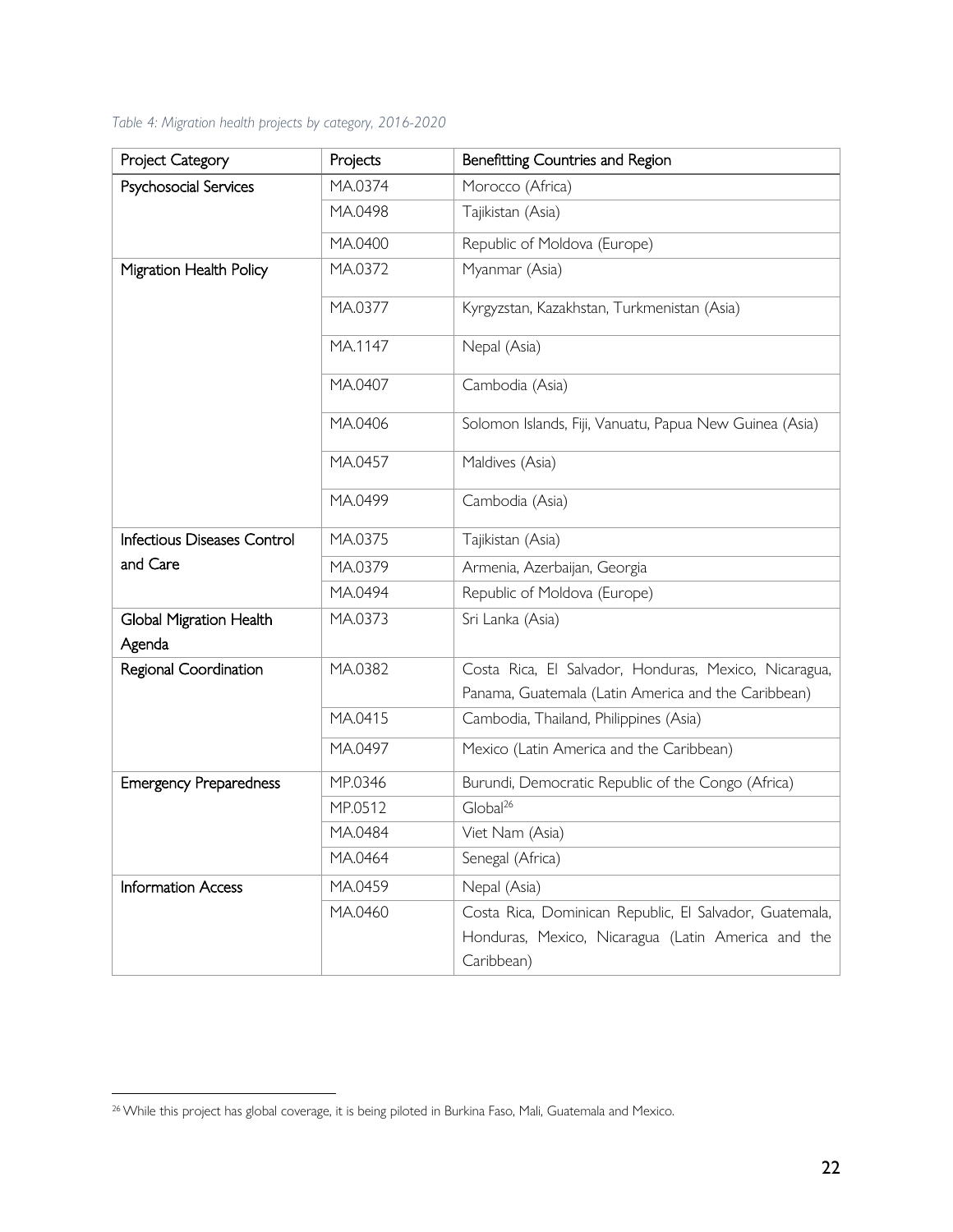# <span id="page-22-0"></span>Access to Psychosocial Services

Three projects focused on improving migrants' access to psychosocial health services, namely, MA.0374, MA.0400 and MA.0498. All three projects were built on findings from previous IOM projects which highlighted a lack of access to psychosocial services for migrants. For project MA.0374, a study from a project funded by the European Union revealed a lack of access to psychosocial health services for irregular migrants in Morocco. For project MA.0400, a project funded by the European Union and the US Bureau of International Narcotics and Law Enforcement Affairs identified drawbacks in the Moldovan Border Police service of psychological assistance. For project MA.0498, a survey carried out as part of an IOM project on migrant reintegration revealed that the issue of disability and mental health among returned Tajik migrants needed to be studied further. While all three projects aimed to improve access to psychosocial services, the beneficiaries targeted under each project varied. Project MA.0374 paid special attention to departing migrants as part of Assisted Voluntary Return and Reintegration (AVRR); project MA.0400 sought to provide access to both border police agents and migrants; while MA.0498 targeted returning Tajik migrants with mental health problems and disabilities.

The projects in this category worked towards overcoming a lack of psychosocial services for migrants, by seeking to increase engagement and action by national agencies and services. More specifically, the projects aim(ed) to achieve and deliver various outcomes and outputs to: (1) make available courses and training on migrant mental health and psychosocial support; (2) carry out and disseminate an assessment of migrant health and gender-specific needs; (3) increase the understanding of stakeholders (national government, civil society and private sector) on the issue of migrant health and on migrant needs; (4) develop and make operational a system of psychosocial services; (5) provide the facilities, skills and knowledge needed for social work and for medical personnel to deal with migrant psychosocial issues; and (6) enhance cooperation with countries of destination to address the psychosocial needs of migrants.

# <span id="page-22-1"></span>Migration Health Policy

Seven projects focused on the formulation of a national migration health policy, namely, MA.0372, MA.0377, MA.1147, MA.0407, MA.0406, MA.0457, and MA.0499. All of these projects addressed legislative gaps at the national level which contributed to unaddressed migrant health needs. The projects aimed to promote migrants' access to health services through the development or improvement of national migration health policy. Project MA.0457 was established in response to a situational analysis conducted by IOM in the Maldives which shed light on policy gaps. Some projects, such as MA.0407 and MA.0406, had a more specific focus, including leftbehind children and families of migrant workers and female migrants as a result of high levels of violence against women and girls (VAVW). Projects MA.0277 and MA.0406 had a regional focus on improving migration health policy. All the projects in this category were conducted in the Asia region.

The projects in this category worked towards overcoming gaps in migrants' rights to health services, by seeking to improve legal and regulatory frameworks, through evidence-based policy and strengthened capacity. More specifically, the various outcomes and outputs of the projects aim(ed) to: (1) conduct a migration health situational analysis and an assessment of existing legislation and policy on migration health; (2) develop migration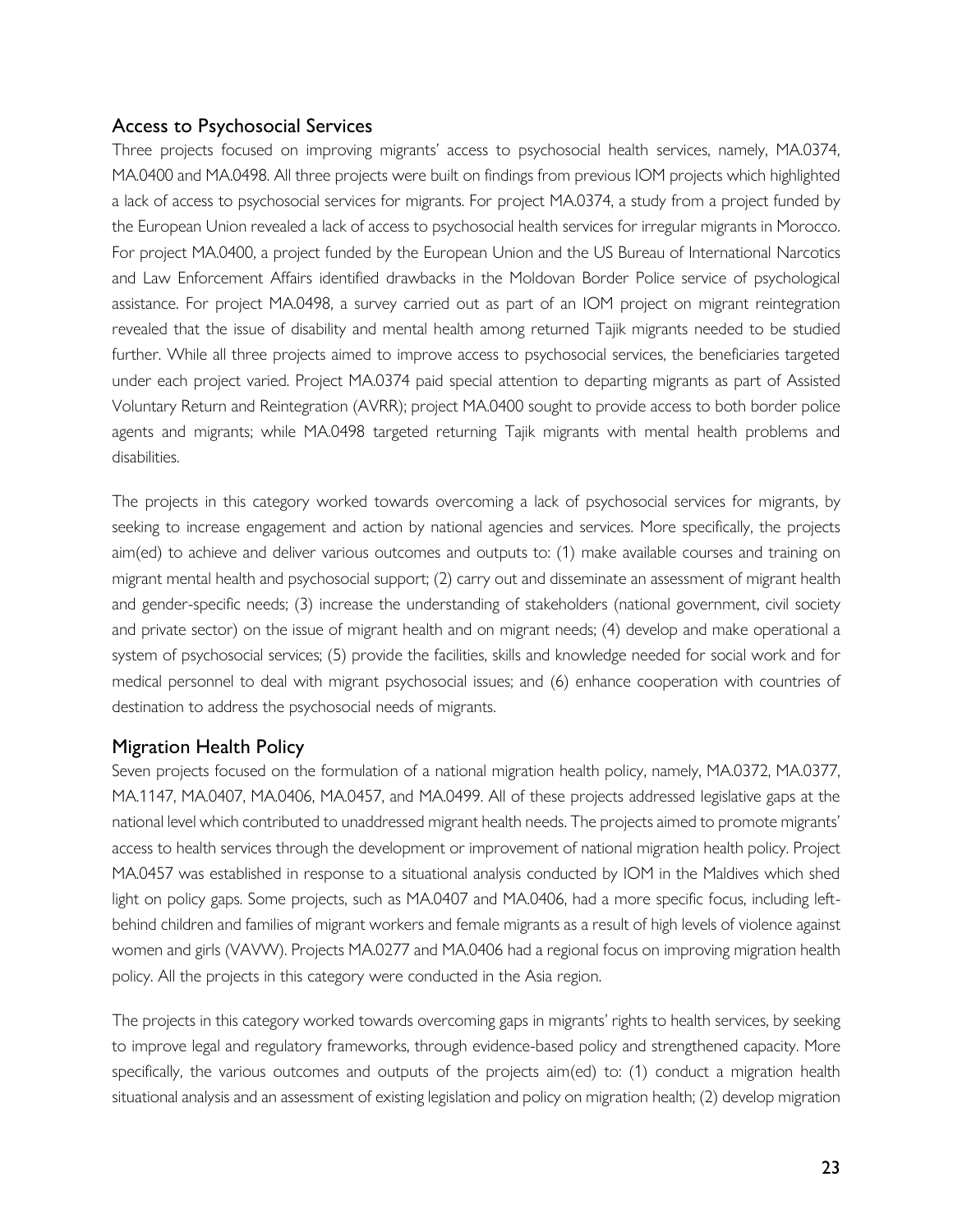health policy recommendations on the basis of evidence-based and context-specific research; (3) raise the awareness of government officials on migrant-sensitive health services; (4) increase the coordination among relevant government authorities working to address migration health concerns; and (5) develop information, education and communication (IEC) materials for target migrant audience to increase their understanding of infectious diseases and access to health services.

# <span id="page-23-0"></span>Infectious Diseases Control and Care

All three projects under this category – MA.0375, MA.0379, and MA.0494 – focused on tuberculosis (TB) control and care. These projects were created to address existing concerns with TB rates among migrants and the lack of health care services available for them. In response, the projects aimed to enhance TB prevention, detection and treatment in the respective countries or regions. Projects MA.0375 and MA.0379 had a regional focus, between Tajikistan and Russia, and between Armenia, Azerbaijan and Georgia, respectively. Furthermore, project MA.0379 also targeted human immunodeficiency virus (HIV) rates among migrants. Project MA.0375 was created in response to an earlier project funded by the United States Agency for International Development, which developed the Joint Action Plan for TB prevention among migrant workers by Central Asian countries and Russia. Projects focused on TB control and care tended to be concentrated in the Eastern European and Central Asian regions.

The projects in this category worked towards overcoming high rates of TB among migrants and the lack of health services available to them, by enhancing TB control and care for migrants, through strengthened capacity and improved coordination among government agencies for TB detection and treatment of migrants, as well as increased awareness among migrants of TB. More specifically, the various outcomes and outputs of the projects aim(ed) to: (1) set up a bilateral and/or national working group and coordination mechanism for TB control; (2) establish a mechanism ensuring data exchange for migrant TB monitoring; (3) strengthen knowledge and capacity of government officials, healthcare personnel and border authorities on prevention, detection and treatment of TB among migrants; and (4) carry out a health promotion campaign to increase knowledge of migrants on TB and access to screening and health services.

# <span id="page-23-1"></span>Global Migration Health Agenda

One project, MA.0373, was carried out as part of a larger project to assist with the organization and hosting of the Second Global Consultation on Migrant Health (GCMH) in Colombo, Sri Lanka. After the President of Sri Lanka committed to hosting the GCMH at the 106th IOM Council in 2015, WHO and IOM partnered to consolidate technical resources and meet the needs of Sri Lanka, other Member States and migrants in advancing the migrant health agenda.

The project in this category worked towards the engagement of multi-sectoral partners at the GCMH with the purpose of reaching consensus on priority areas and key policy strategies, in order to mainstream migrant health and enable an environment for policy change. More specifically, the outcomes and outputs of the project aimed to: (1) establish a Scientific Committee on migration health, comprised of multi-sectoral members; (2) research background papers on the scope of intervention focus areas for addressing the health of migrants to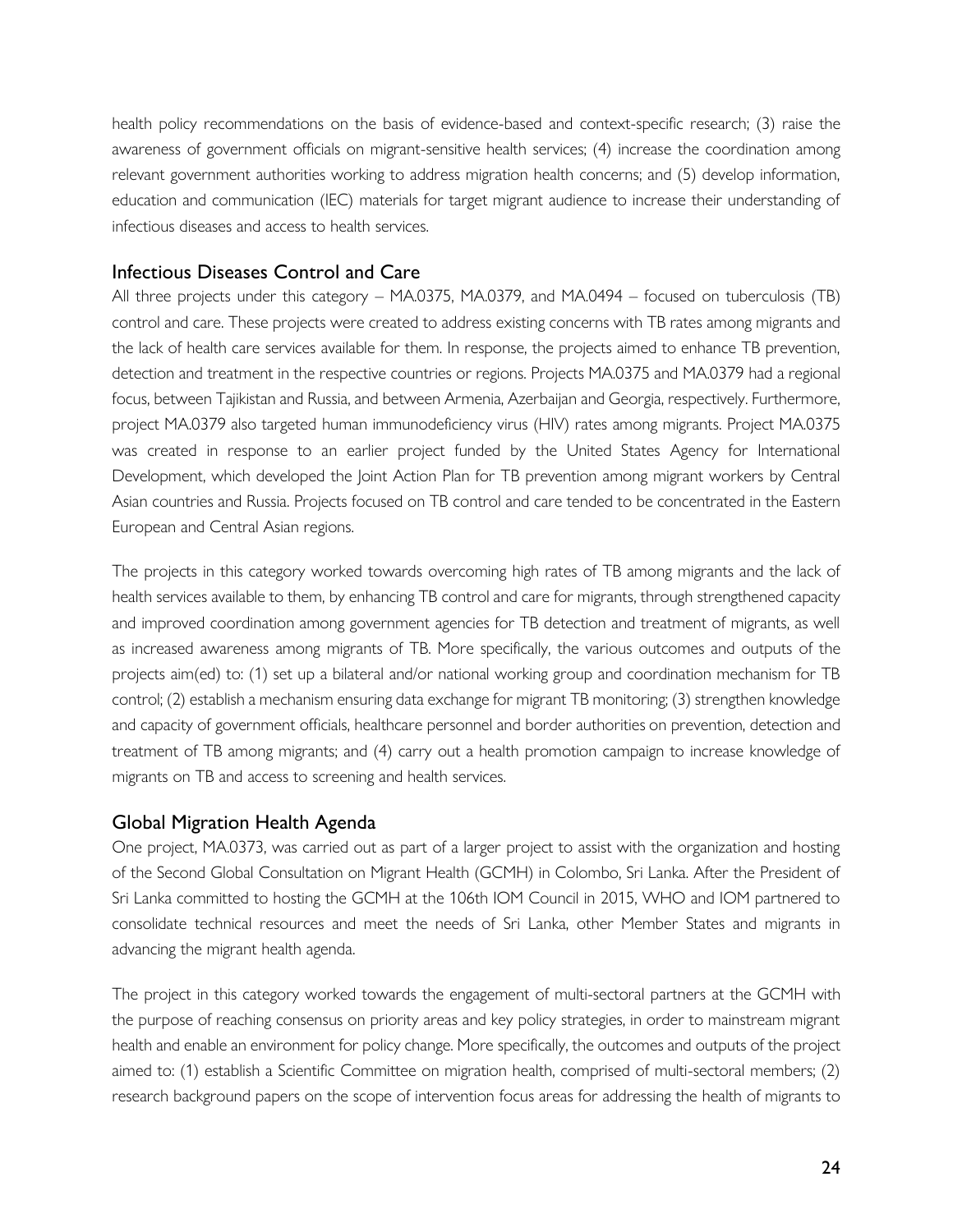guide the discussion of the GCMH; (3) present the report on the proceedings and results of the GCMH at the 107th IOM Council; and (4) coordinate the host country's collaboration with national-level multi-sectoral stakeholders involved in the Scientific Committee.

# <span id="page-24-0"></span>Regional Coordination

Three projects focused on regional coordination for migration health: MA.0382, MA.0415, and MA.0497. These projects addressed the identified gaps in regional coordination for migrant health-related needs in the respective geographical areas. In response, the projects aimed to establish a platform to support collaborative work on migration health between States, to promote inclusive migration health policies and greater access of migrants to health services.

The projects in this category worked towards achieving closer coordination at the regional level, through regional dialogues and strategies to strengthen governments' knowledge and capacity to improve migrants' health at the regional level. More specifically, the various outcomes and outputs of the projects aim(ed) to: (1) establish a regional coordination mechanism to leverage and bring together the countries' capacities; (2) strengthen linkages between stakeholders at the regional level; (3) improve and make available regionally harmonized migration health information; and (4) develop a migration health training curriculum to improve response to migration health issues.

# <span id="page-24-1"></span>Emergency Preparedness

Four projects focused on public health threats: MA.0484, MA.0464, MP.0346, and MP.0512. All of these projects were created to address identified capacity gaps in delivering effective responses to public health threats and emergencies. In response, the projects aimed to strengthen public health emergency preparedness and response capacity. Projects MP.0346, MA.0484 and MA.0464 are focused on responses to public health threats within specific geographical contexts, namely the border between Burundi and the Democratic Republic of the Congo, Vietnamese migrants abroad and the Kédougou region in Senegal, respectively. Meanwhile, project MP.0512 is a global project, with activities being piloted in Burkina Faso, Mali, Guatemala and Mexico. Projects MP.0512 and MA.0484 were both created in response to the COVID-19 pandemic, which revealed the urgency of strengthening capacity in this respect.

The projects in this category worked towards improving public health emergency preparedness and response, through prevention, detection and response to infectious disease outbreaks by front-line health responders and reductions in migrant vulnerability to infectious disease outbreaks. More specifically, the various outcomes and outputs of the projects aim(ed) to: (1) inform front-line workers of migrants' challenges during infectious disease outbreaks; (2) enhance the knowledge and skills of front-line workers to respond to infectious disease outbreaks; (3) equip border check points with tools and equipment for health screening and surveillance; and (4) raise awareness among migrants for strengthened knowledge on how to protect themselves during infectious disease outbreaks.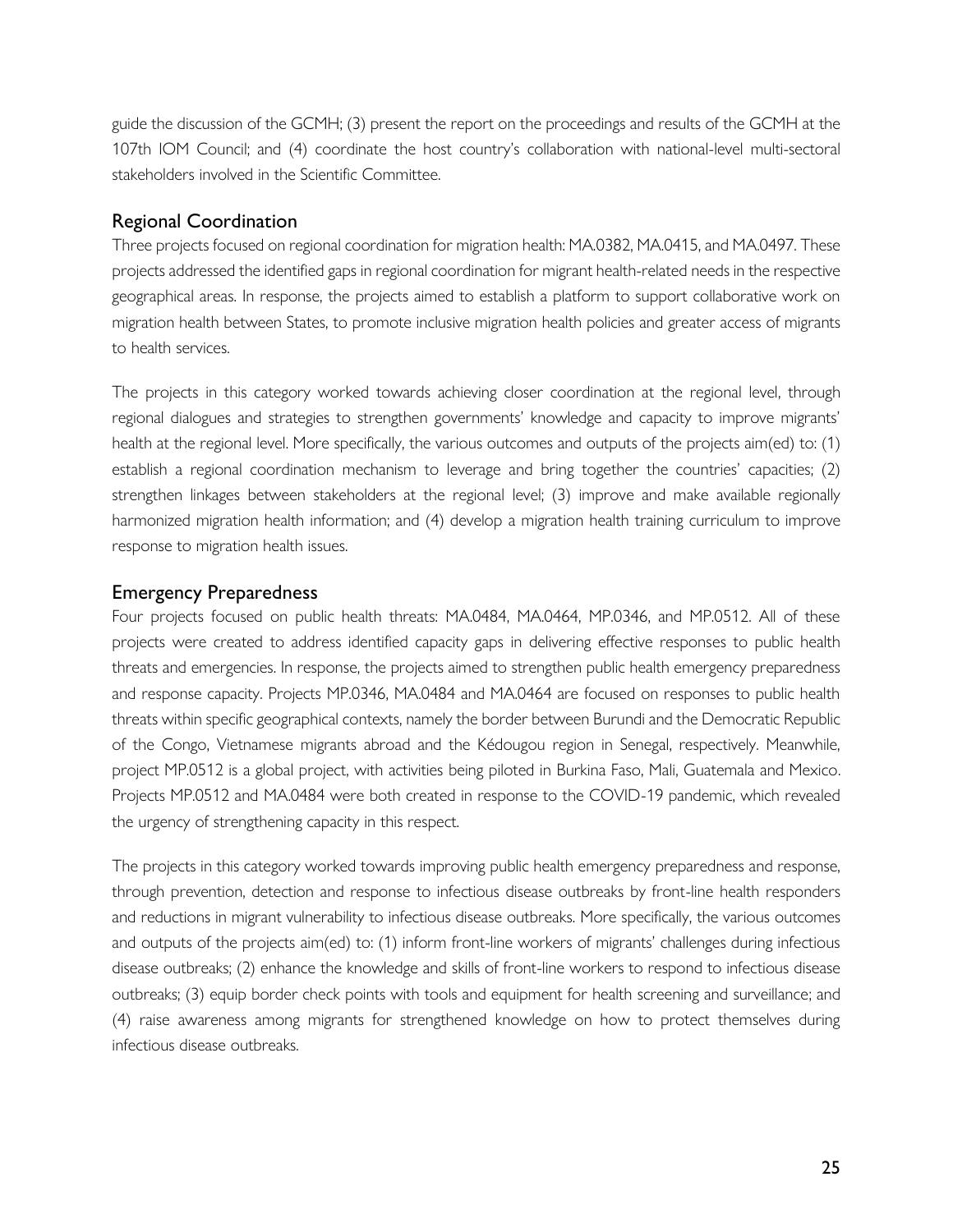# <span id="page-25-0"></span>Information Access

Two projects focused on increasing access to migration health information: MA.0459 and MA.0460. These projects were created to address the lack of migrant health-related information needed for effective policy development. In response, the projects are both seeking to facilitate access to strategic migration health information to key stakeholders. More specifically, project MA.0459 aims to establish a national migration health management information system, while project MA.0460 aims to gather migration health data on a regional level. Project MA.0460 aims to respond to needs identified by stakeholders from the Joint Initiative on Migration and Health (INCOSAMI), established under project MA.0382.

The projects in this category worked towards overcoming the lack of information on migrant health-related data, through the gathering of strategic migration health information to facilitate evidence-based migrant health policy decisions. More specifically, the various outcomes and outputs of the projects aim(ed) to: (1) make available migration health information and data to relevant stakeholders; and (2) strengthen skills and technical capacity of relevant stakeholder to use migration health information.

# <span id="page-25-1"></span>5.4 Project Partners

The migration health projects in this review included partnerships with multiple stakeholders at local, national, regional, and international levels of involvement. At the local level, the projects engaged with various nongovernmental organizations (NGOs), civil society organizations (CSOs), academic institutions, research facilities, and municipal authorities. At the national level, key partners included relevant government ministries (such as ministries of health), health centres, border management officials, and customs authorities. Finally, at the regional and international level, the projects engaged with relevant UN bodies, for instance the WHO, UNAIDS and UNICEF.

The IOM Missions for all 23 migration health projects engaged with national government counterparts in the respective ministries of health, as the primary project partner(s). The inclusion of government counterparts was crucial for fostering a consultative and participatory approach to national capacity development, ultimately promoting national ownership of migrant health policies and programmes.

Because government counterparts at ministries of health, were often both the primary project partners and the intended beneficiaries, buy-in from government partners as well as their involvement throughout all project stages was found to be very important for successful project implementation and sustainability. The importance of government buy-in and involvement was indicated by projects such as MA.0372, MA.0374, MA.0375, MA.0377, MA.0379, MA.0382, MA.0415, MA.0460, MA.0499, and MA.1147.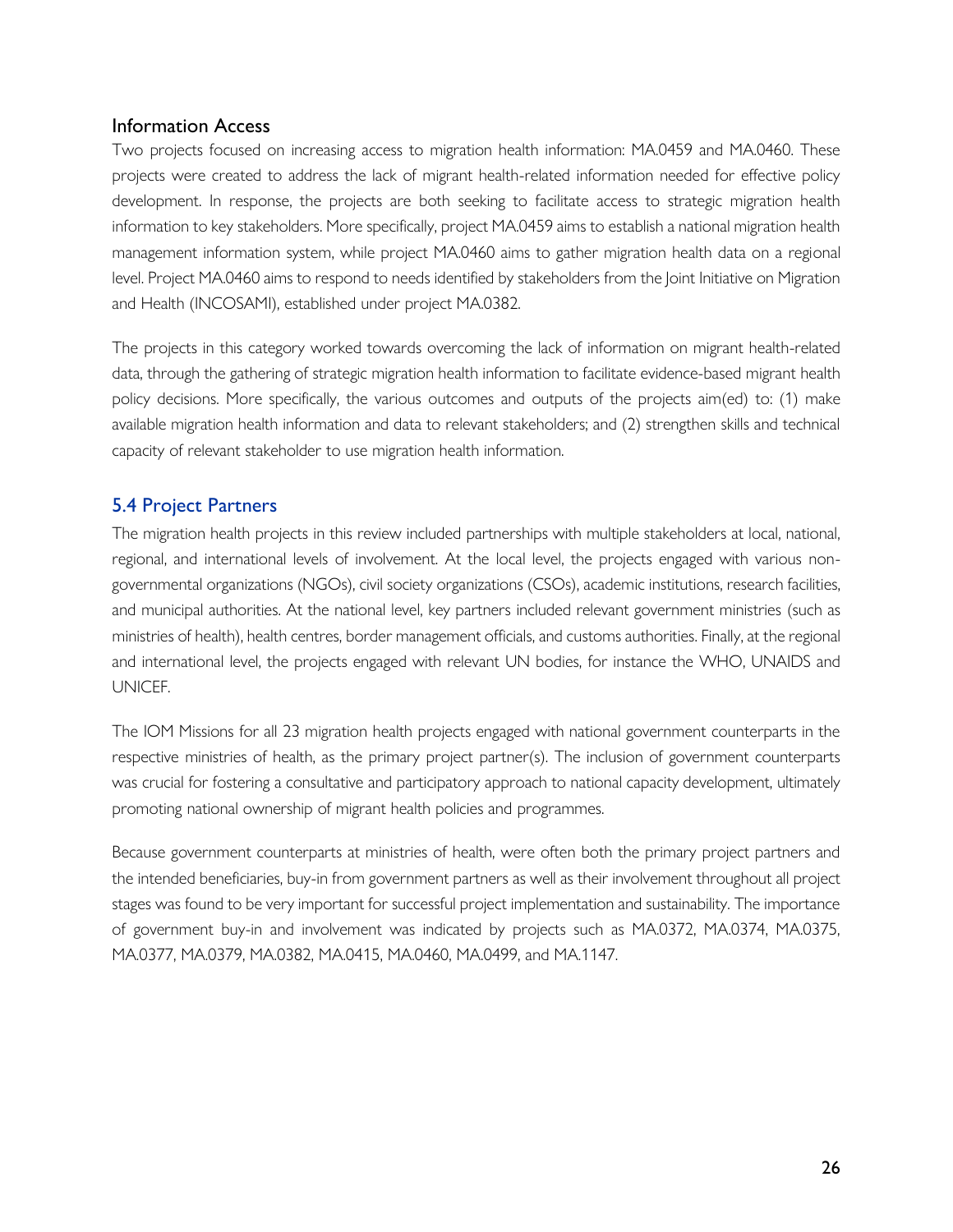# <span id="page-26-0"></span>5.5 Beneficiaries

*Figure 11: Direct Beneficiaries*



The migration health projects in this review had a number of intended direct and indirect beneficiaries, primarily migrants and national government health authorities. As illustrated by Figure 11, all the projects directly targeted non-migrant beneficiaries, while only 10 projects identified migrants as direct beneficiaries. This is because most of the projects provided direct assistance to governments in implementing measures that would indirectly benefit migrants. This is in line with the IOM Development Fund's mandate to develop Member States' institutional capacities to improve migration management.

Figure 12 shows the various types of migrant beneficiaries and Figure 13 shows the different types of nonmigrant beneficiaries. The most commonly identified type of direct or indirect migrant beneficiaries were labour migrants, followed by internal migrants and returnees. A few projects also refrained from specifying a specific type of migrant, and instead targeted migrant beneficiaries more broadly. The most commonly identified type of direct or indirect non-migrant beneficiaries were national government institutions, which were targeted by all projects, followed by academia or research institutes, NGOs, international and regional institutions, host communities, health services and CSOs.



*Figure 12: Migrant Beneficiary Types*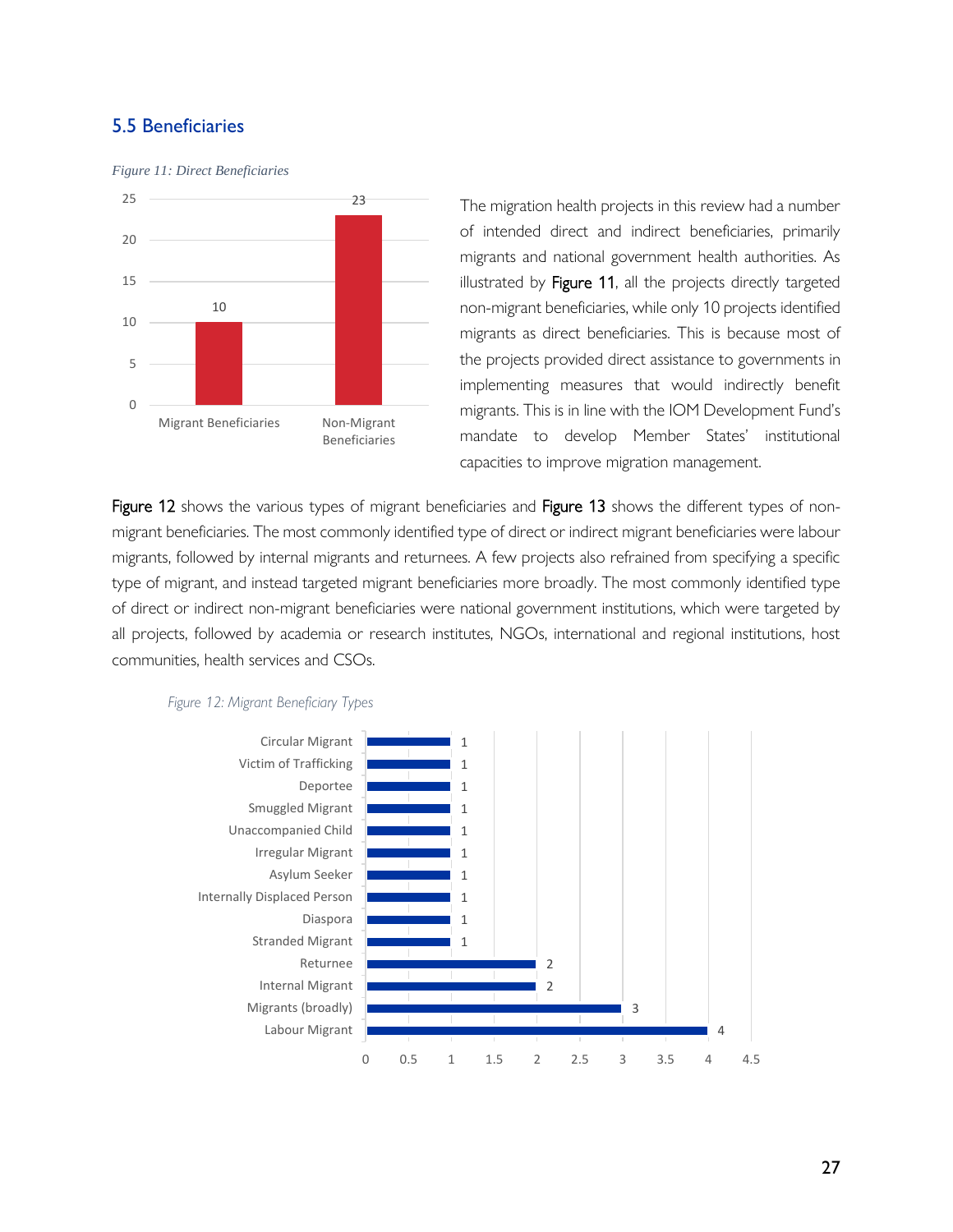#### *Figure 13: Non-Migrant Beneficiary Types*



Out of the 10 completed migration health projects, six projects (60 per cent of completed projects) reached all target project beneficiaries, of which three (30 per cent) exceeded targets considerably. Out of the four projects which did not reach all target beneficiaries, project MA.0379 achieved and exceeded targets for all beneficiary types except that of labour migrants, while projects MA.1147, MA.0400 and MA.0407 failed to reach targets for a number of beneficiary types. These beneficiary types include:

- Irregular migrants, unaccompanied children, smuggled migrants, deportees, returnees and victims of trafficking (MA.0400) – when target was set, expected number of migrants to cross the Moldovan border was overestimated;
- Migrant family members (MA.0407) no explanation provided by the implementing Mission; and
- National government institutions (MA.1147) no explanation provided by the implementing Mission.

# <span id="page-27-0"></span>5.6 Gender

IOM uses the Gender Marker tool to assess projects' level of integration of gender considerations. As per the [IOM Gender Marker Guide,](https://intranetportal/Pages/ControlNo.aspx?controlNo=MA/GCU/00010) there are five different Gender Marker codes<sup>27</sup>:

- 2b Projects that sufficiently include gender in all three of the following: Needs Assessment, Outputs, Activities, and whose main project objective focuses on addressing gender inequality, through targeting a gender and/or focusing on gender issues. These projects are likely to make a significant contribution to gender equality.
- 2a Projects that sufficiently include gender in all three of the following: Needs Assessment, Outputs, Activities, and whose main project objective does not focus on addressing gender inequality (but gender inequality is addressed as one part of the overall project). These projects are likely to make a significant contribution to gender equality – MA.0400, MA.0407, MA.0406, MP.0346, MA.0415, MA.0460, MA.0457, MA.0459, MA.0464, MP.0512, MA.0499, MA.0494, MA.0497, MA.0498, MA.0484

<sup>27</sup> IOM Gender Market Guide, Gender Coordination Unit, April 2018.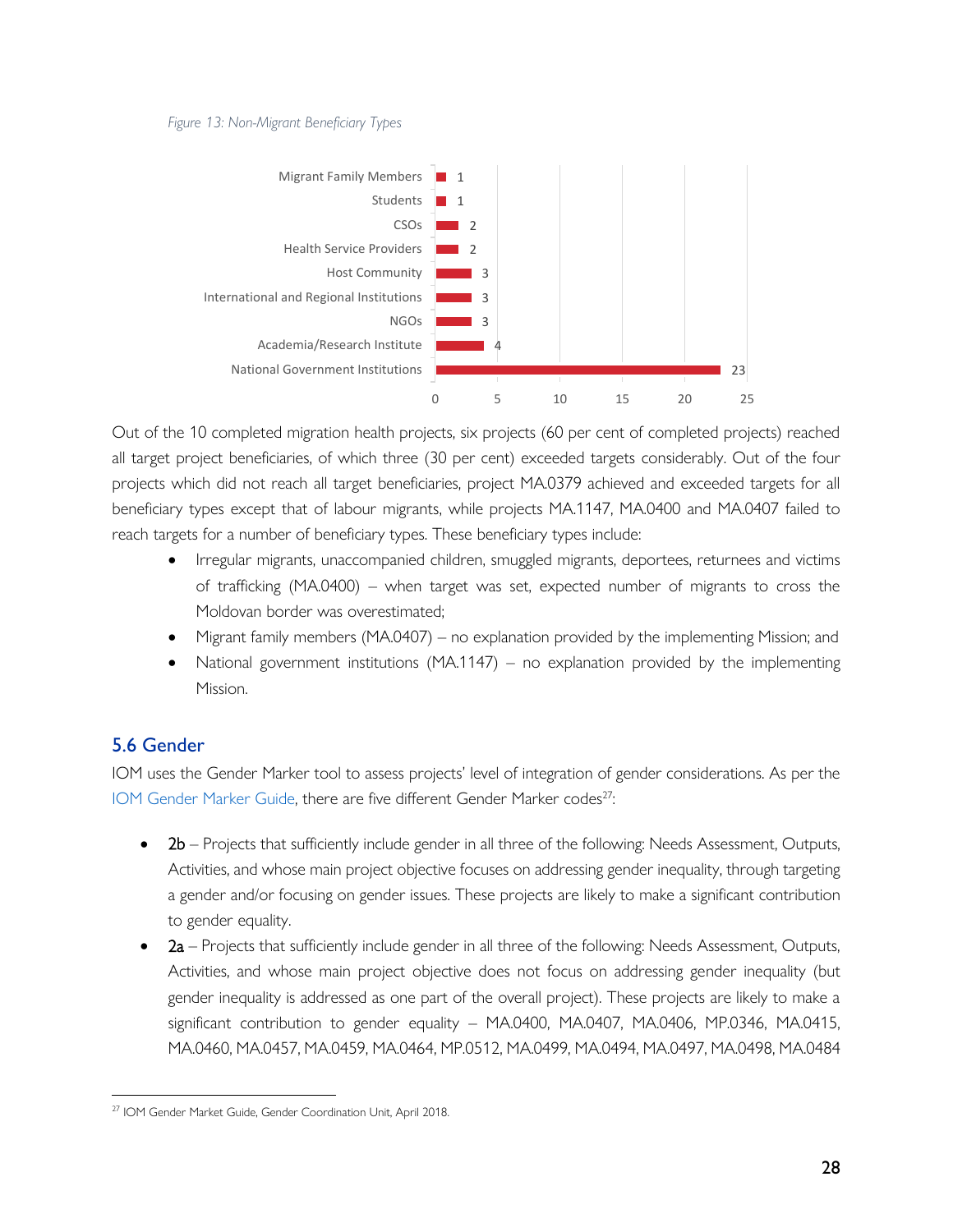- 1 Projects that sufficiently include gender in one or two (but not all three) of the following: Needs Assessment, Outputs, Activities. These projects are likely to contribute in a limited way to gender equality – MA.0374, MA.0372, MA.0375, MA.0373, MA.0379, MA.0377, MA.0382
- 0 Projects that include gender in none of the following: Needs Assessment, Outputs, Activities. These projects are not expected to make a noticeable contribution to gender equality – MA.1147
- N/A Project where gender equality is not relevant gender cannot be included in Needs Assessment, Outputs or Activities.

As illustrated in Figure 14, no projects in this review were marked N/A or 2b. The majority of projects were marked 2a, while seven projects were marked 1 and one project (MA.1147) was marked 0. Nevertheless, this 0-marked project (MA.1147) still noted that gender considerations were implied in the cross-border health vulnerability research and the training curriculum.

Nearly all projects explicitly noted that gender balance was sought in all project activities. Moreover, nearly all projects stressed the fact that females are especially vulnerable to migration health threats. For instance, one of the components of project MA.0406 is to respond to high rates of violence against women and girls in target countries. It is noteworthy that all projects from 2017 had 2a Gender Marker, revealing that as the years progressed, greater attention was put on gender considerations in project development.



 *Figure 14: Gender Marker Codes by Number of Projects*

#### <span id="page-28-0"></span>5.7 Innovative Processes

The IOM Development Fund seed-funding aims to foster innovative projects to address Member States' capacity development needs. The Fund encourages innovative processes and outputs to promote new ideas and inventive solutions to key issues related to migration management. Innovative projects have unique components in relation to community engagement, corporate sustainability, education, entrepreneurship, infrastructure, media, policy, research, and/or technology and data.

It should be noted that because 13 projects (56.6 per cent) are still active and ongoing, innovations for some of these projects cannot be fully assessed. Some projects, including MP.0512, MA.0499 and MA.0497 were too early in the implementation stage to indicate any innovative outputs or processes. Nonetheless, out of the 23 completed and active projects in this review, 16 projects (69.6 per cent) reported having produced or involved innovative processes and/or outputs. In addition, five projects in this review – MA.0374, MA.0382, MA.0406, MA.0407, and MA.0460 – were featured in the [IOM Development Fund Handbook on Innovative Initiatives,](https://developmentfund.iom.int/sites/devfund/files/documents/Innovative-Initiatives-IOM-Development-Fund.pdf) which highlights good practices to strengthen innovation in IOM Development Fund projects and in the whole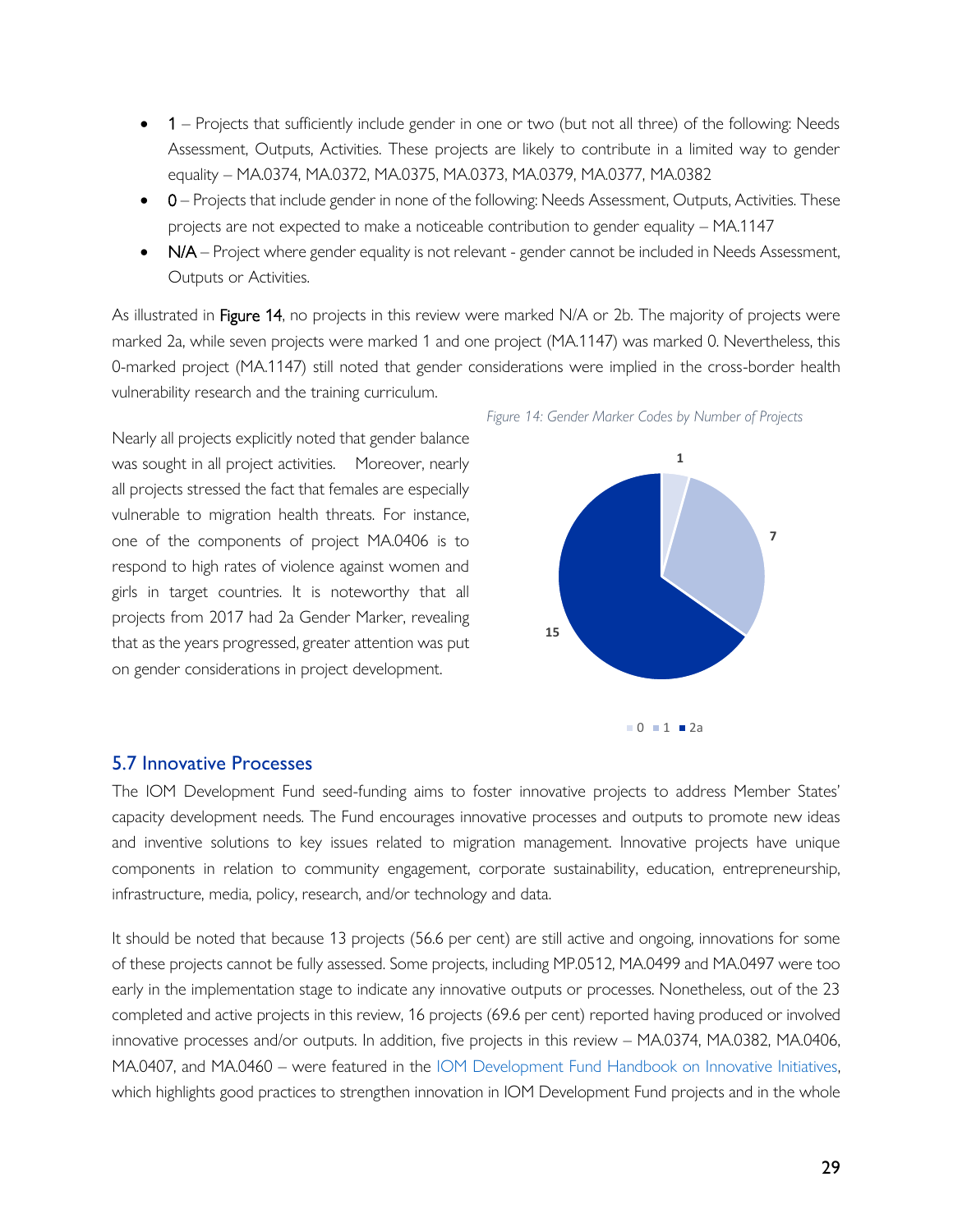of the organization.<sup>28</sup> The projects were selected using innovation criteria determined across nine innovation categories. The innovative initiatives of these projects are highlighted in in Table 5.

| Project ID | Innovation   | Innovation                                                                         |
|------------|--------------|------------------------------------------------------------------------------------|
|            | Category     |                                                                                    |
| MA0374     | Education    | "The project developed and launched a specialized course on mental health          |
| (Morocco)  |              | and integrated psychosocial support for the Ecole Nationale de Santé Publique      |
|            |              | to expand access to knowledge on this important issue. Further,                    |
|            |              | social workers and border patrol were included in the capacity-development         |
|            |              | activities, demonstrating a whole-of-society approach to capacity-development      |
|            |              | on psychosocial support for migrants."                                             |
| MA.0382    | Technology & | "As part of this project, a new regional online migration platform for sharing     |
| (Regional) | Data         | migrant health information was created. The platform allows for the strategic      |
|            |              | gathering of information from key stakeholders on migrant health issues,           |
|            |              | improving the efficiency and constructiveness of virtual exchanges and             |
|            |              | streamlining decision- and policy-making and programming across the region,        |
|            |              | to improve the health of migrants overall."                                        |
| MA.0406    | Education    | "This project developed a Gender, Mobility, and Community Health                   |
| (Regional) |              | curriculum for government stakeholders in the Pacific context. The curriculum      |
|            |              | was based on a conducted baseline assessment in each country (published by         |
|            |              | IOM) and on IOM's institutional Gender, Migration and HIV (GMH) curriculum         |
|            |              | (originally developed in Southern Africa). This curriculum was tested through      |
|            |              | pilot trainings for government and non-government stakeholders."                   |
| MA.0407    | Research     | "This project conducted novel research on an often overlooked demographic          |
| (Cambodia) |              | group, boys and girls left behind when their family members migrate for work.      |
|            |              | The study included a community-based cross-sectional household survey              |
|            |              | among left-behind migrant worker families and qualitative study components         |
|            |              | to explore the impacts of migration on left-behind children in childcare           |
|            |              | institutions."                                                                     |
| MA.0460    | Technology & | "This project developed an easy-to-use interactive tool to facilitate access       |
| (Regional) | Data         | to complex migration and health data for a broad range of users. This tool         |
|            |              | strengthens stakeholder capacity to use the data available in the Interactive      |
|            |              | Map to develop evidence-based, gender-focused and migrant-sensitive public         |
|            |              | health policies and programmes in Mesoamerica. The Interactive Map also            |
|            |              | includes data on provisions within policies, laws or existing services, to improve |
|            |              | access to health for female and LGBTI migrants."                                   |

*Table 5: Innovations of Migration Health Projects featured in IOM Development Fund's Handbook on Innovative Initiatives*

<sup>&</sup>lt;sup>28</sup> IOM Development Fund, Innovative Initiatives: Project Highlights (Geneva, 2020). Available at <https://developmentfund.iom.int/sites/devfund/files/documents/Innovative-Initiatives-IOM-Development-Fund.pdf>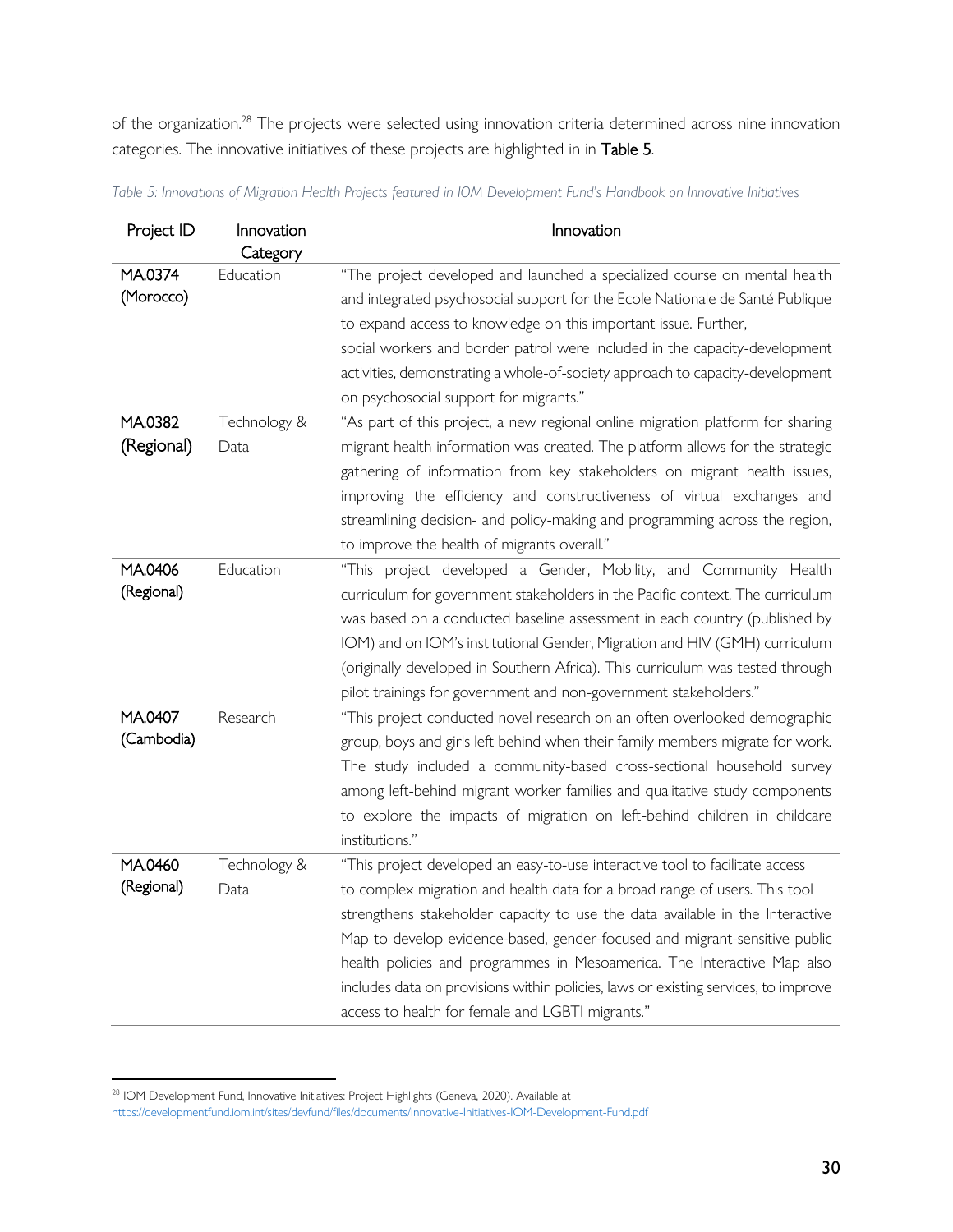In addition to the innovations highlighted in the IOM Development Fund Handbook on Innovative Initiatives, innovations reported by other projects in this review are highlighted in Table 6. No particular criteria were used to categorize these initiatives as innovative. Instead, they were identified by the implementing Missions as innovations for producing and/or using processes and outputs that offered new contributions to the realm of migration health.

| Project ID            | Innovation(s)                                                                              |
|-----------------------|--------------------------------------------------------------------------------------------|
| MA.0372               | A literature review was conducted to support evidence-based recommendations on             |
| (Myanmar)             | the development of the National Migrant Health Policy in Myanmar.                          |
| MA.0375               | This project engaged with Tajik diaspora and built networks with relevant Russian          |
| (Tajikistan)          | NGO <sub>s.</sub>                                                                          |
| MA.0373               | A Global Network Member Meeting was organized to develop the British Medical               |
| (Sri Lanka)           | Journal (BMJ) Migration Health Series as a joint scientific publication and reviewing      |
|                       | current knowledge to produce policy recommendations on migration and health.               |
| MA.0379               | Unprecedented transnational and cross-sectoral partnership frameworks were set             |
| (Regional)            | between health care and border control institutions through the establishment of           |
|                       | multidisciplinary teams in benefitting Member countries tasked with offering               |
|                       | preventative TB and HIV services.                                                          |
| MA.0377               | "KNOMAD Illustrative Indicators on the Rights of Migrants to the Enjoyment of the          |
| (Regional)            | Highest Attainable Standard of Physical and Mental Health" was used as a ready-to-use      |
|                       | methodology to assess the implementation and progress of the legislative framework         |
|                       | of Turkmenistan relating to the rights of migrants to health care.                         |
| MA <sub>1147</sub>    | Migration health was mainstreamed in the National Development Plan and policy. The         |
| (Nepal)               | project also developed animation on four key health topics based on the revised health     |
|                       | component of pre-departure orientation training curriculum and conducted a cross           |
|                       | border health vulnerability research.                                                      |
| MA.0400               | An integrated system approach was developed for the GIBP which fosters an innovative       |
| (Republic of Moldova) | way for the establishment of integrated psychological services in law enforcement          |
|                       | agencies.                                                                                  |
| MP.0346               | Trainings were conducted for border officials to enhance their capacity to recognize       |
| (Regional)            | symptoms of infectious and communicable diseases as well as the link between mobility      |
|                       | and transmissible disease spread. The project had a focus on the inclusion of women        |
|                       | in trainings.                                                                              |
| MA.0460               | The project successfully launched and established an online job portal which contains      |
| (Regional)            | up-to-date information on verified jobs in destination countries. The Job Portal is linked |
|                       | to select Migrant Resource Centres (MRCs) across Nepal.                                    |
| MA0457                | The project promoted migrant health through technical cooperation and assistance to        |
| (Maldives)            | develop a Migrant Health Policy and Coordination Framework and strengthen                  |
|                       | migration health governance.                                                               |

*Table 6: Innovations Processes or Outputs by Migration Health Projects, 2016-2020*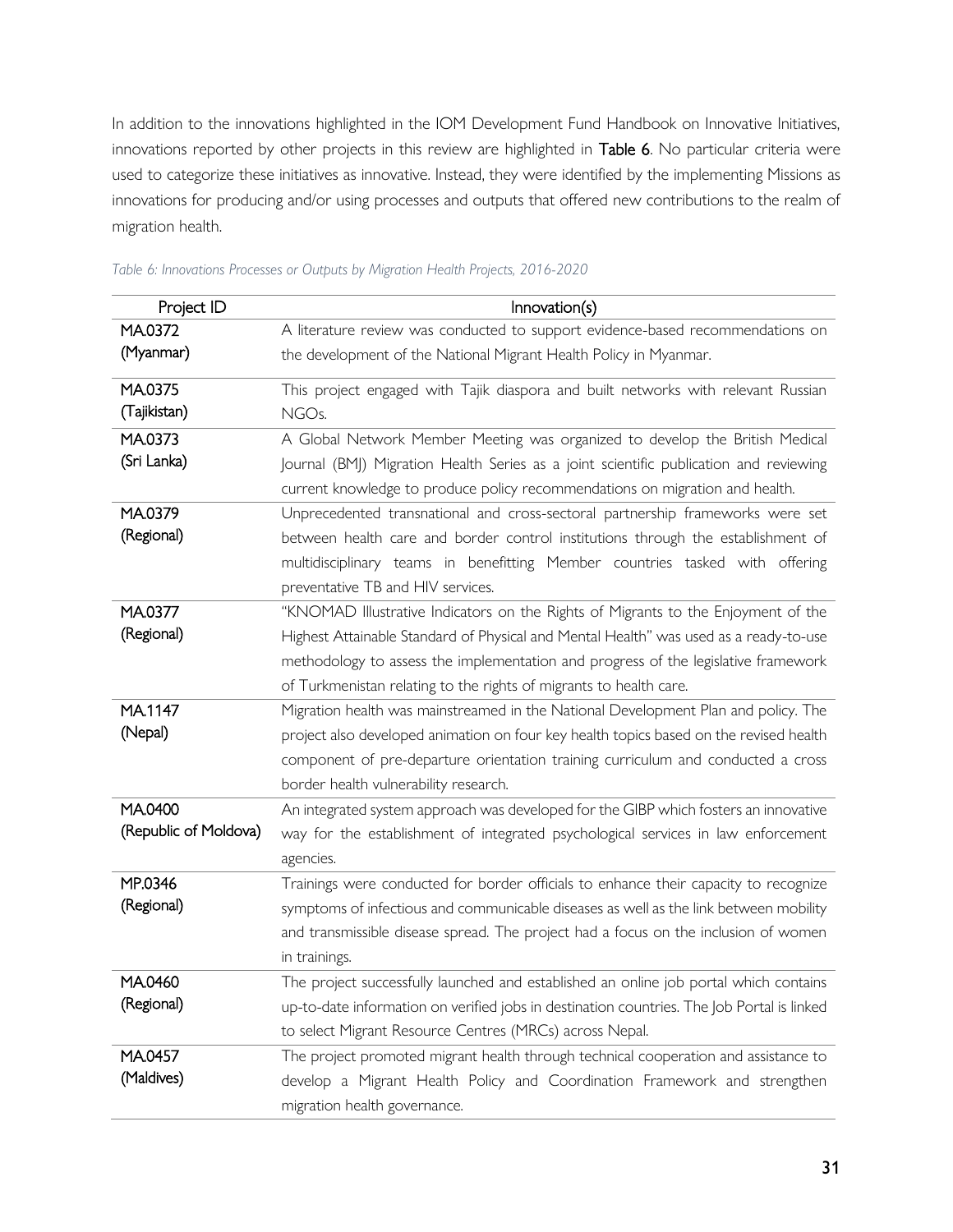| MA0494                | The project plans to develop a designated migration module for processing           |
|-----------------------|-------------------------------------------------------------------------------------|
| (Republic of Moldova) | comprehensive migration data in the existing Information Monitoring and Evaluation  |
|                       | system of TB patients in the Republic of Moldova (SIME TB) and the completion of a  |
|                       | comparative qualitative study on gender differences in healthcare-seeking behaviour |
|                       | and access to TB treatment.                                                         |
| MA0484                | The Ministry of Health and IOM jointly held a talk show, "Migrants' voices during   |
| (Viet Nam)            | COVID-19 pandemic", to better understand challenges facing migrants in accessing    |
|                       | information and healthcare during COVID-19 pandemic.                                |

For a number of projects, the innovations involved overcoming foundational gaps in migrant health-related data, legislative frameworks, national plans and stakeholder engagement. While these initiatives may not fulfill the traditional sense of what constitutes creative and new innovations, they were innovative for the particular benefitting countries where the bases for migrant health-related services were lacking. For example, project MA.0372 indicated that introducing the migration health agenda in Myanmar and engaging relevant ministries to work together in advancing a migration health agenda was an innovation in itself, albeit not in the traditional sense. Similarly, for project MA.0379, it was relatively innovative to create an environment that was conducive to cooperation and recognize that TB and HIV-related issues were shared among the benefitting countries. Prompting national dialogue on migrant health and introducing basic but fundamental features of effective health care access and services for migrants laid the foundation for further, more creative innovations for these projects.

# <span id="page-31-0"></span>5.8 Challenges

All 23 active and completed projects encountered challenges during project implementation. Figure 15 highlights 14 common challenges faced by projects in this review and the respective number of projects that have encountered them. Some of the most prominent challenges encountered by projects include changing governmental priorities, difficulty accessing existing data, political instability and changing government counterparts. 16 projects (69.6 per cent) also indicated "other" challenges, nine of which encountered problems relating to COVID-19 and/or other disease outbreaks. These projects include MA.0406, MP.0346, MA.0464, MP.0512, MA.0499, MA.0494, MA.0497, MA.0498 and MA.0484. Further information on the impacts of COVID-19 can be found in section 5.12 on 'Consideration of COVID-19'. The remaining seven projects faced challenges with multi-sectoral coordination (MA.0372), short project duration (MA.0375), printing of reports (MA.0373), regional coordination (MA.0379), lack of follow up action and resources (MA.0377, MA.0382) and institutional reforms and changes in administration/infrastructure support (MA.0400).

Due to challenges encountered during project implementation, 15 out of 23 projects (65.2 per cent) indicated that one or more activities and outputs were negatively impacted. In response to the implementation challenges, the projects in this review highlighted key mitigation strategies, which are highlighted in Table 7.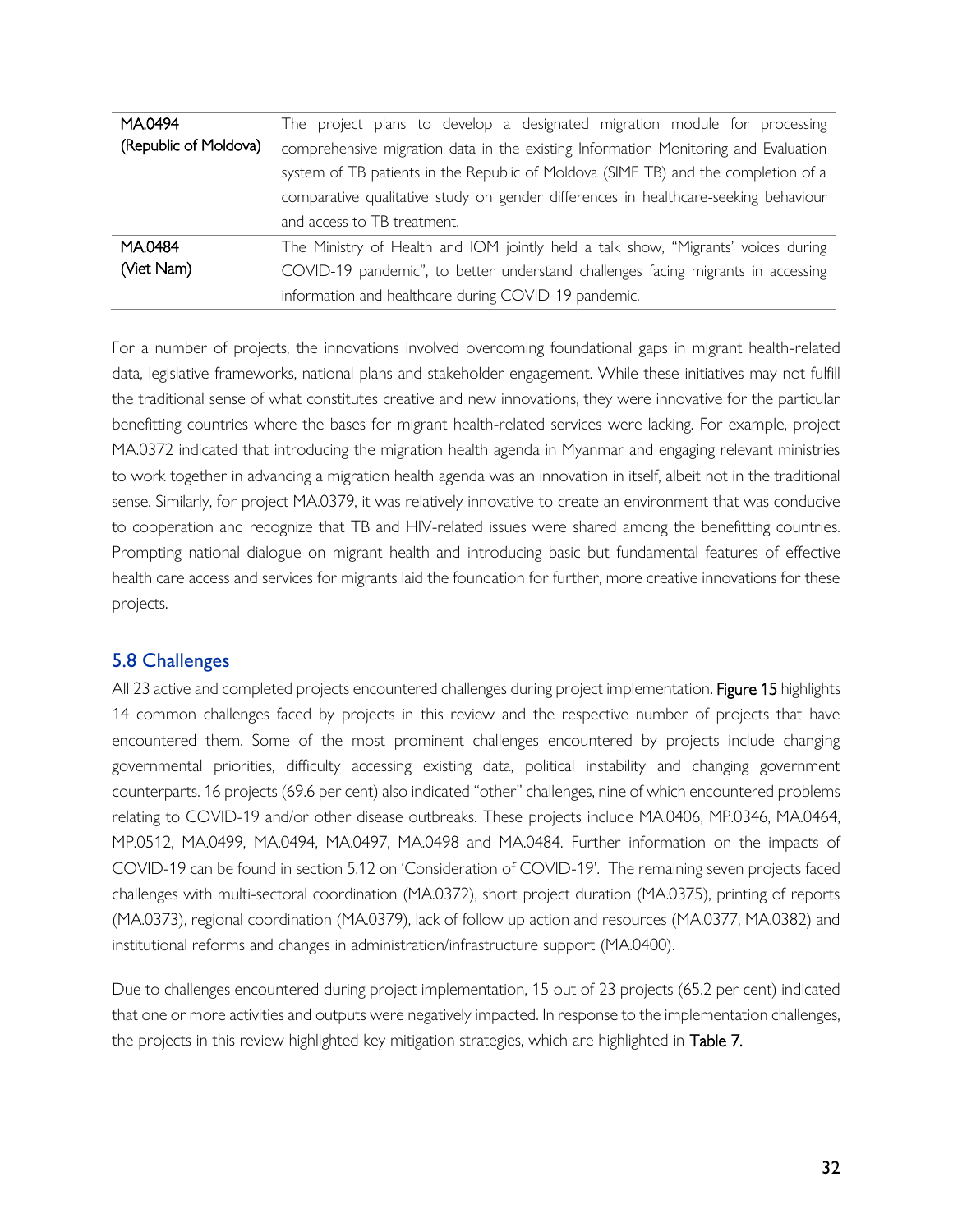#### *Figure 15:Challenges Encountered by Migration Health Projects*



#### *Table 7: Challenges and Mitigation Strategies*

| Challenge                    | Projects | Mitigation Strategies                                         |
|------------------------------|----------|---------------------------------------------------------------|
|                              | Impacted |                                                               |
| Lack of reliable information | MA.0374  | Ensuring close coordination with government counterparts      |
|                              | MA.1147  | in the Ministry of Health to identify gaps and respond        |
|                              | MA.0459  | accordingly.                                                  |
|                              |          | Outsourcing research agency to gather information on          |
|                              |          | migration health and leveraging other sources of              |
|                              |          | information, with continued guidance and support from the     |
|                              |          | Regional Office and Headquarters (HQ).                        |
| Lack of coordination         | MA.0375  | Forming inclusive Technical Working Groups and Policy         |
| amongst agencies             | MA.1147  | Steering Committees involving all relevant ministries and     |
|                              | MA.0459  | agencies.                                                     |
| Lack of funding              | MA.0375  | Projects received or sought additional support from relevant  |
|                              | MA.0379  | government counterparts, IOM Regional Office, venture         |
|                              | MA.0382  | fund, and other domestic sources.                             |
|                              | MA.0407  |                                                               |
|                              | MA.0459  |                                                               |
| Lack of buy-in by            | MA.0374  | Joining ongoing initiative that government counterparts were  |
| government counterparts      | MA.0377  | already involved with.                                        |
|                              | MA.0407  | Involving government partners at all stages of the project to |
|                              |          | offer better understanding of migrant health issues.          |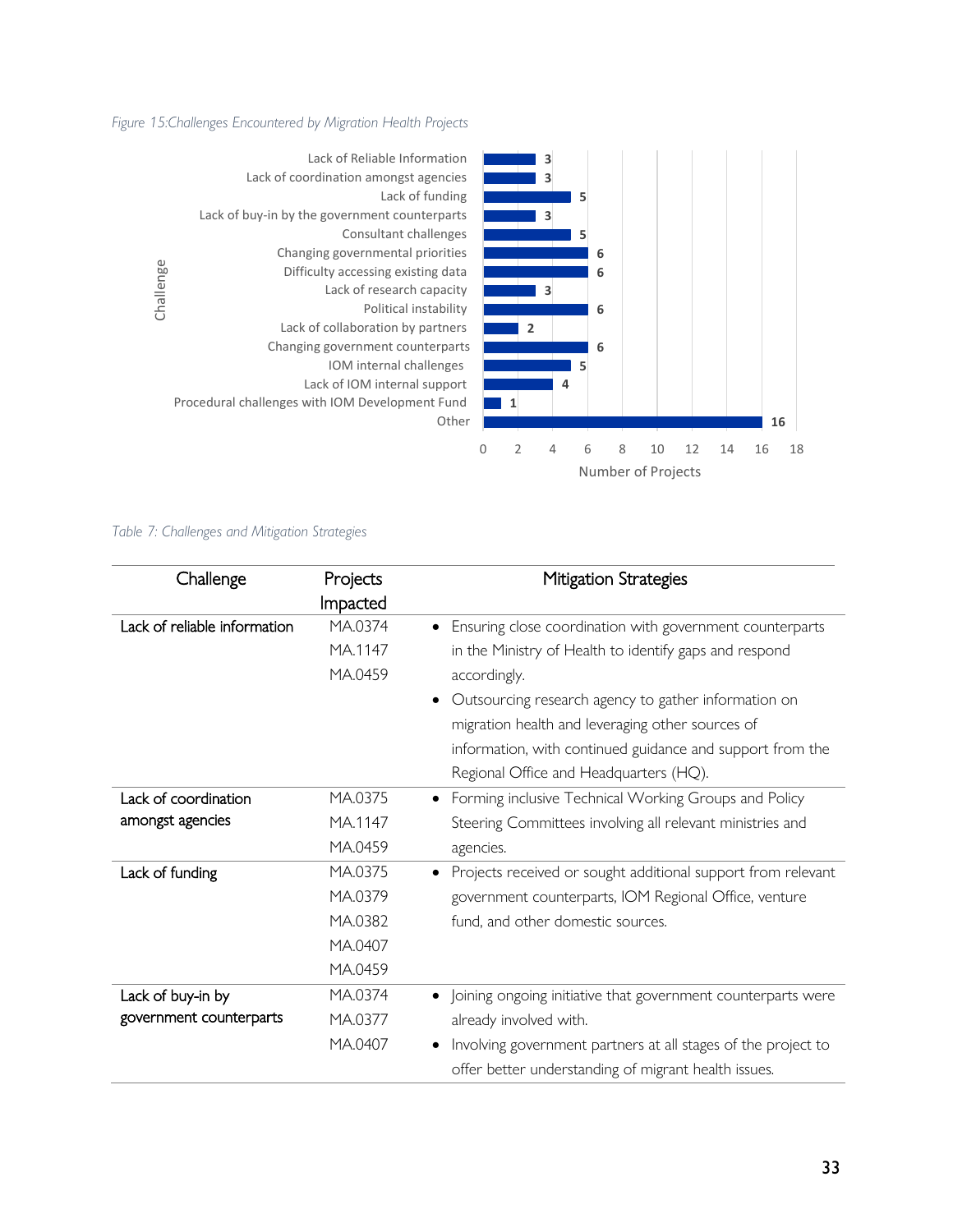|                               |         | Leveraging networks that have connections with relevant                  |
|-------------------------------|---------|--------------------------------------------------------------------------|
|                               |         | government counterparts to push for support.                             |
|                               |         |                                                                          |
| Consultant challenges         | MA.0374 | Seeking support from relevant partners at the Ministry of<br>٠           |
|                               | MA.0400 | Health to identify qualified consultant.                                 |
|                               | MA.0406 | Changing the format of the job Vacancy Note with the aim<br>٠            |
|                               | MA.0457 | of broadening pool of potential applicants and addressing                |
|                               | MA.0459 | lack of response to vacancy.                                             |
|                               |         | Hiring both national and international consultant to expedite            |
|                               |         | work.                                                                    |
| Changing governmental         | MA.0374 | Rescheduling meetings and postponing activities in response<br>$\bullet$ |
| priorities                    | MA.0372 | to government counterparts being re-tasked with COVID-                   |
|                               | MA.0379 | 19 pandemic-related priorities.                                          |
|                               | MA.0460 | Undergoing No Cost Extension (NCE) to overcome delays<br>٠               |
|                               | MA.0457 | caused by changing priorities.                                           |
|                               | MA.0499 |                                                                          |
| Difficulty accessing existing | MA.0374 | Conducting a small-scale study on migrant and service<br>$\bullet$       |
| data                          | MA.0372 | provider needs in relevant ministry, providing a baseline for            |
|                               | MA.0407 | other project activities.                                                |
|                               | MA.0406 | Census, demographic health survey, and data review<br>$\bullet$          |
|                               | MA.0460 | conducted to overcome lack of data access.                               |
|                               | MA.0459 | Overcoming COVID-19-related travel restrictions<br>$\bullet$             |
|                               |         | preventing data collection from primary sources by                       |
|                               |         | gathering data using secondary sources such as existing                  |
|                               |         | published data in official websites or publications.                     |
| Lack of research capacity     | MA.0374 | Research coordinator tasked with additional work to make                 |
|                               | MA.0377 | up for limited availability of local expertise on migration              |
|                               | MA.0459 | health issues.                                                           |
|                               |         | Forming a migration health research group under the                      |
|                               |         | national health research council to initiate priority research.          |
|                               |         | Engaging in discussions universities to include subject area of          |
|                               |         | migration health in the institution's public health program to           |
|                               |         | promote public health graduates with adequate research                   |
|                               |         | capacity in migration health.                                            |
| Political instability         | MA.0374 | Ensuring close coordination with the Ministry of Health to<br>$\bullet$  |
|                               | MA.0379 | reinforce relationship with new team following changes in                |
|                               | MA.1147 | government.                                                              |
|                               | MA.0400 | Accounting for sensitive political relations between project's           |
|                               | MA.0407 | benefitting countries from the outset and throughout                     |
|                               | MA.0415 | project implementation.                                                  |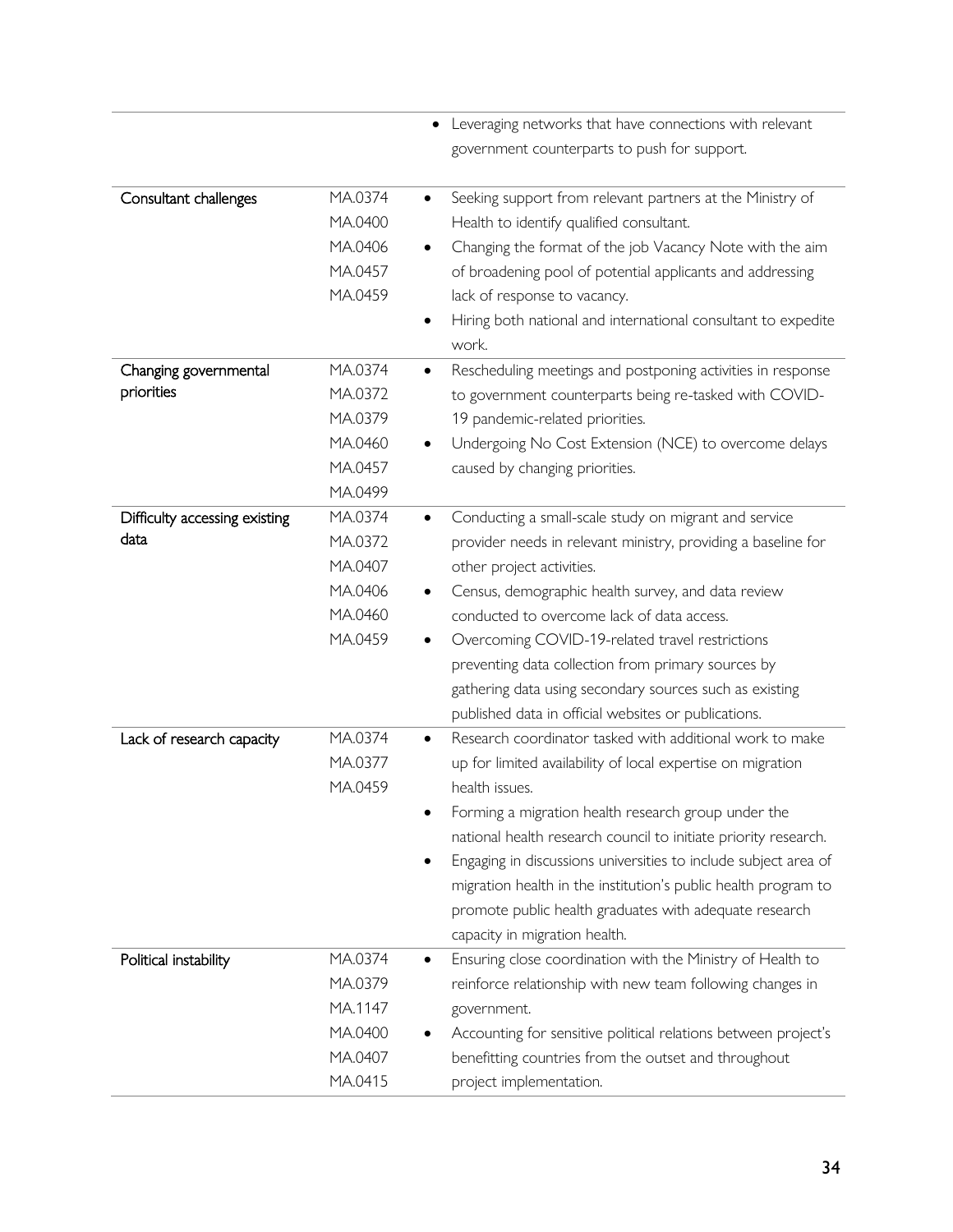|                                       |         | Focusing on building connections and networks among                                       |
|---------------------------------------|---------|-------------------------------------------------------------------------------------------|
|                                       |         | technical, expert-level practitioners instead of at the strategic<br>and political level. |
|                                       |         | Extending project duration to address delays caused by<br>$\bullet$                       |
|                                       |         | restructuring within the Ministry of Health.                                              |
|                                       |         | Establishing a government partner focal point responsible for<br>$\bullet$                |
|                                       |         | coordinating activities.                                                                  |
| Lack of collaboration by              | MA.0407 | Gaining support from provincial level stakeholders.<br>$\bullet$                          |
| counterparts                          | MA.0460 | Simplifying support requests to partners in the health sector<br>٠                        |
|                                       |         | to account for changing priorities as a result of COVID-19.                               |
| Changing government                   | MA.0374 | Ensuring frequent formal and informal meetings with<br>$\bullet$                          |
| counterparts                          | MA.0372 | government counterparts to provide briefing on the project.                               |
|                                       | MA.1147 | Working in close collaboration with government<br>$\bullet$                               |
|                                       | MA.0382 | counterparts and participating in regional events organized                               |
|                                       | MA.0457 | by respective partners to maintain government buy-in.                                     |
|                                       | MA.0459 | Continuing engagement and maintaining regular contact with<br>$\bullet$                   |
|                                       |         | government counterparts following changed priorities due                                  |
|                                       |         | to COVID-19, to ensure work remains on track.                                             |
| IOM internal challenges <sup>29</sup> | MA.0377 | Overcoming lack of human resources by seeking support<br>$\bullet$                        |
|                                       | MA.1147 | from HQ such as through a visit to the Mission to maintain                                |
|                                       | MA.0406 | collaborative efforts.                                                                    |
|                                       | MA.0460 | Ensuring consistency in management to support effective<br>٠                              |
|                                       |         | and timely project implementation.                                                        |
| Lack of IOM internal                  | MA.0375 | Maintaining communication with Chief of Mission(s) and<br>$\bullet$                       |
| support                               | MA.1147 | Resource Management Officers in respective missions                                       |
|                                       | MA.0415 | involved in the regional project to ensure improved                                       |
|                                       | MA.0459 | monitoring and oversight of project activities and                                        |
|                                       |         | expenditures.                                                                             |
| Procedural challenges with            | MA.0484 | Ensuring consistent active communication with government                                  |
| IOM Development Fund                  |         | partners through emails and meetings when delays are                                      |
|                                       |         | experienced due to procedural challenges, such as lengthy                                 |
|                                       |         | project revision processes.                                                               |

# <span id="page-34-0"></span>5.9 Revisions

Figure 16 shows the number of revision cycles undertaken by all completed projects included in this review. Three projects (13 per cent) were completed without the need for a revision, three projects (13 per cent) underwent only one revision, three projects (13 per cent) underwent two revisions and one project (4.4 per

<sup>&</sup>lt;sup>29</sup> IOM internal challenges refers to any broader challenges encountered at the level of the Field Mission, such as lack of human resources or staff turnover.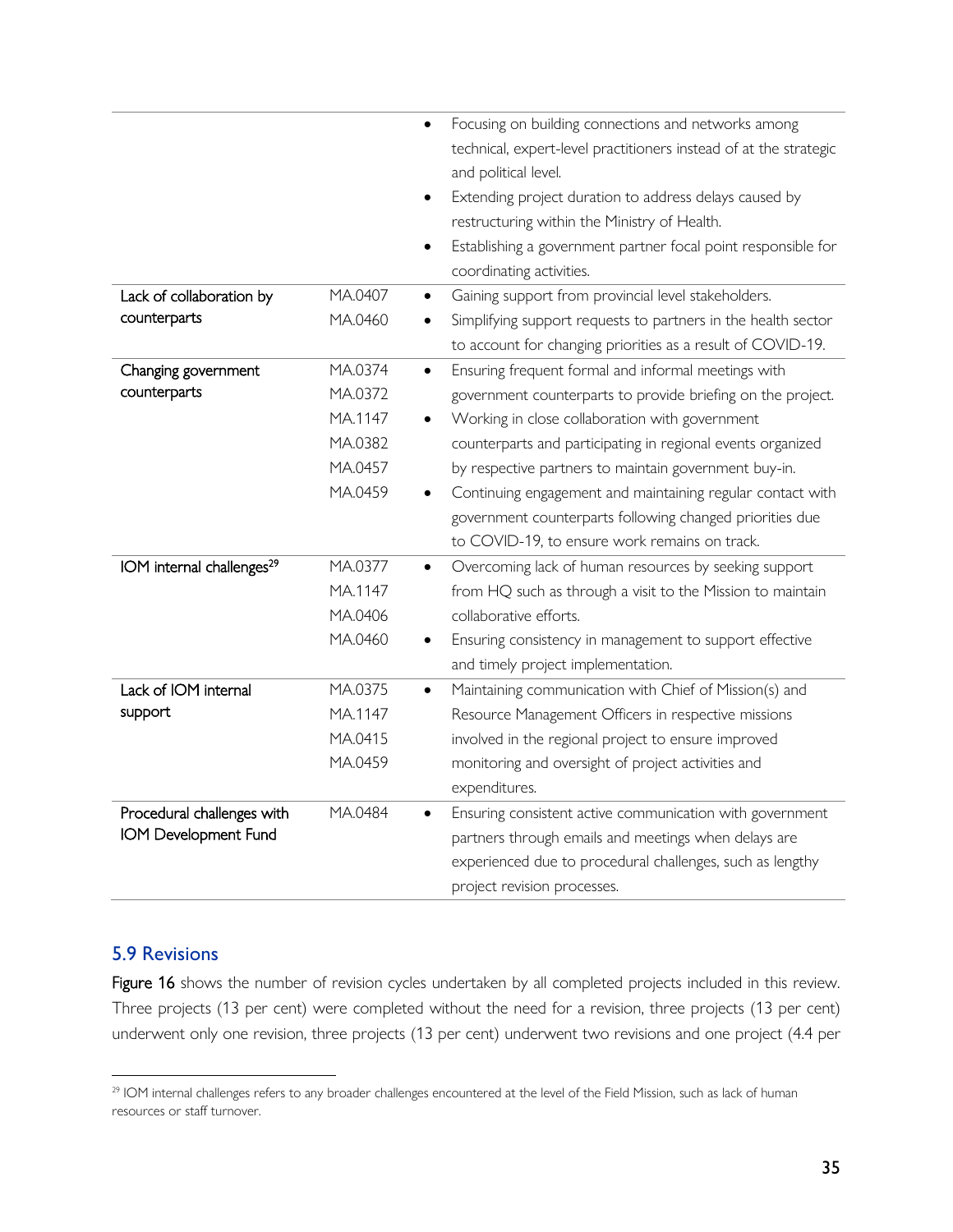cent) underwent three revisions. It can thus be concluded that majority of projects required a revision in order to be successfully completed.

As shown by Figure 17, the most common type of project revision is the Budget Revision (7 projects, 30.4 per cent), followed by the Duration Revision (4 projects 17.4 per cent) and the Results Matrix Revision (3 projects, 13 percent). The least common project revision type is the Beneficiary revision, which was undertaken by only one project (4.4 per cent).









# <span id="page-35-0"></span>5.10 Impact

# <span id="page-35-1"></span>Ex-Post Evaluations

According to the IOM Project Handbook, impact is an "evaluation criterion that assesses the positive and negative, primary and secondary long-term effects produced by a project, directly or indirectly, intentionally or unintentionally".<sup>30</sup> The IOM Development Fund regularly carries out independent evaluations of its projects to assess the performance and success of the projects, through various criterion, including impact. Six out of the 10 completed projects underwent an ex-post evaluation. Three of these were carried out through an internal and independent evaluation and two were part of an external independent evaluation. One of these project's ex-post evaluation report has not yet been finalized, hence its results could not be included in this review.

Four out of the five evaluated projects were reported to have positive impacts, while no projects reported to have negative impacts. The evaluation of project MA.0373 noted that it was too premature for changes in health, psychological and economic conditions of migrants to be observed and thus decided to exclude impact as an evaluation criterion. Similarly, the evaluation of project MA.0372 highlighted the difficulty of assessing its impact. Nevertheless, it was still determined that some impact could be indirectly attributed to the project, as

<sup>30</sup> IOM, IOM Project Handbook (Geneva, 2017).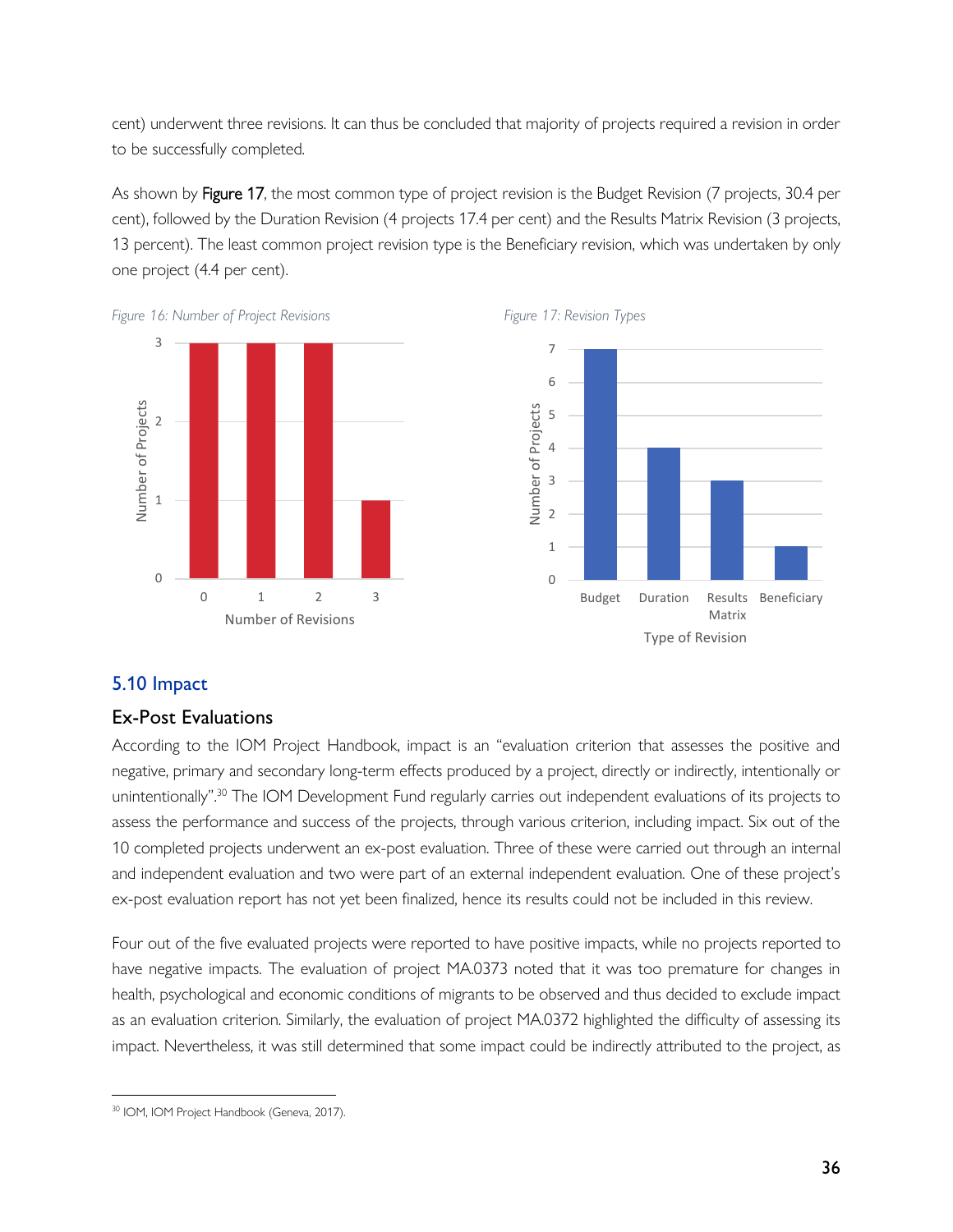its advocacy towards migration health has allowed migration health to become included in the health agenda of the Ministry of Health and Sports of Myanmar. Project MA.0377 was found to have contributed to improving legal and regulatory frameworks and increasing political commitment in Kazakhstan, Kyrgyzstan and Turkmenistan, through the regional assessment and workshop it conducted. Its most notable impact was that the project resulted in migrants being considered as a separate category and not merely in the domain of State Migration Services or Ministries of Labour. Particularly, it helped establish viable partnerships and a dialogue, which can be considered as first steps towards a broader discussion on migration and health with the involvement of Ministries of Health of the three countries.

The external evaluators make use of a scale to rate the evaluation criteria. Projects MA.0379 and MA.0382 were both given a "4/5 - Very good" rating on their impact, meaning that there is evidence of good contribution, but with some areas for improvement remaining. Project MA.0379 was found to have produced strong shortterm results, as it supported the governments of Armenia, Azerbaijan and Georgia to increase migrant detection and referral of TB and HIV/AIDS, raise knowledge and strengthen the capacity and sensitisation of health care and other professionals. The long-term impact could not be assessed due to its dependence on other factors, including political will and resource availability. Finally, project MA.0382 was reported to have led to short-term positive change, such as bringing together a range of stakeholders, raising awareness of migration health amongst countries and organizations, encouraging cross-sectional work between migration health specialists and creating a network on migration health across Central America. The findings of project impacts are summarized in Table 8.

| Evaluation                             | Project                | <b>Impact</b>                                                                                                                                                                                                                                                                       |
|----------------------------------------|------------------------|-------------------------------------------------------------------------------------------------------------------------------------------------------------------------------------------------------------------------------------------------------------------------------------|
| Internal and<br>independent evaluation | MA.0373<br>(Sri Lanka) | Excluded as evaluation criterion, as it was too premature for changes<br>in health, psychological and economic conditions of migrants to be<br>observed.                                                                                                                            |
|                                        | MA.0372<br>(Myanmar)   | Advocacy towards migration health has allowed migration health to<br>become included in the health agenda of the Ministry of Health and<br>Sports of Myanmar.                                                                                                                       |
|                                        | MA.0377<br>(Regional)  | Regional assessment and workshop contributed to improving legal and<br>regulatory frameworks and increasing political commitment in<br>Kazakhstan, Kyrgyzstan and Turkmenistan.                                                                                                     |
| External independent<br>evaluation     | MA.0379<br>(Regional)  | 4/5 - Very good. Supported the governments of Armenia, Azerbaijan<br>and Georgia to increase migrant detection and referral of TB and<br>HIV/AIDS, raise knowledge and strengthen the capacity and<br>sensitization of health care and other professionals.                         |
|                                        | MA.0382<br>(Regional)  | 4/5 - Very good. Brought together a range of stakeholders, raised<br>awareness of migration health amongst countries and organization,<br>encouraged cross-sectional work between migration health specialists<br>and created a network on migration health across Central America. |

#### *Table 8: Summary of Project Impacts*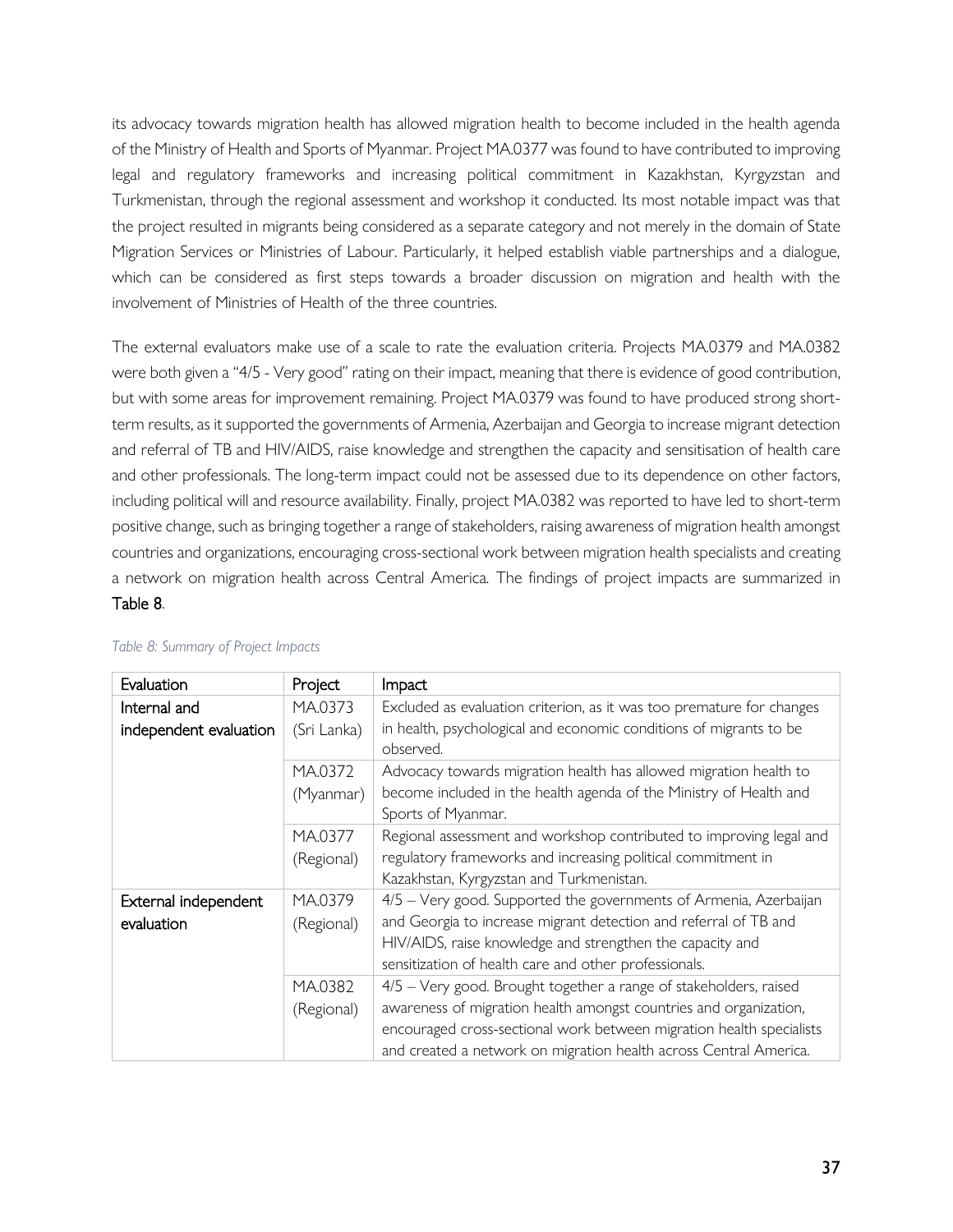# <span id="page-37-0"></span>Self-Evaluations

All other projects excluded from an ex-post evaluation self-reported some contributions to the strengthening of their local and/or national health systems. For instance, some of these contributions included the development of the capacity of health professionals (MA.0374), the inclusion of diaspora engagement for migrant health promotion in the reintegration programme and cross border cooperation (MA.0375), the mainstreaming of migration into the national plan and policy (MA.1147) and the provision of recommendations to strengthen existing national policy (MA.0407).

# <span id="page-37-1"></span>Universal Health Coverage

Resilient, accessible and equitable health systems contribute to fostering migrant-inclusive Universal Health Coverage (UHC). UHC means that "all people have access to the health services they need, when and where they need them, without financial hardship".<sup>31</sup> The achievement of UHC is one of the targets set by the SDGs. IOM has been working with Member States and other partners to ensure the inclusion of migrants within national health system and national UHC plans.<sup>32</sup> Eight out of the 10 completed projects have self-reported to have contributed to UHC. Some of these contributions included the development of migrants' health frameworks, the assurance of migrant-sensitive health care services, the improvement of bilateral and regional cooperation to promote migrants' health and the reinforcement of migrant mental health and psychosocial support.

# <span id="page-37-2"></span>5.11 Sustainability

According to the IOM Project Handbook, sustainability refers to "the durability of a project's results, or the continuation of the project's benefits once external support ceases".<sup>33</sup> Out of the 10 completed MA and MP projects in this review, eight projects (80 per cent of completed projects) have sustained project outcomes. These projects include MA.0374, MA.0372, MA.0373, MA.0375, MA.0377, MA.0400, MA.0407, and MA.1147. Various stakeholders were responsible for sustaining project outcomes including IOM, relevant government ministries (particularly ministries of health), civil society organizations, national health centres, border control authorities, NGOs, regional expert groups on migration health, academic institutions, and international organizations (such as the Red Cross, the Joint United Nations Programme on HIV/AIDS (UNAIDS), and Oxfam). Projects used various methods to sustain outcomes after project completion. These methods include the following:

- Continuing meetings, trainings, workshops, and/or consultations;
- Leveraging materials such as videos and guides;
- Establishing a regional platform to conduct regular meetings and exchange best practices between benefitting Member States;

<sup>&</sup>lt;sup>31</sup> WHO, Universal Health Coverage. Available a[t https://www.who.int/health-topics/universal-health-coverage#tab=tab\\_1](https://www.who.int/health-topics/universal-health-coverage#tab=tab_1) <sup>32</sup> IOM, Universal Health Coverage "Leave No Migrant Behind" (Geneva, 2019). Available at

[https://www.iom.int/sites/default/files/our\\_work/DMM/Migration-Health/mhd\\_infosheet\\_uhc\\_14.08.2019\\_web.pdf](https://www.iom.int/sites/default/files/our_work/DMM/Migration-Health/mhd_infosheet_uhc_14.08.2019_web.pdf) <sup>33</sup> IOM, IOM Project Handbook (Geneva, 2017).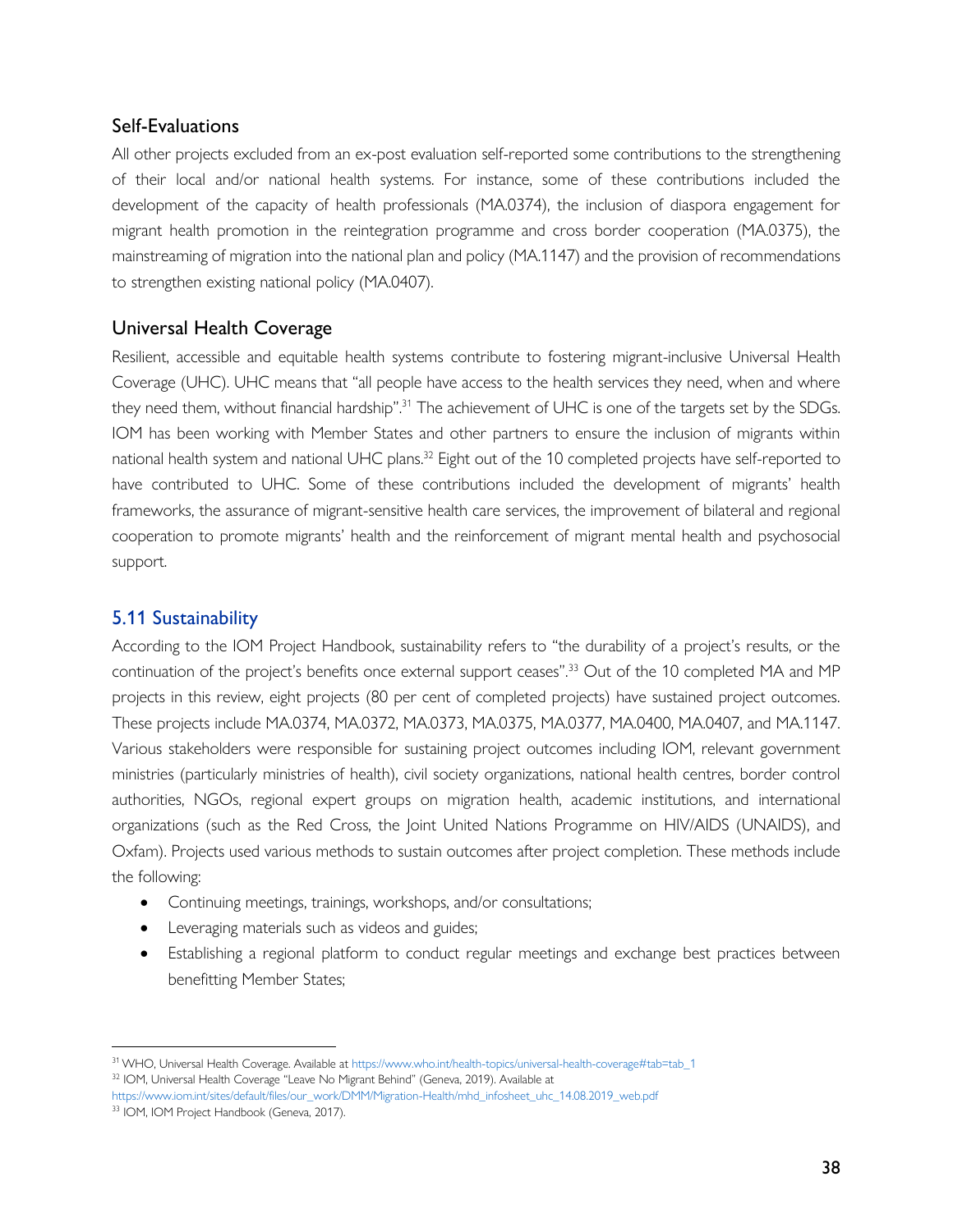- Continuing allocation of resources to ensure continuity of outcomes, providing ongoing support to relevant actors (i.e. providing psychological support to border police staff);
- Capacity development on methodology for conducting qualitative and quantitative research; and
- Integrating of outcome/findings with existing initiatives and legislative/institutional frameworks (i.e. using project's policy recommendations in the policy development process of the Ministry of Health).

Two projects, MA.0372 and MA.0375, indicated both outcomes that were sustained and outcomes that were not sustained. Meanwhile, two other projects, MA.0379 and MA.0382, indicated that no outcomes were sustained after project completion. Reasons for not sustaining outcomes include the following:

- Lack of funding and limitations in budget allocations to support continuation of project outcome(s);
- Frequent changes in migrant health focal points in different ministries prompting diminished focus on migrant health issues;
- Lack of intergovernmental dialogue on addressing financial requirements;
- Limited project duration to address issue of lack of response from relevant counterparts; and
- Lack of human resources to support continuation of outcomes.

As demonstrated in Figure 18, nine out of 10 completed migration health projects (90 per cent) indicated a form of follow-up budget allocations or follow-up activities/projects after project completion.





Majority of the completed projects (50 per cent) indicated local or national follow-up activities undertaken after project completed. In particular, five projects (MA.0407, MA.0377, MA.0373, MA.0375, and MA.0372) noted activities such as submitting further project ideas, formulating new project proposals, organizing stakeholder events, and producing and/or disseminating visibility materials. One project (MA.1147) indicated having received domestic funding from the Ministry of Health and Population. Meanwhile, two projects (MA.0382, MA.0400) had follow up or complementary projects funded by the IOM Development Fund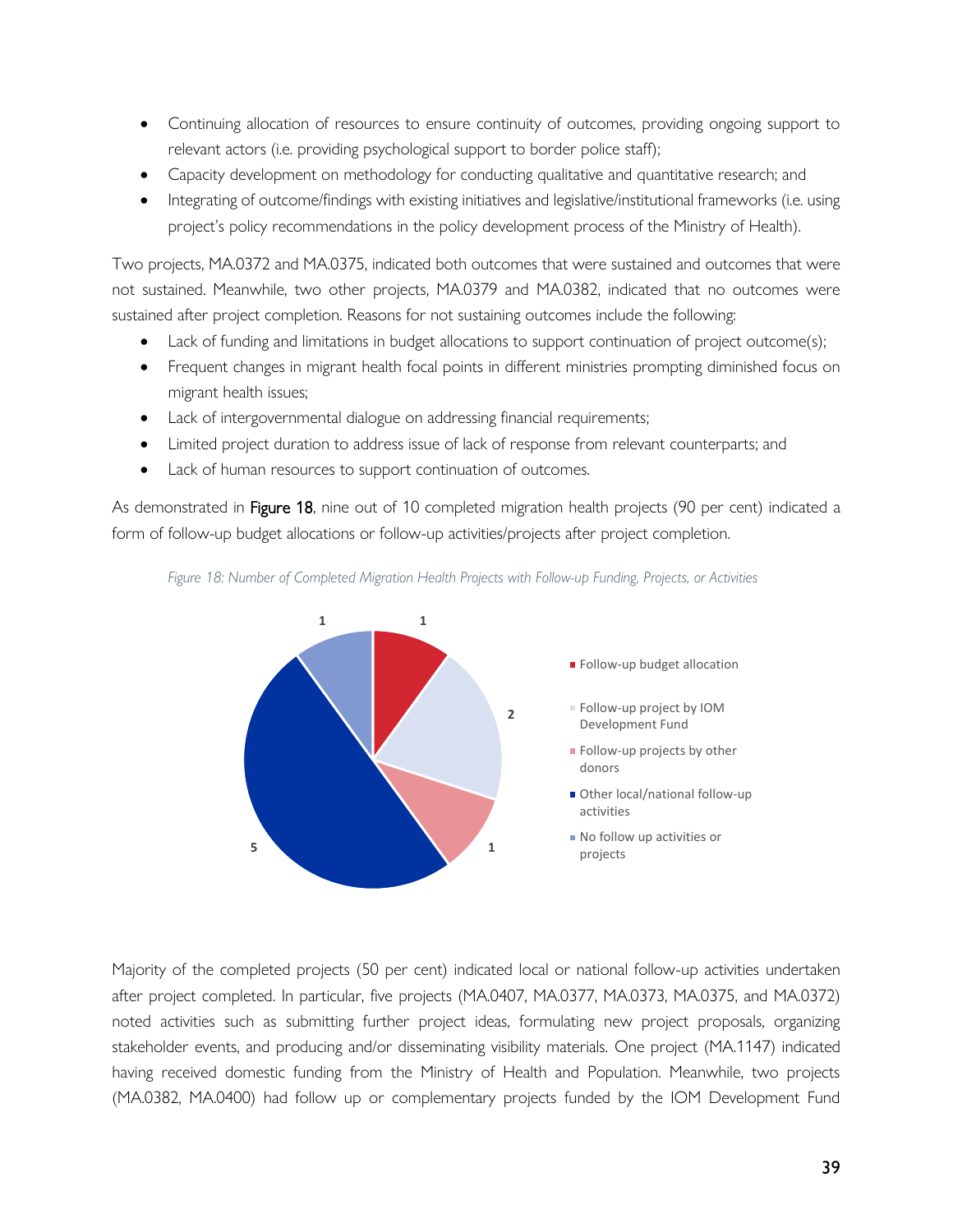(namely, projects MA.0460 and IB.0120). In addition, one project (MA.0374) had a follow-up project funded by the European Union, Denmark, Finland, Japan, Germany and Switzerland. Finally, one project (MA.0379) indicated that due to lack of funding, no follow-up activities or projects were implemented, however, there were attempts made to submit a regional project proposal.

Out of the 13 active migration health projects, nine projects (69.2 per cent of active projects) have indicated plans to sustain outcomes after the project's end. These projects include MA.0415, MA.0460, MA.457, MA.0459, MA.0464, MP.0512, MA.0499, MA.0494, and MA.0484. Plans for future project sustainability include adopting a participatory and consultative approach to foster government and local ownership of project outputs and outcomes; allocating domestic funding from the Ministry of Health to sustain project outputs; identifying relevant actors to ensure continuity of activities; planning to develop and disseminate relevant materials (i.e. ICT materials); and integrating outcomes with the national action plan on migration health.

# <span id="page-39-0"></span>5.12 Consideration of COVID-19

On 11 March 2020, the WHO declared COVID-19 a pandemic, referencing 118,000 cases of the virus in 114 countries and 4,291 deaths.<sup>34</sup> As of 11 June 2021, there have been 174,502,686 confirmed COVID-19 cases, including  $3,770,361$  deaths reported to WHO.<sup>35</sup> COVID-19 has led to a global crisis of unprecedented reach and proportion, changing the world as we know it. The pandemic has prompted far-reaching policy responses, as countries and cities across the globe imposed lockdowns and adopted various safety measures to prevent the spread of the virus, such as travel restrictions, border closures, restrictions on gatherings and other social distancing measures.

The 13 active projects examined in this review have been active during the COVID-19 pandemic. All, but one project, have been affected and experienced a negative impact on project implementation due to the COVID-19 pandemic. Table 9 provides an overview of the challenges identified by the different projects. The most common challenge is the change in governments' and partners' priorities towards their national COVID-19 response and away from their work on project implementation. This change in priority was especially impactful on projects, given that the main government counterparts of the projects are the respective health ministries of the implementing countries. Similarly, one project had difficulties hiring a project consultant with health expertise, as most health experts were now focused on COVID-19. The next most common challenge was related to the various physical distancing measures in place, which led to restrictions on in-person events. This impacted project activities involving gatherings, such as meetings, trainings, interviews and programme launches. Travel restrictions also impacted the implementation of a number of projects, namely those relying on activities involving travel. Finally, one project reported a complete halt to all project activities caused by a nationwide lockdown. As a consequence of these challenges, projects experienced delays in implementation and cancelled

<sup>34</sup> WHO, *WHO Director-General's opening remarks at the media briefing on COVID-19*, 11 March 2020. Available at [https://www.who.int/director](https://www.who.int/director-general/speeches/detail/who-director-general-s-opening-remarks-at-the-media-briefing-on-covid-19---11-march-2020)[general/speeches/detail/who-director-general-s-opening-remarks-at-the-media-briefing-on-covid-19---11-march-2020](https://www.who.int/director-general/speeches/detail/who-director-general-s-opening-remarks-at-the-media-briefing-on-covid-19---11-march-2020)

<sup>35</sup> WHO, *WHO Coronavirus (COVID-19) Dashboard*. Available a[t https://covid19.who.int](https://covid19.who.int/)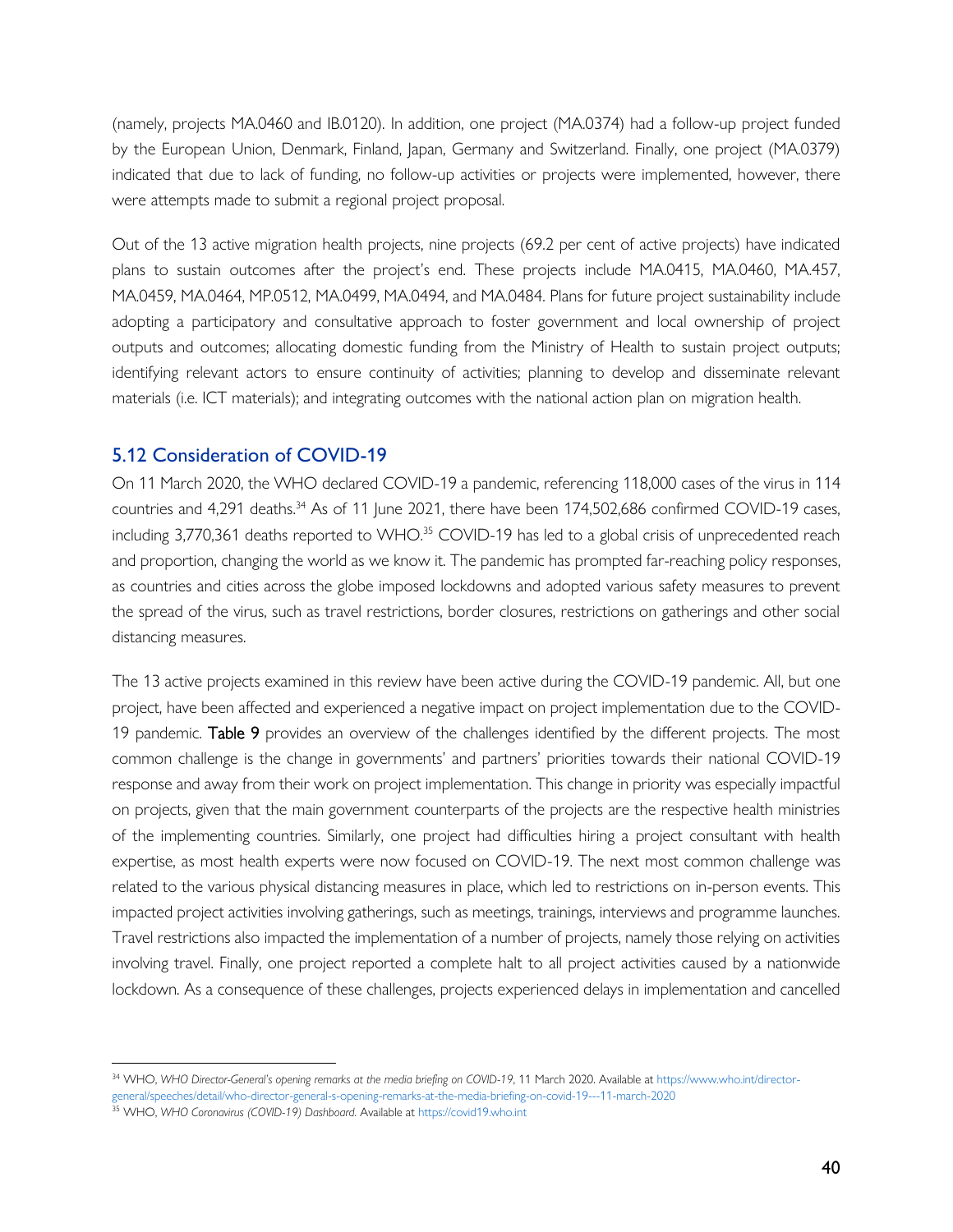project activities. When possible, in-person activities transitioned to the virtual sphere to conduct virtual meetings, trainings and events.

| Challenge                         | Projects Impacted                         |
|-----------------------------------|-------------------------------------------|
| Nationwide Lockdown               | MA.0459                                   |
|                                   |                                           |
|                                   |                                           |
| Change in Government Priorities   | MA.0406, MA.0415, MA.0457, MA.0459,       |
|                                   | MA.0464, MA.0499, MA.094                  |
| Change in Health Experts' Focus   | MA.0457                                   |
| <b>Travel Restrictions</b>        | MA.0406, MA.0415, MA.0460                 |
| <b>Social Distancing Measures</b> | MP.0512, MA.0497,<br>MA.0484.<br>MA.0460. |
|                                   | MA.0498                                   |
|                                   |                                           |

*Table 9: COVID-19-related challenges and projects impacted*

In response to the challenges posed by COVID-19, five out of the 13 active projects underwent a project revision. Figure 19 provides an overview of the number of revisions carried out. Four of these projects requested a Duration Revision, Budget Revision and Results Matrix Revision, while one requested a Budget Revision, Project Information Revision and Results Matrix Revision. Out of the six projects that have not requested a project revision, five were very early on in their implementation stage, having been initiated only in November 2020. Finally, two projects are preparing to request a project revision. Therefore, COVID-19 has led to increased needs for project revisions.





Despite the difficulties caused by the COVID-19 pandemic, some projects noted that their government counterparts began showing an even greater interest in the projects, as the pandemic shed light on migration health challenges. Additionally, project MA.0415 reoriented part of its project activities to support the Ministry of Cambodia in its COVID-19 response, through capacitydevelopment trainings throughout the country. It is also noteworthy that the results of project MP.0346, which was developed in 2017 with the purpose of strengthening the

capacity of Burundi and the Democratic Republic of the Congo for preparedness and response to public health threats, were reported to have helped in responding to the COVID-19 pandemic. Materials, such as infrared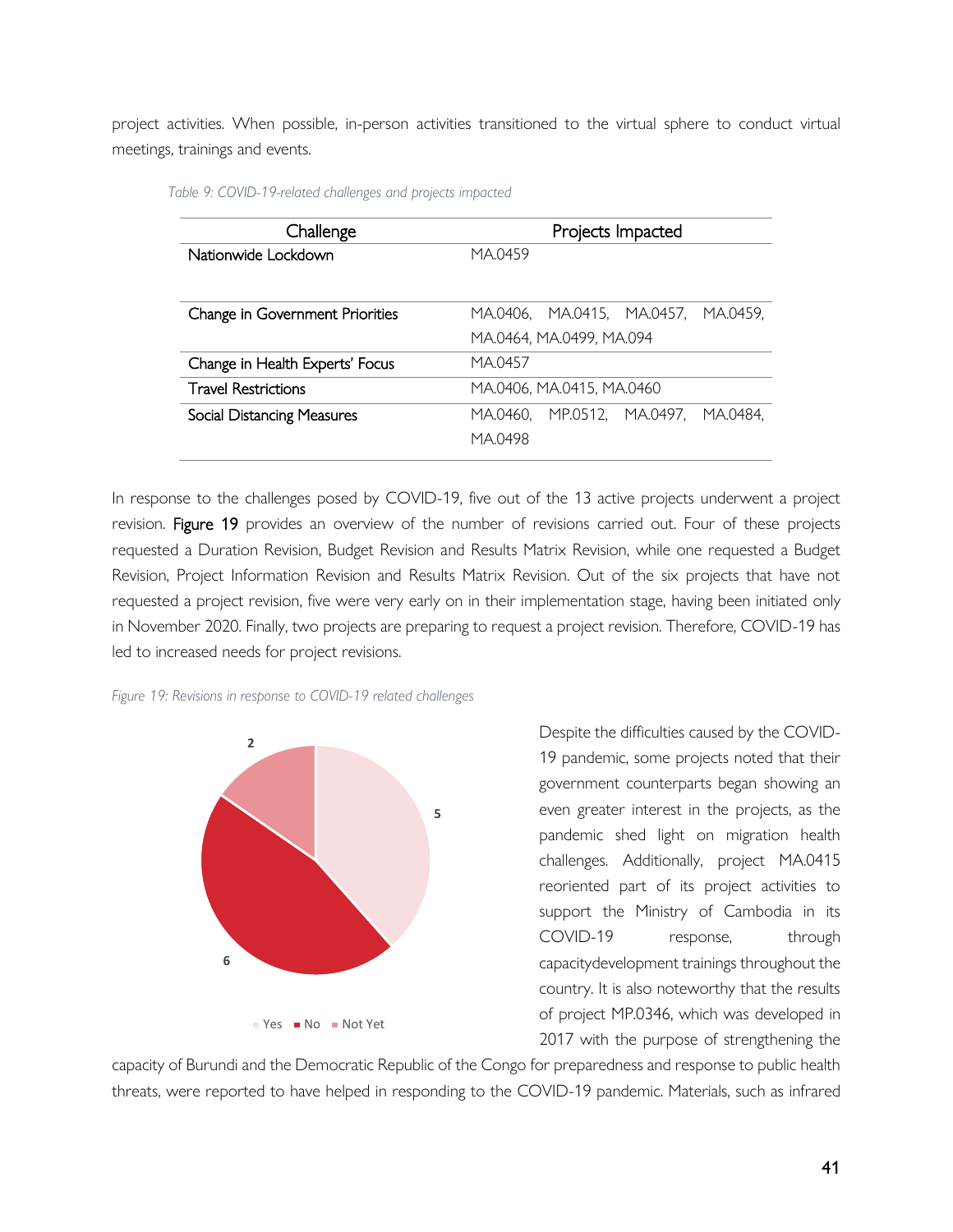thermometers provided under the project served to monitor symptoms of COVID-19 in travelers, and information technology equipment allowed for information-sharing on COVID-19.

Furthermore, three of the 13 active projects were created partly as a response to the COVID-19 pandemic. Project MP.0512 was created out of the gaps in national and local capacities at borders and in communities for case diagnosis and management that were especially revealed by the COVID-19 pandemic. To respond to this need for multisectoral public health responses with a mobility-centred lens, this project seeks to contribute to the prevention and mitigation of disease transmission, particularly, but not limited to COVID-19. It will do so by strengthening the capacity of front-line responders and communities along the mobility continuum, such as at points of entry, health facilities and other spaces of vulnerability. To achieve this, the project will develop a toolbox of training materials and tools to ensure that risk communication messages are culturally and linguistically tailored and that migrants are included in outreach campaigns.

Project MA.0484 was also created in response to the effects of the pandemic in exacerbating the vulnerabilities of migrants throughout the mobility continuum, as the Government of Viet Nam has identified capacity development needs to effectively support Vietnamese migrants during public health emergencies, such as COVID-19, in a whole-of-government approach. Similarly, to the aforementioned project, it will seek to contribute to effective public health emergency preparedness and response along the mobility continuum. Particular attention will be brought to Vietnamese migrants living abroad and returnees from these countries, in order to better understand the challenges faced by these groups in accessing accurate information and health services during public health emergencies. These experiences will serve to develop recommendations for areas of prioritized action. As mentioned earlier in the report, this project organized a talk show titled "Migrants' voices during the COVID-19 pandemic" in December 2020, which constitutes an innovative way of raising awareness of the rights of migrants and understanding the challenges they have faced during the pandemic.

Project MA.0499, has noted in its rationale the exacerbating effects of the COVID-19 pandemic on already existing challenges for mobile and migrant populations (MMPs) in accessing health care. It identified an urgent need to eliminate discrimination and stigmatization against MMPs, as well as the barriers they face in receiving health care services, in order to benefit their and their communities' health and social cohesion. As its overall objective, the project seeks to contribute to improving access to national healthcare for MMPs, particularly women, in Cambodia with regards to three infectious diseases (HIV/AIDS, TB and COVID-19). To do so, it will work to strengthen government capacity and response in providing targeted interventions to support access to the health care system to MMPs, as well as to increase MMPs willingness to seek access to health services and make use of prevention methods related to the targeted diseases.

It is noteworthy that a greater number of migration health projects were funded in 2020 relative to 2019. This trend may be potentially attributed to the COVID-19 pandemic, which shed light on migration health issues and stressed the need for immediate action. This observation is further supported by the fact that three of the six migration health projects funded in 2020 were specific to COVID-19, meaning they would not have been carried out otherwise.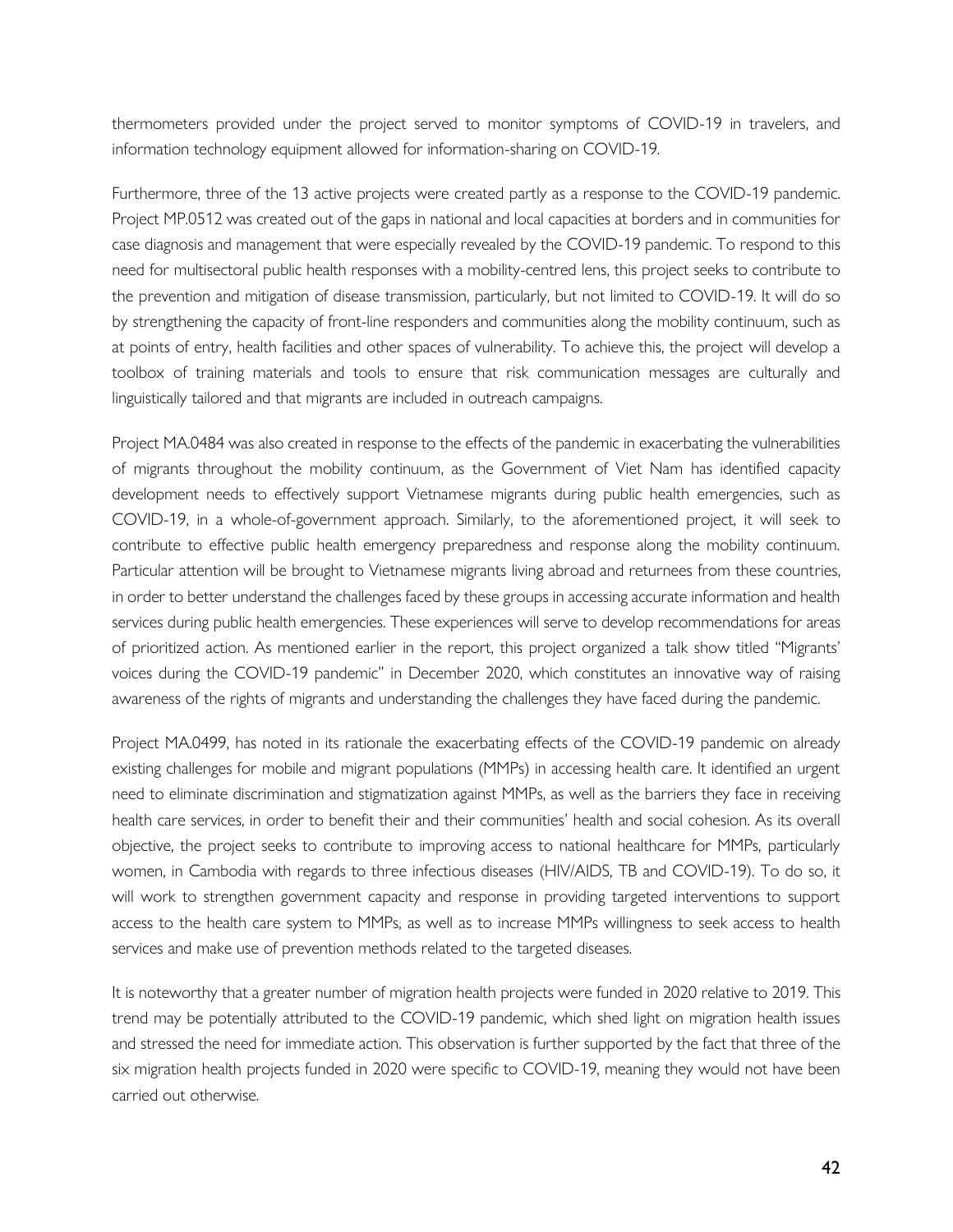# <span id="page-42-0"></span>6. LESSONS LEARNED & RECOMMENDATIONS

The following recommendations aim to provide guidance to IOM Missions working with governments to design and implement migration health projects.

#### PROJECT DEVELOPMENT

# $\triangleright$  Develop a stakeholder's engagement plan to effectively build and sustain partnership with key government counterparts.

The projects in this review have demonstrated the importance of forging strong partnerships with national health ministries to create greater access to migrant-sensitive health services. Because the involvement of national partners was central to project implementation for migration health projects, challenges involving government partners – including lack of government buy-in, change in counterparts or change in priorities – heavily impacted projects by causing delays and roadblocks to implementation. Because they are the primary partners and often the main beneficiaries of IOM Development Fund migration health projects, a strong partnership with and the inclusion of government counterparts throughout project stages are vital for the projects' overall success.

While the IOM Development Fund requires projects to identify relevant partners, projects should also formulate a stakeholder's engagement plan prior to project implementation. The plan should outline engagement strategies to effectively communicate with and sustain the support of key government partners. Strong partnership and the inclusion of government counterparts in project design and implementation are vital for the projects' success. By utilizing an engagement plan to foster robust partnerships, projects can bolster the level of involvement of national counterparts, thereby promoting successful project implementation, national ownership and contribute to project sustainability.

# $\triangleright$  Formulate a clear and well-articulated theory of change, which identifies desired changes, maps a chain of results and accounts for potential risks, to maximize the potential success of a project.

A number of the completed projects in this review struggled or failed to achieve all planned outcomes and deliver expected outputs, due to various constraints. In some cases, risks or unintended impacts may not have been accounted for during the project development stage. Although some of the projects were able to correct the flaws in their initial design through project revisions, others were too restricted by the challenges encountered. As a result, these projects were ultimately unable to reach their intended objectives.

Using a collaborative approach, a carefully articulated theory of change should be developed to plan the chain of results of the project and maximize the chances of successfully achieving all planned outcomes and delivering expected outputs. A theory of change explains how to bring about a desired change by identifying the causal chains between goals and the preconditions required to realize those goals. In particular, the theory of change should detail how the conduct of activities are expected to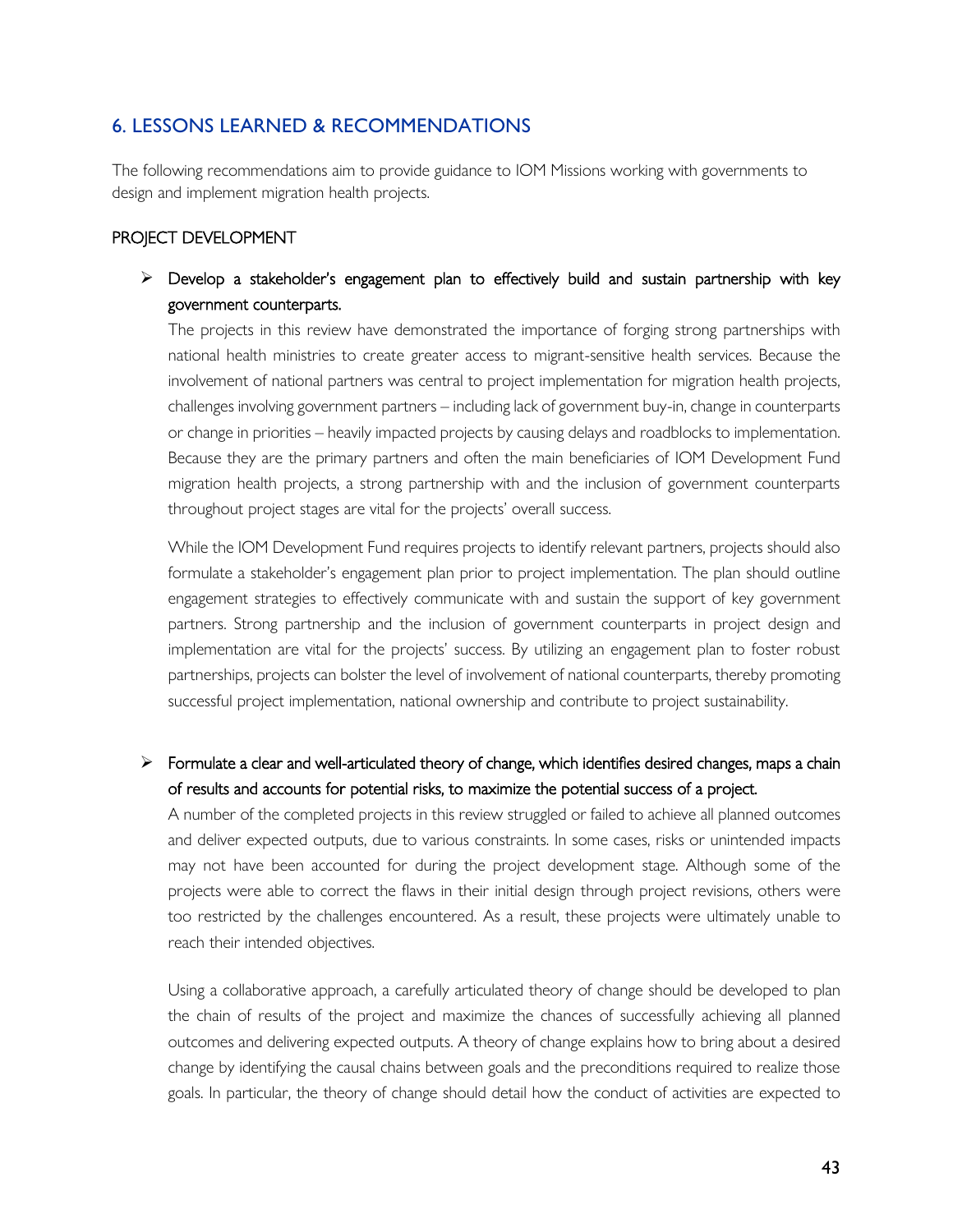lead to the delivery of outputs; how the delivery of outputs is expected to lead to the achievement of outcomes; and how the achievement of outcomes is expected to lead to the fulfillment of the project objective. In mapping this causal chain of results, the theory of change should identify underlying assumptions about the rationales and potential risks during project implementation. It should be developed in collaboration with key project partners, thereby ensuring alignment between stakeholders involved. Overall, a theory of change enables projects to make more informed decisions about strategies throughout implementation processes. As implementation is underway and more information becomes available through active monitoring, projects should adjust strategies accordingly.

# ➢ Formulate innovative contingency/adaptation strategies to prepare for potential roadblocks arising from unforeseen challenges and crises such as political instability and COVID-19.

For a number of projects, unforeseeable crises and challenges – including those related to political instability and the COVID-19 pandemic – significantly delayed or even halted project implementation. In these contexts, projects were negatively impacted due to shifts in government priorities and task reassignments of counterparts (see section 5.8 and 5.12). Because government counterparts were commonly the key project partners, the change in priorities led to significant delays and/or reorientation or cancellation of project activities. However, as noted by projects such as MA.0499, it is important to address these challenges because they can significantly exacerbate existing challenges for migrant populations in accessing health care.

Given the ongoing COVID-19 pandemic and the risk of other unforeseen roadblocks, migration health projects should develop contingency and adaptation strategies to minimize negative impacts. More specifically, projects can develop potential scenarios and identify possible risks arising from those scenarios (i.e. COVID-19 related lockdown or travel restriction). Projects can develop a course of action in response to each scenario and accompanying risks. These contingency strategies should be formulated in consultation with key partners to ensure alignment. Nonetheless, if a revision is required as a result of such crises, IOM Missions should coordinate with the IOM Development Fund in due course and before implementation of revised activities.

# ➢ Conduct a participatory needs assessment to identify health-related needs of vulnerable migrant groups and reach wider scope of migrant beneficiaries.

A number of projects in this review have revealed the varying ways in which different migrant groups deal with migration health-related issues. Indeed, certain migrant groups, such as women and children, were found to be more vulnerable than others. For example, research conducted as part of project MA.0377 identified gender, age and legal status as among the most important characteristics determining an individuals' vulnerability. More specifically, the project identified women migrants as a sub-group facing specific health challenges, for instance in terms of reproductive health, which requires particular attention.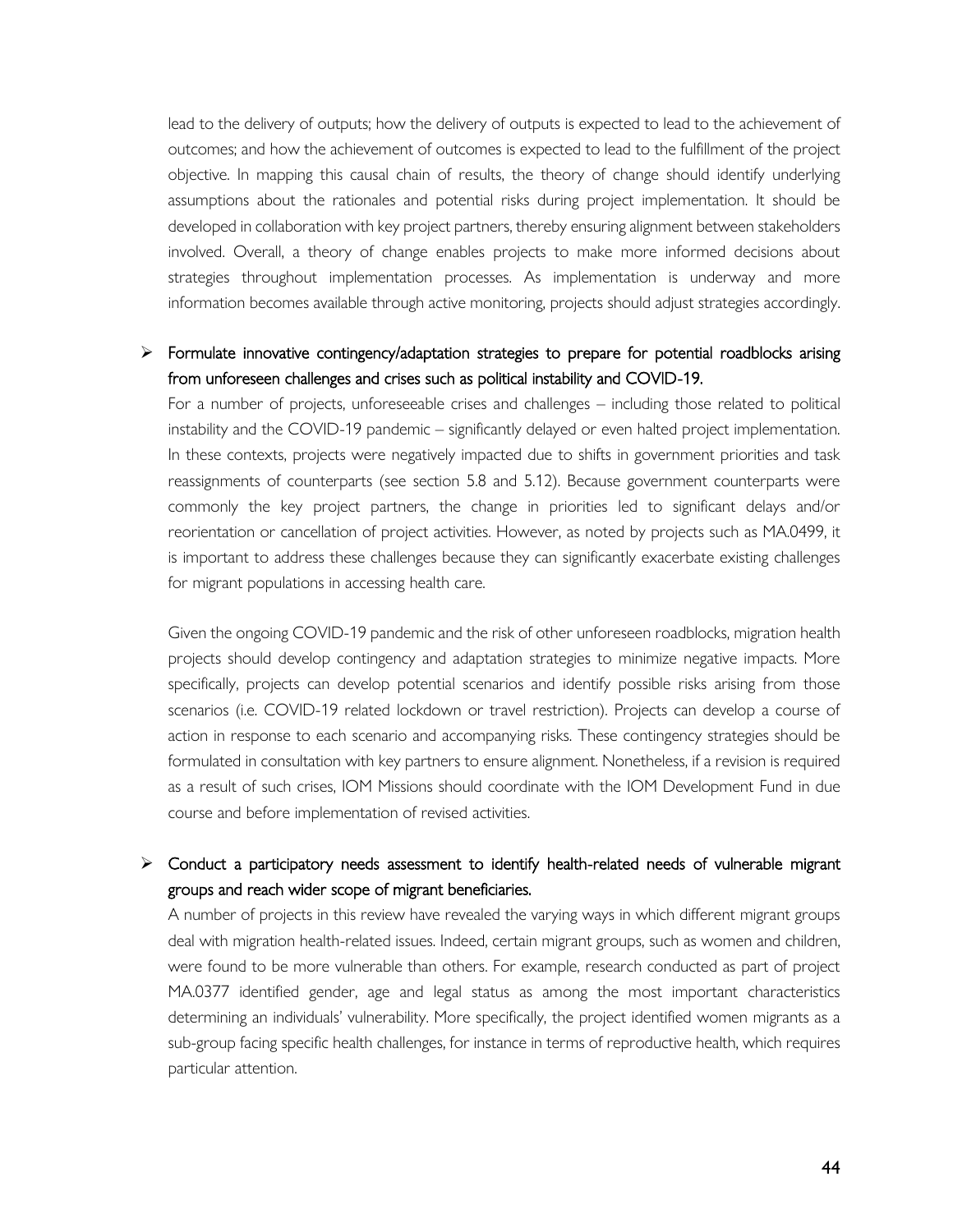In order to adequately identify and respond to the specific health-related experiences and needs of different migrant groups, especially of vulnerable ones, projects should conduct a participatory needs assessment. Participatory approaches, in the form of focus groups, informal discussions with community groups and key informant interviews, are crucial for understanding issues from the perspective of those affected. In this way, projects can help strengthen governments' understanding of the needs of local and migrant communities. By carrying out a needs' assessment in an inclusive manner, projects will also be able to represent and reach a wider scope of migrant beneficiaries. A wellformulated needs assessment, which takes into account the specific needs of as many affected migrant groups, would allow the project to better reach its intended goals and ultimately have a greater impact.

#### PROJECT IMPLEMENTATION

➢ Promote regional efforts to encourage knowledge-sharing and coordination mechanisms in response to cross-border migration health issues.

For some projects, the lack of regional dialogue prevented effective management of health-related migration issues. Because health issues, such as infectious disease outbreaks are transnational in nature and have cross-border impacts, coordination between countries in a region may be required to adequately address migrant health needs in these contexts. For example, both MA.0375 and MA.0379 had a regional approach for cross-border TB and HIV control and care. For both projects, the occurrence of infectious disease impacted migrants across Tajikistan and Russia for project MA.0379 and across Armenia, Azerbaijan and Georgia for project MA.0379. To effectively address the prevalence of TB and HIV in these regions, bilateral or multilateral coordination was required.

Projects should promote regional efforts to encourage knowledge sharing and harmonize migration health initiatives. Because COVID-19 and other infectious disease outbreaks have cross-border impacts, enhanced coordination between countries in a region, particularly for knowledge sharing, could help foster more coordinated responses to public health emergencies. Sharing and drawing lessons learned from other projects and partners at a regional level could create synergies to expand the reach and impact of migration health projects. This may be achieved through coordination mechanisms such as joint working groups or steering committees; or through knowledge sharing measures, such as information sharing platforms/tools or collaborative training initiatives. As the circumstances provided by the COVID-19 pandemic have shown, regional dialogue can be facilitated through online platforms and communication tools, and other innovative mediums. These options should be leveraged in order to avoid large in-person meeting requiring additional organizational costs and travel costs for participants.

#### POST PROJECT CLOSURE

 $\triangleright$  Develop a project sustainability plan outlining financial and organizational strategies to sustain project outcomes in the long-term.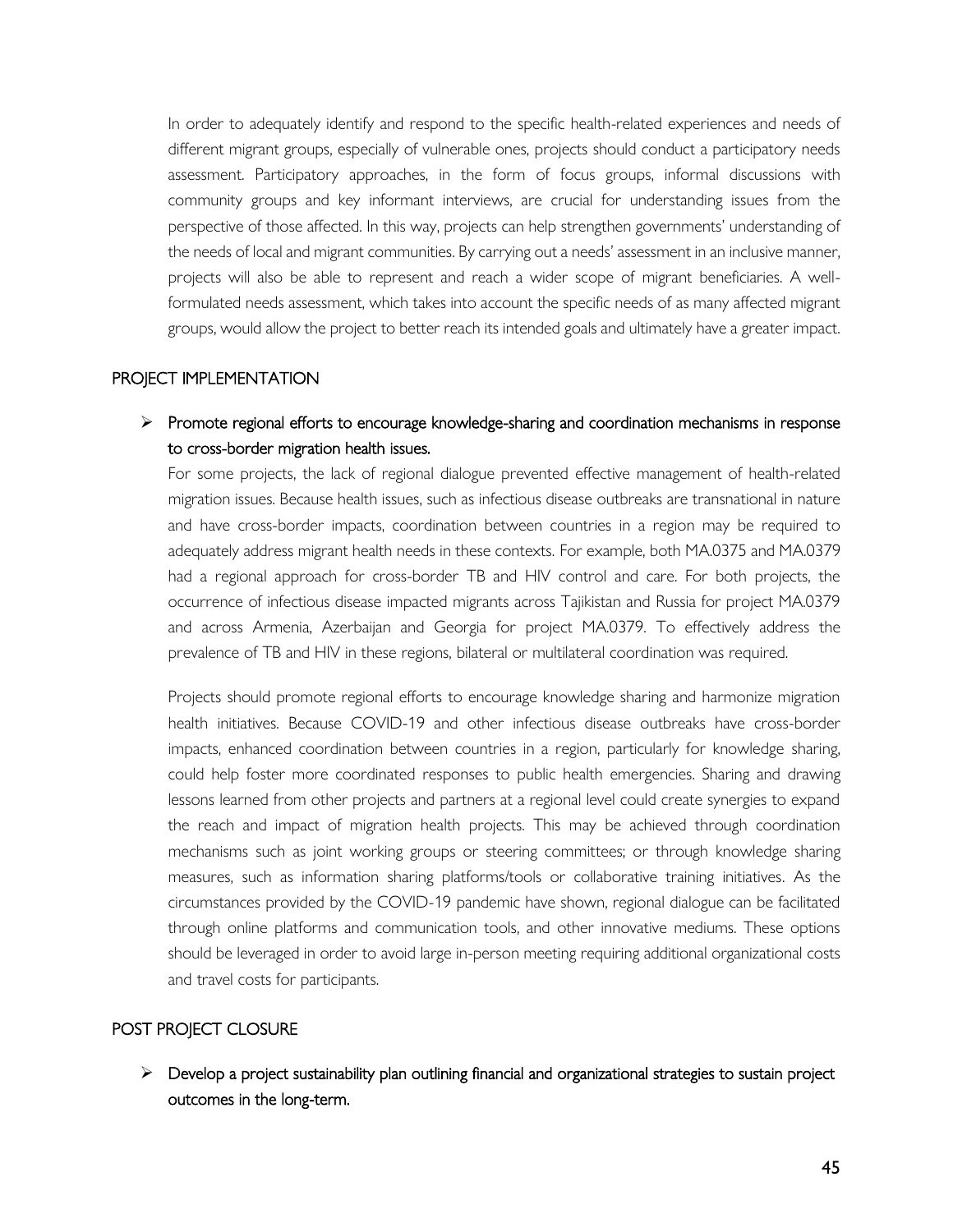Completed projects that have outcomes that were not sustained – such as projects MA.0372, MA.0375, MA.0379, and MA.0382 – cited a lack of funding, human resources and coordination among key partners as some of the main limitations to project sustainability. Conversely, projects that have successfully sustained outcomes have secured funding and other resources and activities required to ensure continuity of outcomes. These projects have also demonstrated that involving national partners is important for advancing national ownership and project sustainability. The ownership from partners in the process of implementation was key to ensuring continuity of outcomes after project closure.

Projects should formulate a sustainability plan with strategies to promote ownership, secure funding, and plan organizational logistics after project completion. This plan should be developed using a participatory approach with key project partners to promote their involvement, buy-in and ownership. To the extent possible, national partners should be involved in all stages of project design and implementation and ensure that the project is aligned with national priorities. The plan should identify potential costs of sustaining project outcomes including, for example, human resources and financing. Accordingly, the plan should also identify and develop strategies for securing potential funding sources to sustain outcomes. Furthermore, it should propose an organizational structure detailing the operational procedures. Finally, the plan could incorporate a results-based monitoring and evaluation mechanisms to track project outcomes and impacts after project completion. Together, these strategies can help projects achieve outcomes and impacts that can be sustained through national ownership in the long-term.

#### $\triangleright$  Develop an evidence-based framework to measure long-term project impacts.

Considering the given resource availability, the evaluations conducted for completed projects in this review relied on criteria and measures that were largely based on subjective assessments of migration health projects' short term (see section 5.10). However, subjective assessments may undermine the level of accuracy, comparability and consistency of project impacts, particularly for long-term impacts.

Projects should develop systematic methods of assessing the impacts of outcomes after project closure. This should be done through an evidence-based framework using measurable quantitative and/or qualitative indicators. The impact of projects should be assessed with supporting evidence from the identified indicators, thereby enabling migration health projects to conduct more accurate and comparable impact assessments. Information gathered for impact assessments can then also be used to inform other health-related initiatives for migrants.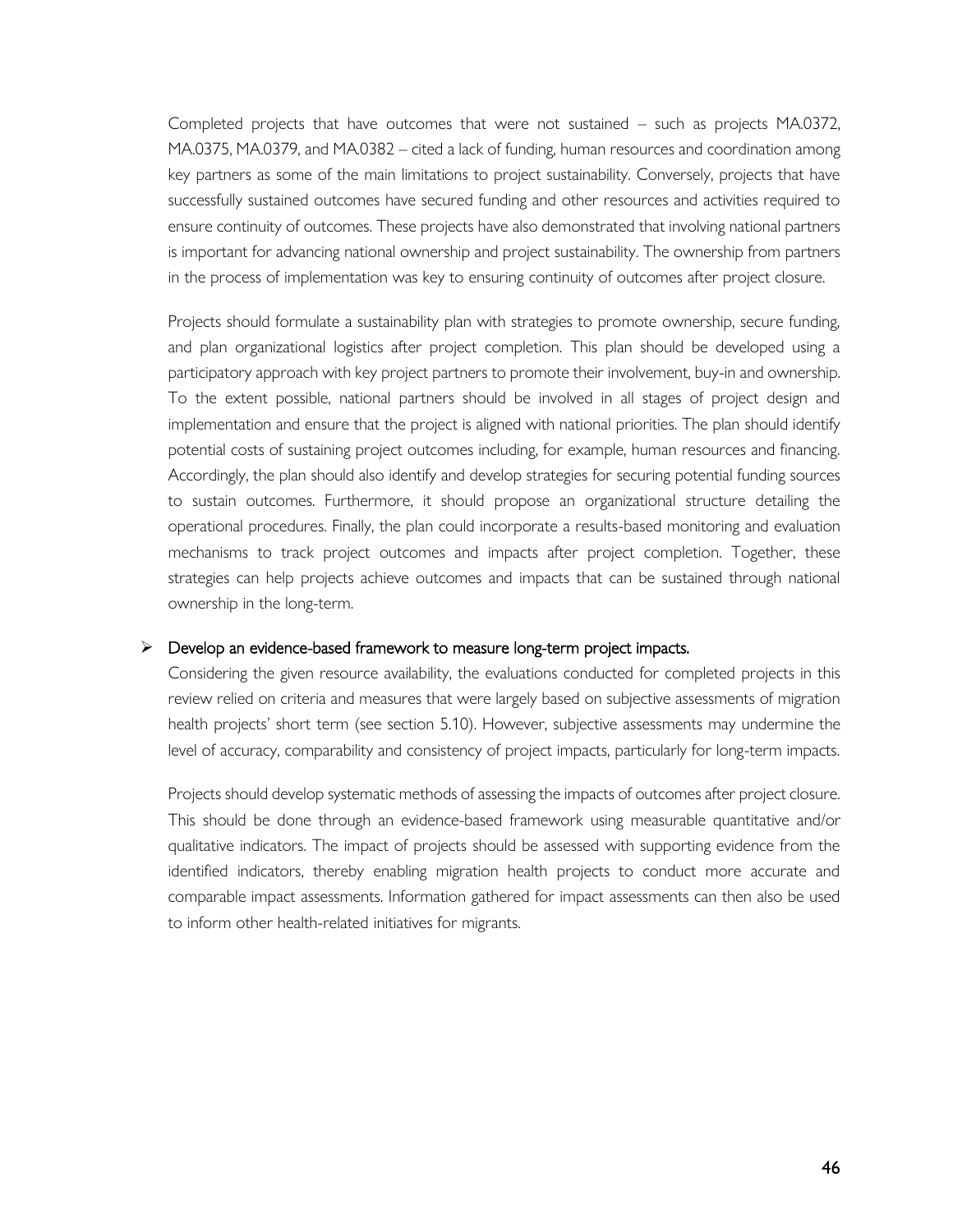# ANNEX 1: List of Projects

<span id="page-46-0"></span>

| Project ID | Title                                                                                                                                                                      | <b>Status</b> | <b>Budget</b> | Funding Year | <b>Benefiting Country</b>                                                     | Project Type                                        | Duration<br>(In Months) |
|------------|----------------------------------------------------------------------------------------------------------------------------------------------------------------------------|---------------|---------------|--------------|-------------------------------------------------------------------------------|-----------------------------------------------------|-------------------------|
| MA.0374    | Promoting Psychosocial Services and<br>Assistance for Vulnerable Migrants in<br>Morocco                                                                                    | Completed     | 200000        | 2016         | Morocco                                                                       | MA - Health<br>Promotion and Assist<br>for Migrants | 30                      |
| MA.0372    | Establishing a Migration Health Unit<br>within the Ministry of Health and Sports<br>(MOHS) in Myanmar                                                                      | Completed     | 100000        | 2016         | Myanmar                                                                       | MA - Health<br>Promotion and Assist<br>for Migrants | 33                      |
| MA.0375    | Technical Support and Capacity Building<br>to Improve Cross Border TB Control<br>and Care of Tajik Migrant Workers                                                         | Completed     | 200000        | 2016         | Tajikistan                                                                    | MA - Health<br>Promotion and Assist<br>for Migrants | 26                      |
| MA.0373    | Technical Support to Global<br>Consultation on Migrant Health - Sri<br>Lanka                                                                                               | Completed     | 70000         | 2016         | Sri Lanka                                                                     | MA - Health<br>Promotion and Assist<br>for Migrants | 12                      |
| MA.0379    | Enhancing Mechanisms for Prevention,<br>Detection and Treatment of HIV/AIDS<br>and Tuberculosis Among Migrant and<br>Mobile Populations in the South<br>Caucasus Countries | Completed     | 250000        | 2016         | Armenia, Azerbaijan, Georgia                                                  | MA - Health<br>Promotion and Assist<br>for Migrants | 24                      |
| MA.0377    | Towards an Effective Migrants Right to<br>Health in Central Asia: Assisting<br>Governments in Enhancing the Provision<br>of Health Services for Migrants                   | Completed     | 100000        | 2016         | Kyrgyzstan, Kazakhstan,<br>Turkmenistan                                       | MA - Health<br>Promotion and Assist<br>for Migrants | 12                      |
| MA.1147    | Strengthening Government Capacity in<br>the Development and Implementation of<br>the National Strategic Action Plan on<br>Migration Health in Nepal                        | Completed     | 150000        | 2016         | Nepal                                                                         | MA - Health<br>Promotion and Assist<br>for Migrants | 30                      |
| MA.0382    | Development and Implementation of a<br>Central American Joint Initiative on the<br>Health of Migrants                                                                      | Completed     | 120000        | 2016         | Costa Rica, El Salvador,<br>Honduras, Mexico, Nicaragua,<br>Panama, Guatemala | MA - Health<br>Promotion and Assist<br>for Migrants | 15                      |
| MA.0400    | Development of Psychological Integrated<br>Services of the Border Police<br>Department in the Republic of Moldova<br>(SPINS)                                               | Completed     | 170000        | 2017         | Republic of Moldova                                                           | MA - Health<br>Promotion and Assist<br>for Migrants | 24                      |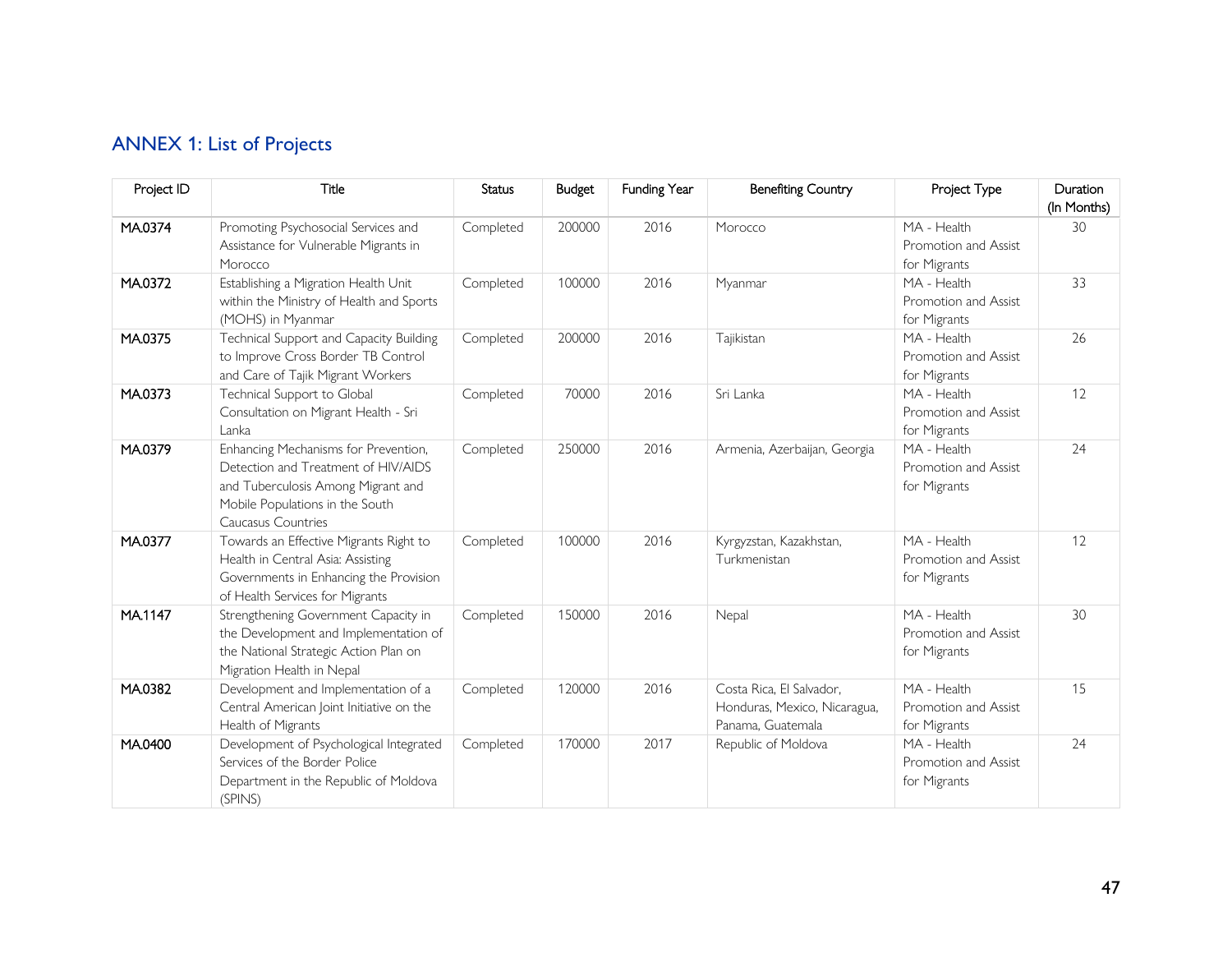| MA.0407 | Migration and its Impact on Cambodian<br>Children and Families (MICCAF)                                                                                                               | Completed | 200000 | 2017 | Cambodia                                                                                     | MA - Health<br>Promotion and Assist<br>for Migrants | 18 |
|---------|---------------------------------------------------------------------------------------------------------------------------------------------------------------------------------------|-----------|--------|------|----------------------------------------------------------------------------------------------|-----------------------------------------------------|----|
| MA.0406 | Community Health and Mobility in the<br>Pacific (CHAMP)                                                                                                                               | Active    | 300000 | 2017 | Solomon Islands, Fiji, Vanuatu,<br>Papua New Guinea                                          | MA - Health<br>Promotion and Assist<br>for Migrants | 33 |
| MP.0346 | Health and Humanitarian Border<br>Management: Capacity Building for Public<br>Health Emergency Preparedness and<br>Response in Burundi and the DRC                                    | Active    | 250000 | 2017 | Burundi, Democratic Republic<br>of the Congo                                                 | MP - Migr Health<br>Assist for Crisis Aff<br>Pops   | 27 |
| MA.0415 | Supporting National Level Migration<br>Health Coordination Mechanisms in Asia                                                                                                         | Active    | 250000 | 2017 | Cambodia, Thailand, Philippines                                                              | MA - Health<br>Promotion and Assist<br>for Migrants | 40 |
| MA.0460 | Development of a Migration Health<br>Interactive Map for the Mesoamerican<br>Region                                                                                                   | Active    | 100000 | 2019 | Costa Rica, Dominican<br>Republic, El Salvador,<br>Guatemala, Honduras, Mexico,<br>Nicaragua | MA - Health<br>Promotion and Assist<br>for Migrants | 18 |
| MA.0457 | Maldives: Strengthening Government<br>Capacity in Migration Health Policy<br>Development                                                                                              | Active    | 200000 | 2019 | Maldives                                                                                     | MA - Health<br>Promotion and Assist<br>for Migrants | 22 |
| MA.0459 | Migration Health Management<br>Information System (MHMIS):<br>Strengthening Capacity on Data Driven<br>Policy and Planning in Nepal                                                   | Active    | 200000 | 2019 | Nepal                                                                                        | MA - Health<br>Promotion and Assist<br>for Migrants | 24 |
| MA.0464 | Building the Capacity of the Health<br>Authorities to Promote Access to Health<br>Care for Migrants and Cross-border<br>Communities in the Kédougou Region in<br>Senegal              | Active    | 200000 | 2019 | Senegal                                                                                      | MA - Health<br>Promotion and Assist<br>for Migrants | 24 |
| MP.0512 | Strengthening Public Health Response<br>Capacity on COVID-19 and other<br>Diseases in High-Risk Communities along<br>the Mobility Continuum through a<br>Capacity Development Toolbox | Active    | 400000 | 2020 | Global                                                                                       | MP - Migr Health Asist<br>for Crisis Aff Pops       | 15 |
| MA.0499 | Improving Access to Healthcare Services<br>on Key Infectious Diseases Affecting<br>Migrant and Mobile Populations in<br>Cambodia                                                      | Active    | 300000 | 2020 | Cambodia                                                                                     | MA - Health<br>Promotion and Assist<br>for Migrants | 24 |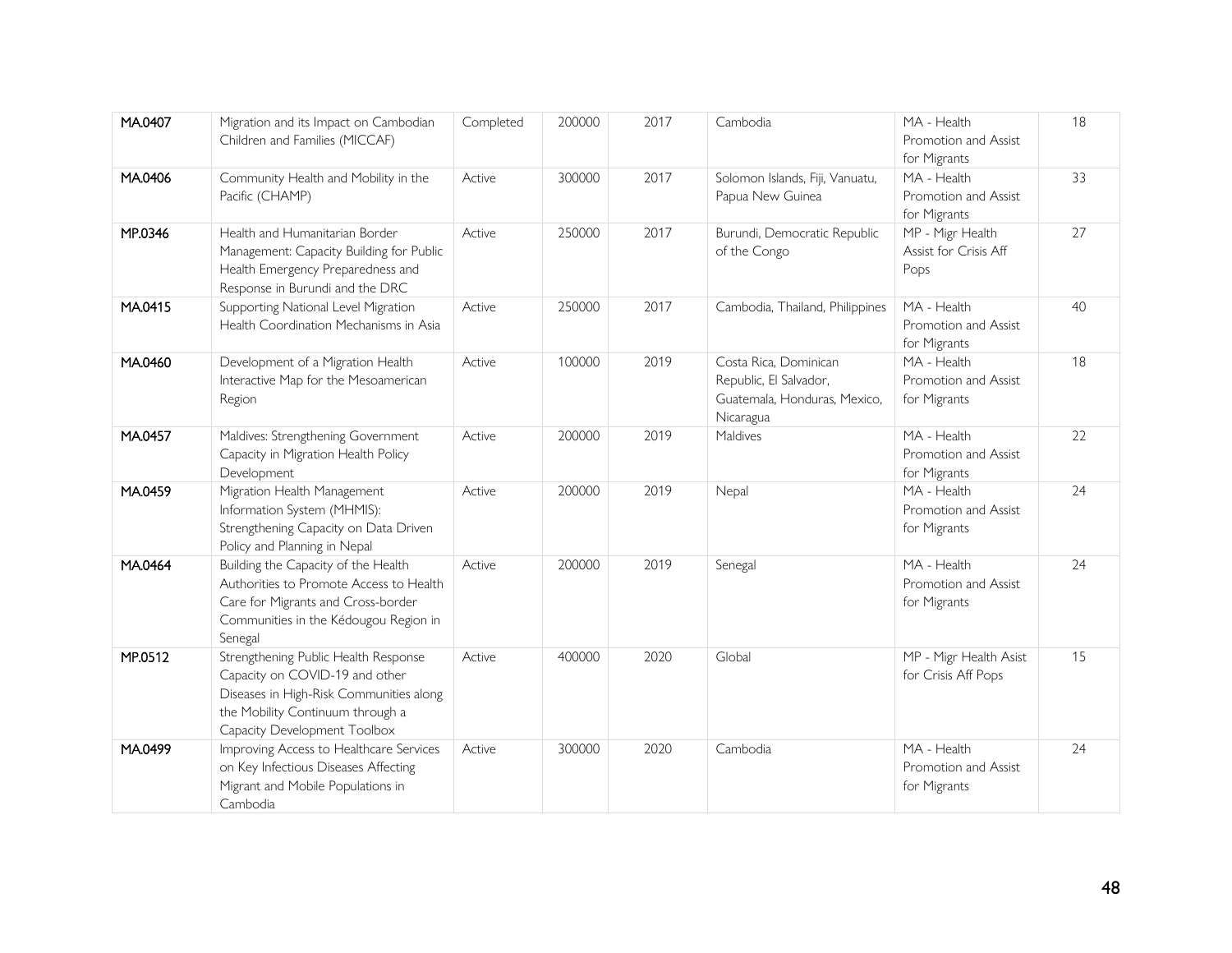| MA.0494 | Enhancing Gender-Sensitive TB<br>Detection, Surveillance, Treatment and<br>Prevention Among Mobile Populations<br>from the Republic of Moldova                             | Active | 300000 | 2020 | Republic of Moldova | MA - Health<br>Promotion and Assist<br>for Migrants | 24 |
|---------|----------------------------------------------------------------------------------------------------------------------------------------------------------------------------|--------|--------|------|---------------------|-----------------------------------------------------|----|
| MA.0497 | Establishment of a Regional Migration<br>and Health Capacity-Building Center in<br>Mexico                                                                                  | Active | 300000 | 2020 | Mexico              | MA - Health<br>Promotion and Assist<br>for Migrants | 24 |
| MA.0498 | Returned Tajik Migrants: Promoting a<br>Multi-Stakeholder Response to Mental<br>Health and Disability Issues                                                               | Active | 300000 | 2020 | Tajikistan          | MA - Health<br>Promotion and Assist<br>for Migrants | 24 |
| MA.0484 | Supporting the Government of Viet Nam<br>in Strengthening Public Health<br>Emergency Preparedness and Response<br>for Vietnamese Migrants Abroad and<br>Potential Migrants | Active | 300000 | 2020 | Viet Nam            | MA - Health<br>Promotion and Assist<br>for Migrants | 24 |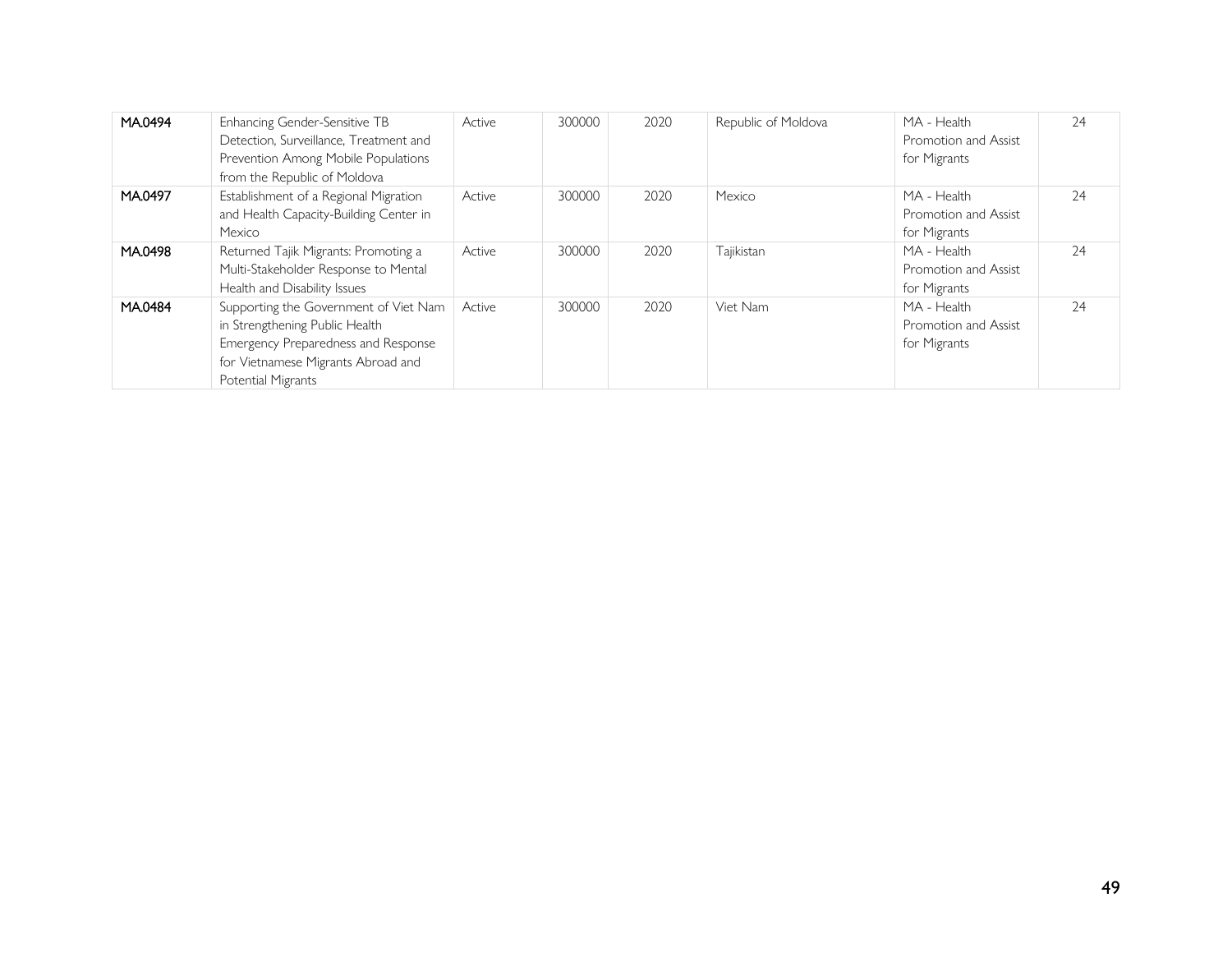

# <span id="page-49-0"></span>ANNEX 2: Questionnaire

# IOM Development Fund Questionnaire on Migration Health Projects 2016-2020

The IOM Development Fund is currently carrying out a review of the migration health projects. As per the IOM glossary, migration health is "a public health topic which refers to the theory and practice of assessing and addressing migration associated factors that can potentially affect the physical, social and mental well-being of migrants and the public health of host communities". The objective of this review is to assess completed and active migration health projects funded between 2016 and 2020, in order to identify best practices and share lessons learned to guide future migration health projects to achieve the most impact. Additionally, the review will explore the relationship between migration health, the Sustainable Development Goals, IOM's Migration Governance Framework, the IOM Strategic Vision and the IOM Institutional Strategy on Migration and Sustainable Development. Finally, it will examine the impact of the COVID-19 pandemic on migration health projects. **The final report will be shared with all relevant colleagues.**

**Instructions:** Please fill in all of the questions, only for IOM Development Fund project [project code – project title] funded in [year], based on your knowledge of the project/final narrative report/ex-post evaluation report and information you have been able to collect from government counterparts and partners. Thank you for your assistance in this review.

#### **BACKGROUND**

- **1. Project ID:**
- **2. Project Title:**
- **3. Year of Funding:**
- **4. What was the reason for IOM's engagement?**
- **5. Who reached out to IOM for its support, and when?**

#### PROJECT PARTNERS

- **6. What was the level of involvement with Health and migration authorities during implementation (i.e. involvement of civil society, Health authorities, etc.)? Please identify main project partners this area.**
- **7. What was level of involvement with other partners during implementation?**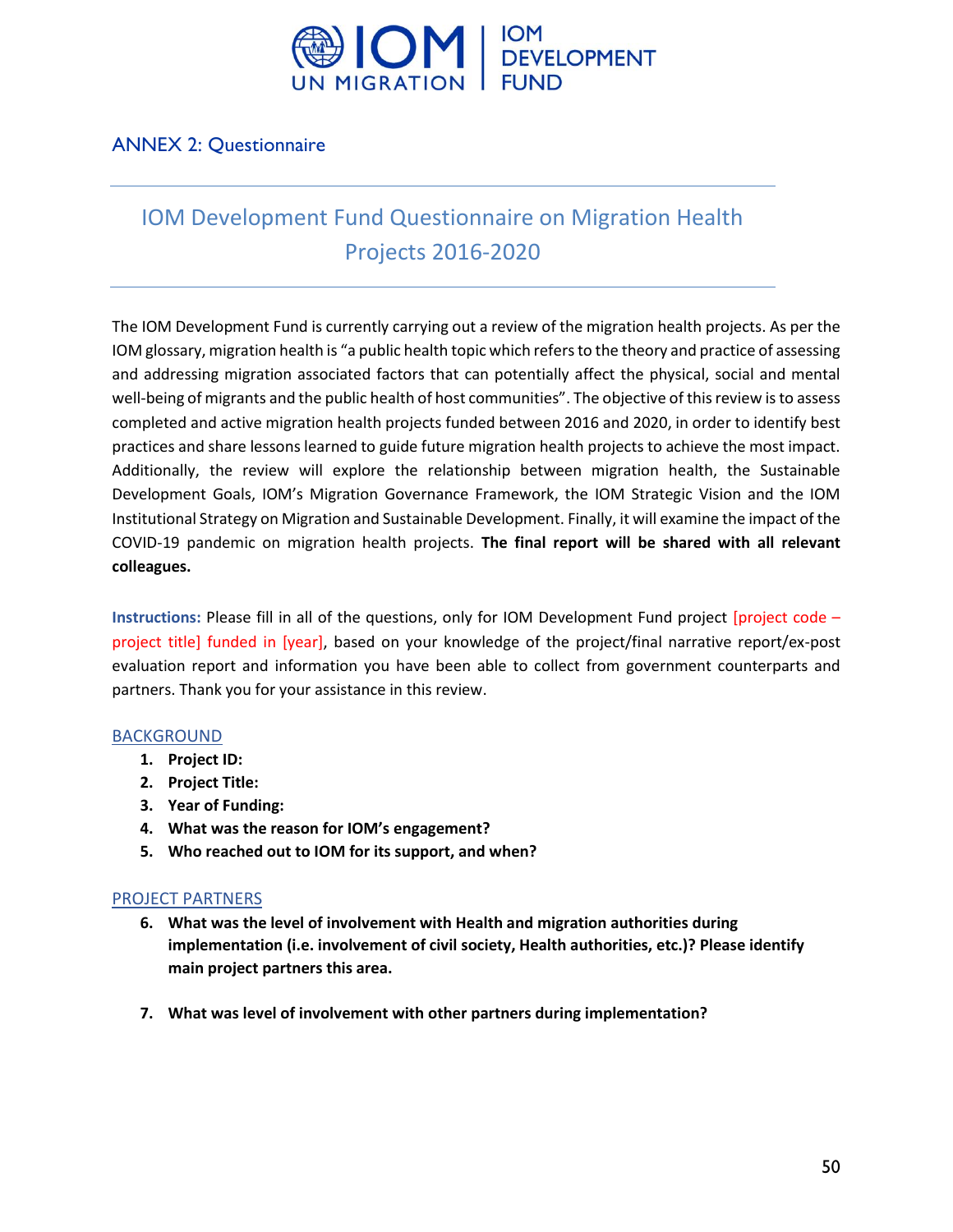

#### PROJECT OUTCOMES

**8. Please indicate the 2-3 most important outcomes and related outputs which have been or are aimed to be achieved and delivered by this project.** 

*(Note: as per the IOM Project Handbook, outcomes are the intended changes in institutional performance, individual or group behavior, or the political, economic or social position of the beneficiaries; and outputs are the intended changes in skills or abilities of the beneficiaries, or the availability of new products or services as a result of project activities)*

➢ **Outcome:**

**Related output(s):**

- ➢ **Outcome: Related output(s):**
- ➢ **Outcome: Related output(s):**
- **9. Has the project produced or involved any new, innovative processes or outputs (I.e. projects having unique components in relation to community engagement, corporate sustainability, education, entrepreneurship, infrastructure, media, policy, research, technology & data, etc.)?**
	- $\Box$  Yes please explain

☐ No

**10. Were any communication products (e.g. publications, videos, etc.) produced during project implementation?**

 $\Box$  Yes – If possible, we kindly ask you to please share it with us together with your responses to this questionnaire

 $\Box$  No

#### **BENEFICIARIES**

#### **11. Who were/are the intended beneficiaries of the project?**

*(Note: as per the IOM Project Handbook, beneficiaries are the individuals, groups, or organizations receiving assistance or benefitting from the IOM project e.g. government officials, members from civil society organizations, NGOs, female-headed households, internally displaced persons, diaspora, third-country nationals, etc.)*

#### 12. **How was/is gender mainstreamed into the project design and/or project implementation**?

#### **13. Did this project reach all the intended beneficiaries?**

- $\Box$  Yes please specify who and how many.
- $\Box$  No please explain why.

#### **14. Did this project reach any unintended beneficiaries?**

- $\Box$  Yes please specify who and how many.
- $\Box$  No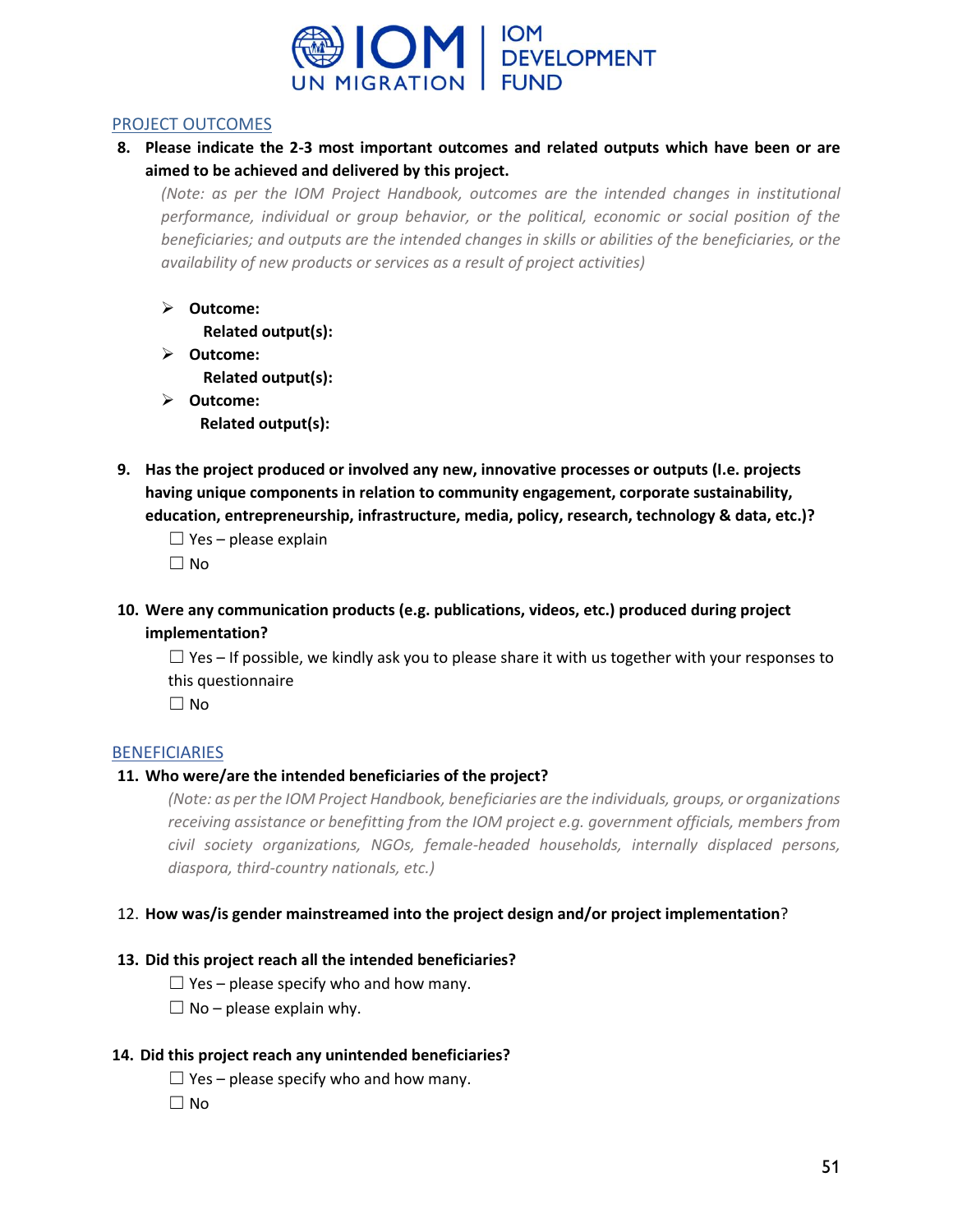

#### IMPLEMENTATION CHALLENGES

#### **15. What were/are the main challenges encountered during implementation of the project, if any?**

|              | <b>Challenge</b>                                   | Measure taken to address it |
|--------------|----------------------------------------------------|-----------------------------|
| L            | Lack of reliable information                       |                             |
| L            | Lack of coordination amongst agencies              |                             |
| Г            | Lack of funding                                    |                             |
| $\mathbf{L}$ | Lack of buy-in by the government counterparts      |                             |
|              | <b>Consultant challenges</b>                       |                             |
| $\mathbf{I}$ | Changing governmental priorities                   |                             |
| L            | Difficulty accessing existing data                 |                             |
| L            | Lack of research capacity                          |                             |
| $\mathbf{L}$ | Political instability                              |                             |
| L            | Lack of collaboration by partners                  |                             |
| L            | Changing government counterparts                   |                             |
| L            | Environmental hazards                              |                             |
| $\mathbf{L}$ | IOM internal challenges                            |                             |
| $\mathbf{I}$ | Lack of IOM internal support                       |                             |
| L            | Procedural challenges with IOM Development<br>Fund |                             |
|              | Other (please specify)                             |                             |

#### **16. What activities/outputs were/are impacted by these challenges?**

#### **17. What measures could have been put in place to avoid and/or mitigate these challenges?**

#### **18. How could the IOM Development/HQ help Missions in mitigating implementation challenges?**

#### COVID-19

This section applies to all projects impacted by COVID-19 in any way, not just new projects activated in 2020.

- **19. Was the project implementation impacted by COVID-19? If so, how?**
- **20. Was the project created specifically in response to COVID-19?**
- **21. Was the project adapted or re-oriented to address COVID-19? If so, how?**
- **22. Is there any way the IOM Development Fund can help mitigate challenges associated with COVID-19?**

#### PROJECT REVISION

**23. Was/is a revision needed to effectively implement the project?**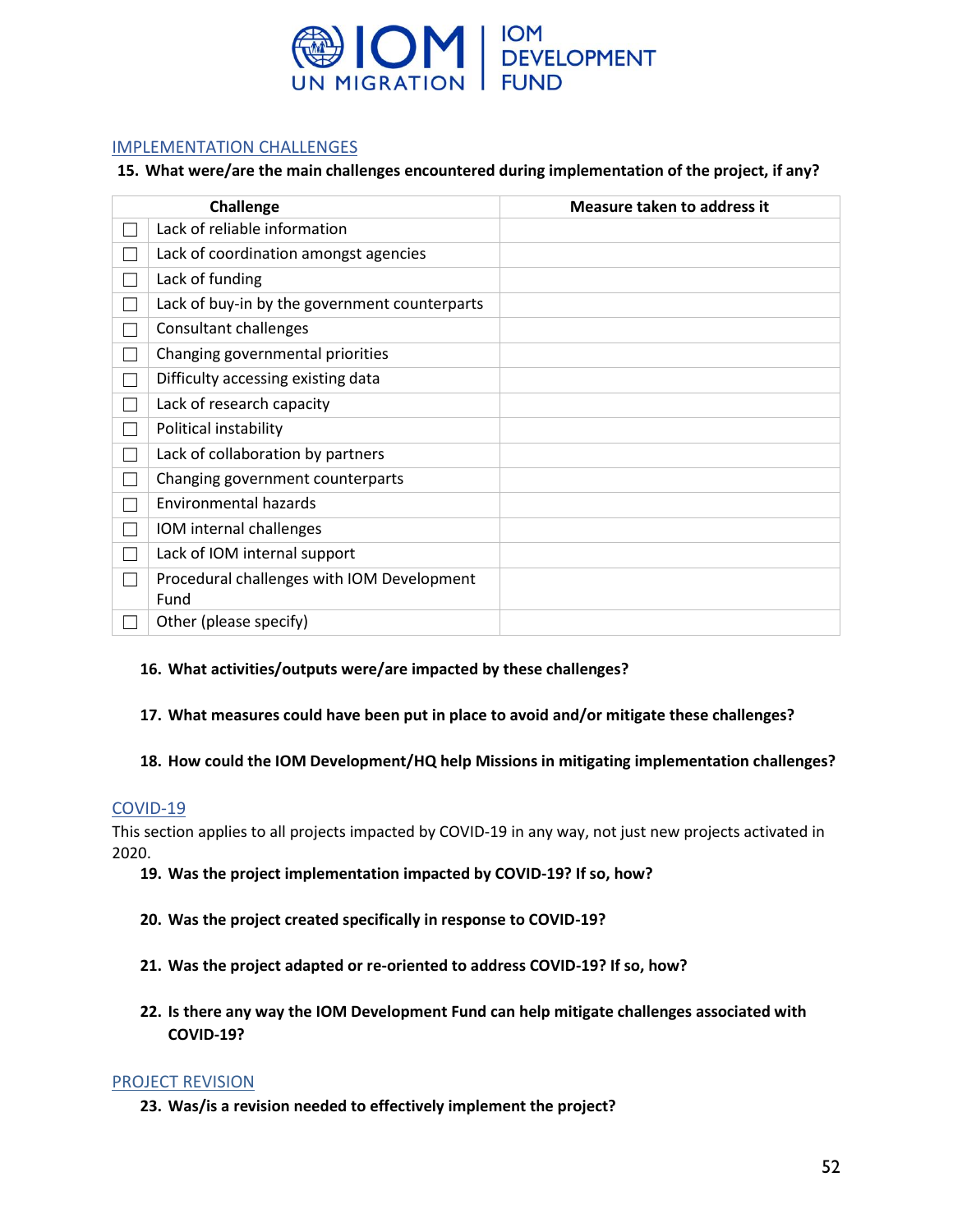

 $\Box$  Yes - If yes, please fill in the below:

- ➢ What kind of revision? (Please tick all relevant boxes)
	- ☐ Budget
	- □ Duration
	- ☐ Results Matrix
	- ☐ Beneficiary Type
- ➢ **What was/is the reason for the revision? Which challenges led to this request?**
- ➢ **Did it allow the project outcomes to be achieved? Please briefly elaborate.**
- ➢ **Did it allow the project outcomes to be achieved? Please briefly elaborate.**

 $\Box$  No

#### SUSTAINABILITY

**24. How does/did the project plan to sustain its outcomes after completion?**

#### **25. Were the project outcomes sustained after the project ended?**

 $\Box$  Yes – please list the institution/body that sustained it and the method used. Examples of methods: trainings, workshops, routine systems, etc.

| <b>Outcome</b> | Institution/Body | <b>Method Used</b> |
|----------------|------------------|--------------------|
| <u>. .</u>     |                  |                    |
|                |                  |                    |
| ، ب            |                  |                    |

 $\Box$  No – please explain why.

| <b>Outcome Not Sustained</b> | Explanation |
|------------------------------|-------------|
|                              |             |
|                              |             |
| .                            |             |

- **26. \*For completed projects only\* Please specify any follow-up activities/projects that have been implemented as a result of this particular project.**
- **27. Did this project contribute to the strengthening of the local and/or national health system? If so, how?**
- **28. Did this project contribute to Universal Health Coverage? If so, how?**
- **30. Do you have any recommendations for similar future migration health projects on specific methods to ensure sustainability of project outcomes?**